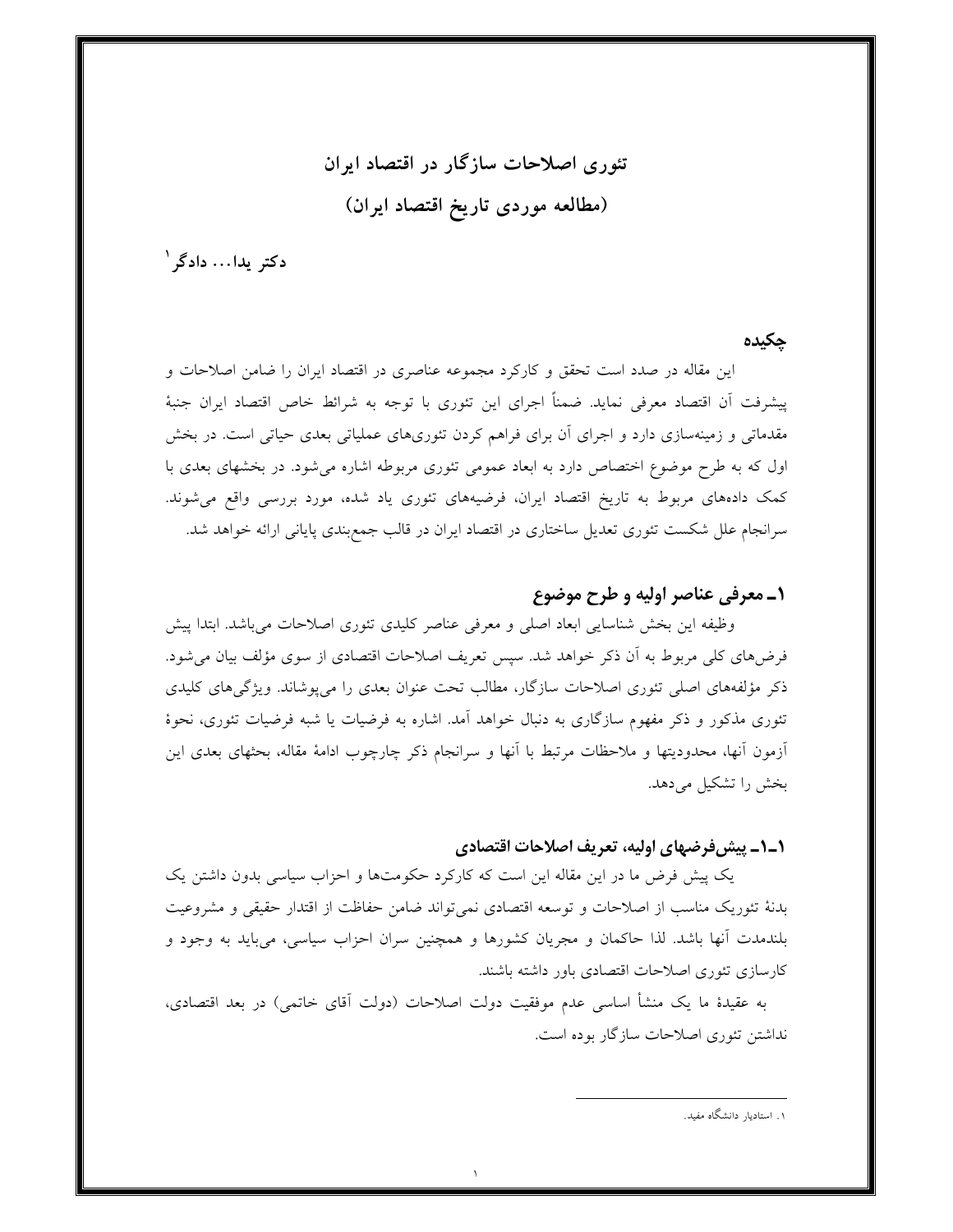البته این تئوری جنبهٔ مقدماتی داشته و میتواند زمینهساز استخراج تئوریهای عملیاتی پس از آن گردد. ییش فرض دیگر ما این است که اصلاحات و توسعه اقتصادی یک فرایند خطی و با ابعاد جهان شمول نبوده، بلکه از یک طرف از پیچیدگی های مخصوص به خود برخوردار است و با عوامل و عناصر مختلف و فراوانی پیوند دارد و از طرف دیگر در شرایط مختلف، عناصر متفاوتی بر آن تأثیر میگذارند و یا از آن تأثیر میپذیرند. لذا یک تئوری جامع اصلاحات، میباید توجه به ابعاد فوق را به عنوان یک امر محوری تلقی کند.

حال باتوجه به پیش فرضهای فوق به تعریف خود از اصلاحات اقتصادی مبادرت می ورزیم. به عقيدهٔ ما اصلاحات اقتصادي،فرايندي از مجموعه تدابير، خط مشيها و تحولات اقتصادي و عناصر تأثيرگذار بر آن از عرصههای اجتماعی، سیاسی و فرهنگی میباشد که برآیند همه آنها به بهبود در تصمیمسازی، سیاستگذاری و اجرا در اقتصاد کشور منجر شود؛ زیرا پیشرفت اقتصادی، خود فرایندی اجتماعی بوده که ملازمات بین رشتهای وسیعی دارد.

به تعبیر اقتصاددان برجسته پرفسور هایک برای پاسخگویی به مسائل کلیدی اقتصادی،تکیه بر تئوری اقتصادی لازم است،اما کافی نیست. وی همچنین ادامه می۵هد که اصولاً در عرصههای علوم اجتماعی به ندرت می توان یک مسأله مشخص پیدا کرد که بتوان آن را تنها بر مبنای یک رشته خاص پاسخ داد. کلیه مسائل اساسی در اقتصاد نه تنها با علوم سیاسی، حقوق، مردمشناسی، روانشناسی و البته تاریخ مرتبط هستند؛ بلکه حتی بیشتر از همه با فلسفه تماس مییابند.<sup>۲</sup> بدیهی است انجام اصلاحات و ایجاد بهبود و پیشرفت اقتصادی، یکی از این گونه مسائل و موضوعات فرا اقتصادی و بین رشتهای است.

#### 1-2ـ چارچوب تئوري اصلاحات سازگار، مؤلفهها و خصوصیات مربوطه

تئوری اصلاحات سازگار در اقتصاد ایران به نظر ما مجموعه گزارههایی است که سه مؤلفه اصلی دارد و سه خصوصیت کلیدی مفاد سازگاری مربوط به اَن را پوشش میدهد. مؤلفههای اصلی عبارتند از: ۱ــ چارچوبھای فرهنگی ــ حقوقی سازگار ۲ـ وجود بخش عمومي و بخش خصوصي سازگار ۳ـ اعمال مدیریت اقتصادی و حاکمیت سیاسی سازگار. همچنین خصوصیات کلیدی که بر مفهوم سازگاری دلالت میکند، عبارتند از: ۱ـ تعادل و هماهنگی ٢ـ تدريجي بودن و دائمي بودن ۳ـ نقدیذیری، محدودیت و یوپایی.

به عبارت دیگر بر طبق این تئوری، اصلاحات اساسی و کارساز زمانی در اقتصاد ایران به اجرا درم ٍ اَید که اولاً زیرِ ساخت فرهنگی شفاف و تعریف شدهای در جامعه جاری باشد و به همراه اَن قوانین

۱. طرح این موضوع از سوی پرفسور فون هایك كه از معروفترین اقتصاددانان لیبرال و از نتوكلاسیكهای برجسته می،اشد، از اهمیت خاصی برخوردار است (مراجعه شود به یدا… دادگر، گزارش تحلیلی از پیوند دین و اقتصاد مجموعه مقالات نشست تخصصی، انتشارات دانشگاه تربیت مدرس.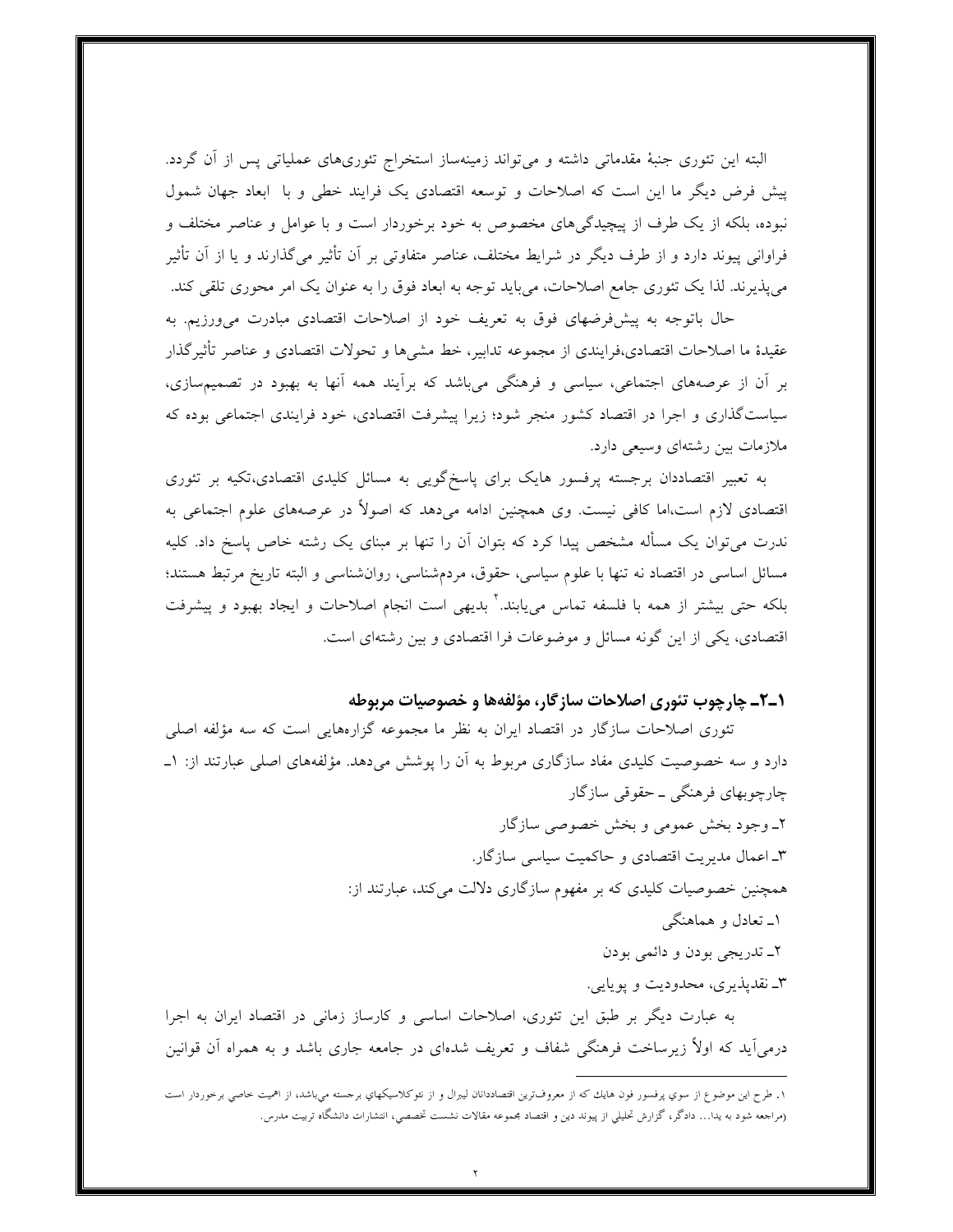روشنی وظایف افراد و سازمانها را مشخص کند. ثانیاً جایگاه بخش عمومی و بخش خصوصی از نظر تمرکز و تخصیص منابع، تمرکز و عدم تمرکز و موارد مشابه کاملاً واضح باشد. و بخش عمومی از حالت ملوک الطوايفي خارج شده، تنها يک بخش عمومي منحصر به فرد وجود داشته باشد. ثالثاً مديراني شايسته اقتصاد را اداره کنند و حاکمان<sub>ی</sub> با تدبیر، هدایت ملک و ملت را عهدهدار شوند.<sup>۳</sup> همچنین برای آنکه عنصر سازگاری معنیدار شود میباید اولاً از مواضع افراط و تفریط در اندیشهها و رفتارها پرهیز شود، ثانیاً اصلاحات امری آرام و تدریجی و در عین حال همگانی تلقی شود و ثالثاً قابلیت نقد پذیری در سیستم وجود داشته و زمینه انتقال و تغییر (و یا انتخاب مجدد) برای مدیران و حاکمان فراهم شود.<sup>۲</sup>

# **۱\_۳\_** يشتوانهٔ علمي نظريه اصلاحات سازگار

تئوری اصلاحات سازگار از مبانی منطقی وعقلی کافی برخوردار است و عرصههای تاریخی و تجربی نیز از آن حمایت میکنند. بدیهی است افراد و گروههایی که از اندیشه فرهنگی و قانونی سازگار برخوردار باشند (با التزام به مفاد سازگاری) از یک سو راه افراط و تفریط نمیپیمایند و رفتار و اندیشه متعادلی خواهند داشت. از سوی دیگر همگی حقوق خود را میشناسند و با توجه به آن، عمل میکنند. سرانجام وجود عناصر نقد و پویایی زمینه نوعی نظارت دائمی مردم بر مسؤولان را فراهم میآورد. و عنصر محدودیت زمانی، زمینه قضاوت قانونی و اجرایی مجدد مردم نسبت به کارکرد حاکمان را آماده می نماید. مردم در انتخابات بعدی تنها در صورتی حاکمان قبلی را برمیگزینند که کارکرد آنها ضامن عزت و پیشرفت و رفاه آنان بوده باشد و در غیر این صورت گروه دیگری را برمیگزینند. در صورت التزام به عناصر اصلی و لوازم تئوری اصلاحات سازگار، هم قانون حاکم است و هم اخلاق و فرهنگ و اندیشه دینی در جامعه رایج است و هم اقتصاد رو به رشد است و زمینه تحقق رفاه مورد نیاز همه فراهم است. هم نظارت وجود دارد و هم مردم و دولت رفتاری مسالمت آمیز بر مبنای اعتماد و هماهنگی و احترام متقابل و بر اساس انجام وظایف قانونی،خواهند داشت. در این صورت ضمن آنکه نوعی اندیشه دینی مورد احترام و اجرا میباشد، اما قدرتهای دنیایی عمر محدودی دارند و هیچ فرد و یا گروهی سیطرهٔ دائم بر مردم ندارد، بلکه بجای آن یک مجموعه قواعد و قوانین (شرعی و حکومتی) بر مبنای قراردادها و اصول دینی و عقلانی حاکمیت خواهند

 $D_c = f(LC_c, PP_c, MS_c)$ 

۱. برای درک مناسبتر عناصر تئوری اصلاحات، میتوان برای آن نوعی الگوی ریاضی ساده را شبیهسازی کرد. اگر اصلاحات سازگار را با ،(Consistent Development)، چارچوب قانونی فرهنگی و سازگار را با ،(Consistent Law and Culture)، بخشءمومی و nsistent Management  $\overline{MS}$  و مدیریت و حاکمیت سازگار را با  $( \overline{P}P_\mu )$  (Consistent Public and Private sector)  $PP_\mu$  با عضوضی سازگار را با  $P$ (Co and State ) نشان دهیم، خواهیم داشت :

۲. همچنین در صورتی که سازگاری را در یک مفاد کلی با C و تعادل و هماهنگی را با Equilibrium and Harmony) EH، تدریجی و دائمی بودن را با Evolutionary and Permanent) EP) و محدودیت، نقدپذیری و پویایی را با Limiting and LD)  $C = f(EH, EP, LD)$ : نشان دهیم، خواهیم داشت: $Dynamism)$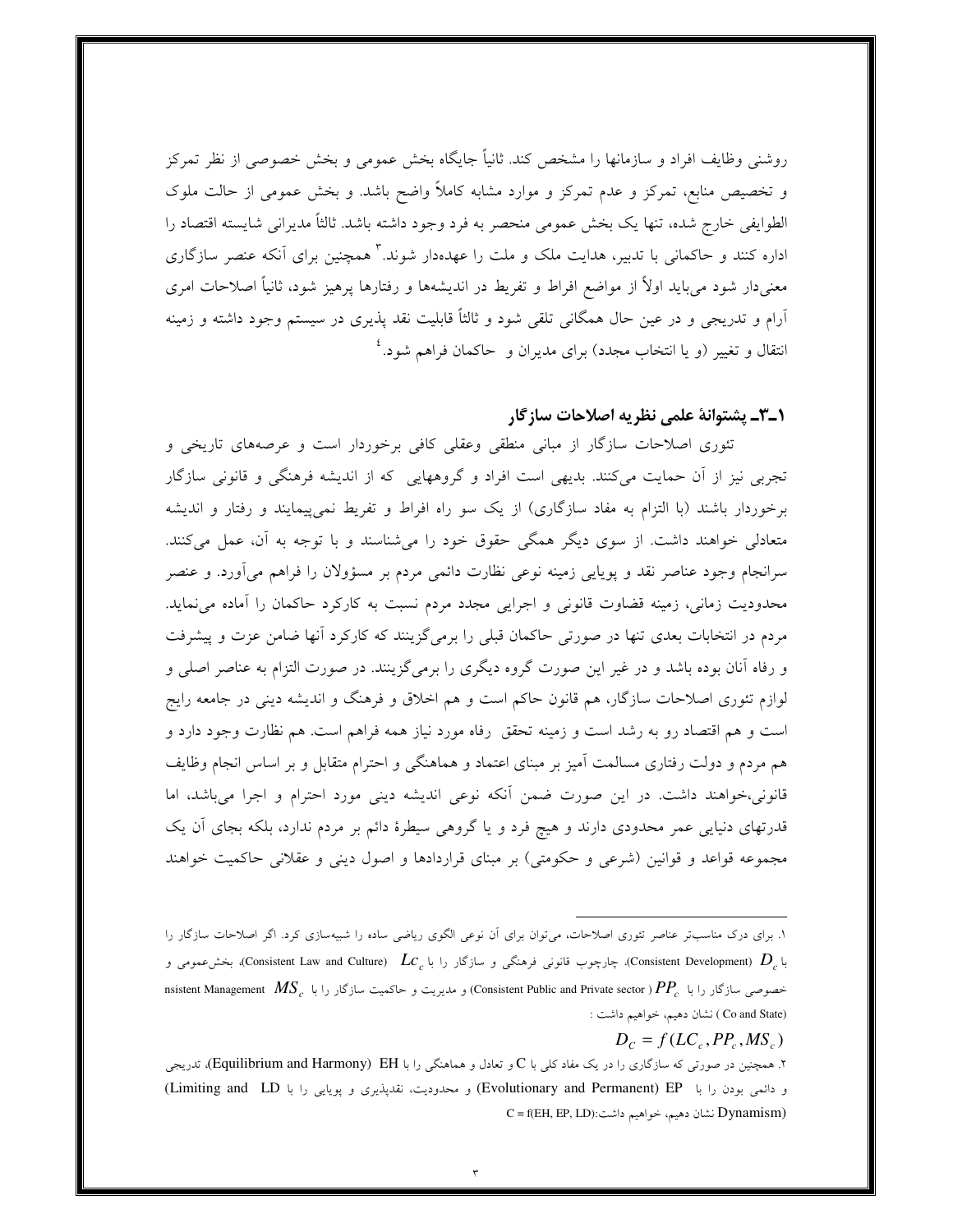داشت. همچنین در صورت اجرای الگوی مذکور با وجودی که شایستهترین مدیران، اجرای امور را در دست دارند، در عین حال مردم ناظر بر کارکرد آنان هستند.

اصلاحات سازگار فرایندی دائمی و تدریجی است و امری مقطعی و انقلابی (که یکبار آغاز شود و یکبار به پایان رسد) نمیباشد. در ادبیات دینی و تاریخی نیز رفتار اصلاحی و تلاش برای استقرار حق و صلح و رفاه، امری دائمی تلقی شده است. در تعابیر پیامبر وامامان، واژهٔ اصلاح معمولاً به همراه و یا در قالب سیره (به معنای مشی مداوم) و همچنین در کنار عناصری مثل امر به معروف ً و نهی از منکر (که از یک حرکت آرام و همیشگی برخوردارند) مطرح شده است.<sup>ه</sup> یاران پیامبر نیز مبارزه با انواع فساد و انجام اصلاحات را امری دائمی تلقی کردهاند.<sup>٦</sup>

ضمناً اصلاح در اینجا مفهومی فراتر و عمیقتر از واژه انگلیسی معادل آن یعنی «رفرم»<sup>۷</sup> دارد. واژه اخیر تنها اصلاحات جزیی و روبنایی را شامل میشود و به دنبال تحول اساسی نمیباشد. اما واژهٔ اصلاح در این نوشته فرایندی بنیانی است.

تذکر پایانی اینکه اجرای «تئوری اصلاحات سازگار» می تواند زمینه اجرای تئوریهای عملیاتی فراوانی را در اقتصاد ایران فراهم نماید. اصولاً بهترین تئوریهای عملیاتی زمانی که با ساختار ناکارآمد و بستر غیر آماده مواجه شوند، کار به جایبی نخواهند برد. وظیفه اجرای تئوری اصلاحات سازگار، عمدتاً بسترسازی است. به نظر ما تا این بسترسازی در اقتصاد ایران صورت نگیرد، هیچ پیشرفت اساسی در این اقتصاد صورت نخواهد گرفت. همانطور که در بخشهای اصلی مقاله ملاحظه خواهد شد، تاریخ اقتصاد ایران نیز شاهد مناسبی برای موفقيت يا عدم موفقيت كاركرد اين تئوري ــ و يا تئوري مشابه آن ــ خواهد بود.

## ۱\_٤\_ شبه فرضیات تئوری و معرفی عناوین بعدی مقاله

ذکر دو نکته مقدماتی را در اینجا لازم میدانیم. یکی این است که اگر تمامی شرایط اجرای تئوری فراهم شود، به اصلاحات مطلوب در اقتصاد ایران نایل خواهیم آمد؛ ولی در عین حال هر مقدار از شرایط فراهم گردد، منافع مرتبط به خود را خواهدداشت؛ اما اصطلاحاً به بهینه اول نخواهیم رسید؛ بلکه ابعادی از بهینههای دوم و پس از آن حاصل خواهد شد. دوم اینکه در این مقاله، تاریخ اقتصاد ایران به عنوان یکی از شواهد تأیید تئوری اصلاحات، به کار میرود، اما این امر به معنای جهت گیری تاریخی تئوری مورد نظر نمیباشد. شواهد علمی و تجربی مستقل از تاریخ نیز میتواند به تأیید این تئوری کمک نماید. در عین حال

۱. حتی در تعابیر تاریخی مربوط به اصلاح، حضرت امام حسین (ع)، هدف از حرکت سرنوشت $\omega$ از حود را چنین بیان کرده است : … انما حرحت لطلب اصلاح في امه حدي (ص)، اريد ان آمر بالمعروف و الهي عن المنكر و اسير بسيره حدي… (مراجعه شود به ابي المؤيد خوارزم، مقتل الحسين، منشورات المفيد ح ١ ص ۱۸۹).

٢. تعبير تداوم مبارزه تا روز مرگ در كلام برخي از اصحاب پيامبر مؤيد اين امر مي،اشد : اضرب بالمقبل الي الحق المدبر عنه ابداً حتي ياتي على يومى.عبارت ابداً به دائمی بودن مبارزه تصریح دارد (مراجعه شود به : دکتر صبحی الصالح، فمجالبلاغه، الجزائر، تلمسان، ۱۹۷۵، ص ۵۳).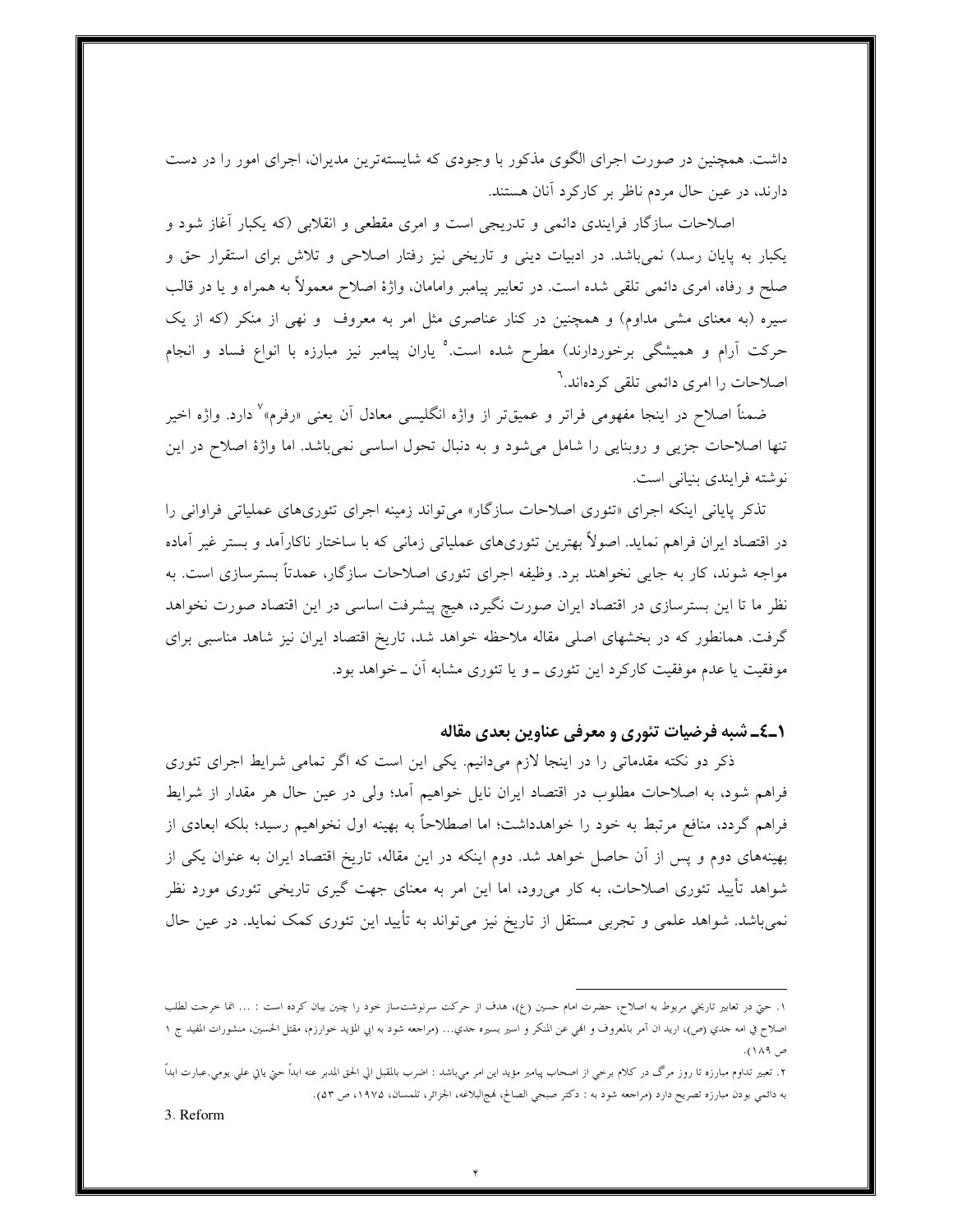آزمون تاریخی تئوری حاضر، بیشتر به معرفی کارکرد تاریخ اقتصاد ایران کمک میکند تا برعکس. حال به مهمترين شبه فرضيات (يا فرضيات) تئوري اصلاحات اشاره مي كنيم :

۱ـ در تاریخ اقتصاد ایران هر گاه قوانین شفاف بوده و هنجارها و گرایشات فرهنگی یا دینی تعریف شدهای مطرح بوده و کارگزاران اقتصادی (خانوارها، بنگاهها و دولتمردان) خود را نسبت به اجرای آنها ملتزم دانستهاند، کارکرد اقتصادی سامان دار بوده است و زمانی که قوانین غیر شفاف بوده و یا نگرش افراط و تفریط بر عقاید فرهنگی و دینی حاکم بوده، نابسامانی اقتصادی سیطره یافته است. اساساً در عین حال که جزمیت فرهنگی و دینی در عرصهٔ اقتصاد، مخرب است،دین زدایی از اقتصاد نیز نامتناسب خواهد بود.

۲ـ در صورتی که بخش خصوصی در یک جامعه، کارآمد و بخش عمومی آن منحصربفرد، باشد، در ارتباط با آن، شکوفایی اقتصادی قابل انتظار است؛ اما هر گاه بخش دولتی حالت ملوک الطوایفی داشته و بخش خصوصی دنبال رانت و صرفاً منافع کوتاه مدت شخصی باشد، اوضاع اقتصادی عقب ماندهای بر جامعه حاکم خواهد شد. به قول اقتصاددان مشهور پرفسور موریشیما، بخش عمومی برای حصول به یک اقتصاد پیشرفته میباید وضعی منحصر به فرد داشته باشد.<sup>^</sup> در عین حال بخش خصوصی متکثر نیز میباید با بخش عمومي واحد، پيوندي مسالمتجويانه و همكارانه برقرار نمايد.

۳ـ اصلاحات اقتصادی فرایندی همه بعدی است و راندمان و بر آیند تحولات آن، مربوط به مجموعه ساختارها و نهادهای اجتماعی، فرهنگی و سیاسی است. اصولاً اجتماع بشری دربر دارندهٔ مجموعه نهادهایی چون دولت، بازار، مذهب، خانواده و حتى باورهاى ايدئولوژيک مىباشد که تعامل همه آنها اصلاحات اجتماعی و اقتصادی مورد نظر را رقم می زند.<sup>۹</sup>

۴ـ وجود مديران شايسته در عرصه اقتصاد كه هم تخصص دارند و هم به طور طبيعي و در يک فرایند مردم سالاری گزینش شدهاند، همچنین انتخاب حاکمان با تدبیر در عرصههای سیاست و وجود هماهنگی کافی بین حوزههای اقتصادی و دیگر زیرسیستمهای اجتماعی،همان طوری که در ساخت تئوری اصلاحات سازگار از جایگاه علمی برخوردارند، از نظر موفقیت اجرایی این تئوری نیز از جایگاه عملی برخوردار هستند. در تاریخ اقتصاد ایران هر گاه قوای غیر اقتصادی برخوردی همکارانه با قوای اقتصادی داشتهاند، بر ضريب موفقيت اقتصادى افزوده شده است.

۵ـ در صورتی که اهرمهایی (مردمی و قانونی) برای کنترل و نظارت بر حاکمان جامعه وجود داشته باشد و دورهٔ حاکمیت سیاسی آنان محدود باشد، زمینه قضاوت منطقی و علمی از سوی مردم موجود بوده، امکان اصلاحات اقتصادی بیشتر فراهم میگردد. این امر نوعی پویایی در ابعاد تئوری اصلاحات را به همراه دارد. اما اگر حاکمان علی الاطلاق باشند و انتخابات مجددی در مورد آنان صورت نگیرد، زمینه نقادی و

٠.ميتوان مراجعه كرد به يدا… دادگر، دولت رفاه متناسب با اقتصاد ايران، مجموعه مقالات سمينار بررسي ابعاد اقتصادي قانون اساسي، مؤسسه دين و اقتصاد، ارديبهشت ٨١.

١. به تعبير پرفسور داگلاث نورث، ماتريس نمادهاي اجتماعي علاوه بر اقتصاد حتى ايستارهاي ايدئولوژيك و تعامل شبكه هاي پيچيده و فمادهاي مرتبط با آنها و دیگر ساختارهاي احتماعي را دربر ميگيرد.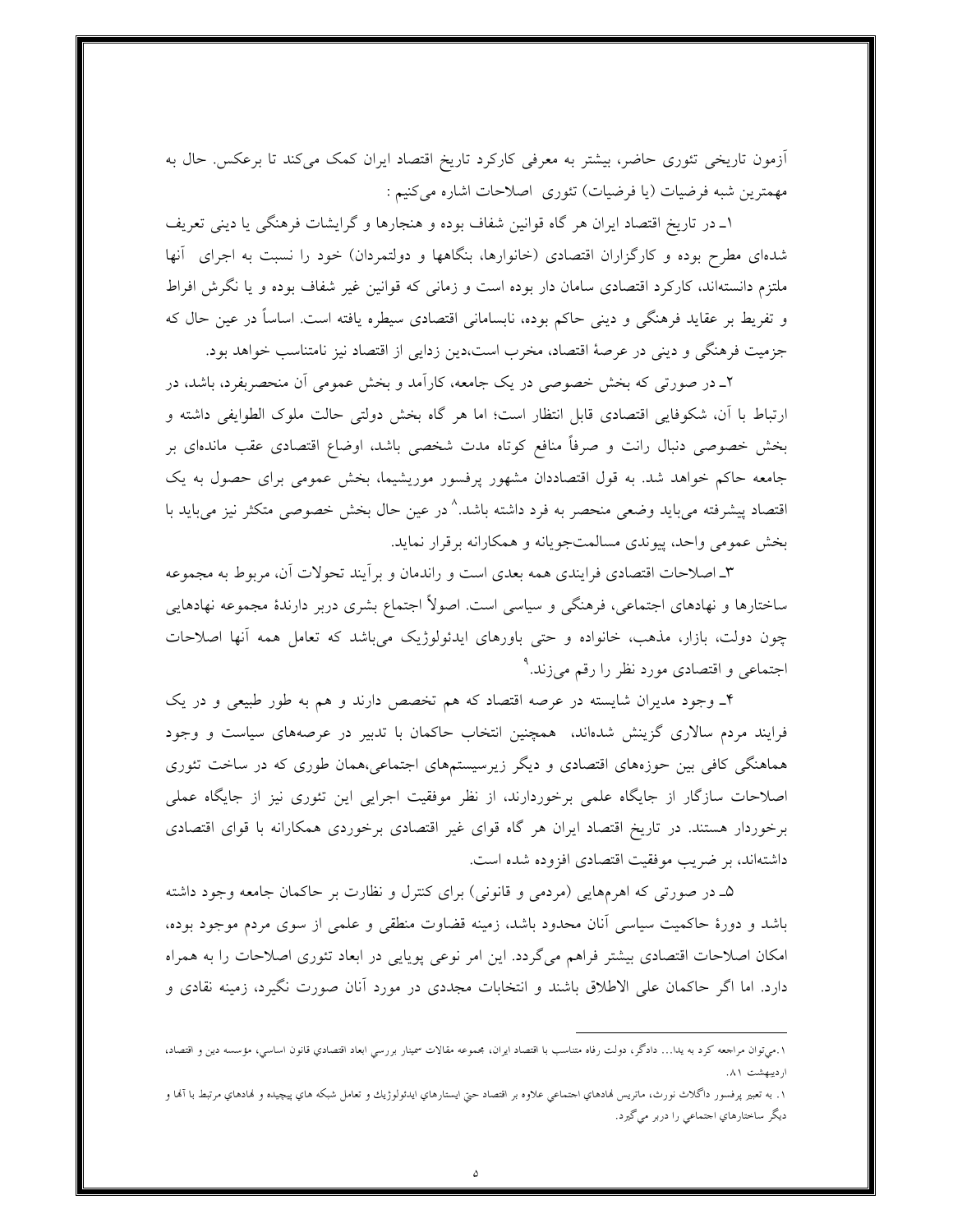قضاوت مجدد در مورد آنها فراهم نمي]يد و لذا ممكن است اقتصاد به فساد گرايش پيدا كند. `` اصولاً نقادي و بازنگری و نظارت، عیوب حاکمان را مطرح کرده، ریشههای فساد را برملا میسازد. و عدم سؤال از حاکمان و مقدس شمردن مدیریت آنها، جامعه را از منافع مربوط به پویایی، نظارت و نقادی محروم مىسازد.

در بخشهای بعدی مقاله با توجه به عناصر و فرضیات بخش اول، به مطالعه اقتصاد ایران در طول تاریخ مبادرت میeرزیم. ابتدا تاریخ ایران قبل از اسلام را مرور میکنیم. به دنبال آن تاریخ ایران در قرون وسطی مورد مطالعه واقع می شود. تاریخ اقتصادی ایران در عصر صفویه و قاجار و سرانجام کارکرد تحولات اقتصادی در دورهٔ پهلوی و جمهوری اسلامی بخشهای پایانی مقاله را شامل میشوند. ضمناً میتوان دورانهای تاریخی زیر را برای مطالعه اقتصاد ایران در نظر گرفت. دورهٔ اول که قبل از اسلام نام دارد، تقریباً از ۱۴۰۰ قبل از میلاد آغاز میشود و تا ۶۲۲ میلادی ادامه دارد. دورهٔ اول اسلامی که در قالب قرون وسطی آغاز میشود از سال ۶۲۲ میلادی تا سال ۱۴۹۹ میلادی (که سال آغاز سلطنت صفویه میباشد) ادامه دارد. از ۱۵۰۰ تا حدود ۱۸۰۰ میلادی دوره ماقبل کلاسیک ایران است که عمدتاً صفویه، افشاریه و زندیه (و به طور کلی حکومتهای متمرکز قبل از قاجار) را شامل می شود. از حدود ۱۸۰۰ (یا ۱۷۸۵) تا ۱۹۸۰، دورهٔ قاجار و یهلوی است که متعاقب آن دوره جمهوری اسلامی آغاز میگردد که هنوز ادامه دارد. بدیهی است که در مرور تاریخی مورد نظر، به جزئیات وقایع پرداخته نخواهد شد، و تنها به کلیاتی از موضوع و مطالبی از اندیشهها و حوادث اشاره می شود که به عناصر تئوری مورد نظر، مربوط باشد.

# ۲ـ مروري اجمالي به تاريخ اقتصاد ايران قبل از اسلام

تمدن ایرانی از تبار آریانها<sup>۱۱</sup> میباشد که حدود سه هزار سال قبل از میلاد از مردمان هند و اروپایی جدا شدهاند. در عین حال آثار ماقبل تاریخ ایرانی به ۶ هزار سال قبل از میلاد بالغ میگردد. آثار نامشخص تمدن ایرانی از ۲۴۰۰ قبل از میلاد و بطور مشخص از ۱۴۰۰ قبل از میلاد ثبت گردیده است، بررسی حاضر نیز از ۱۴۰۰ قبل از میلاد را دربر می گیرد.

مناسب است در ابتدا اشاره شود که در آن عصر، خانواده اهمیت ویژهای در زندگی داشت و در جامعه ایرانی، احترام یدر امری اساسی بود.<sup>۱۷</sup> با توجه به عقیدهٔ ایرانیها به آیین مهر و بعد از آن آیین زرتشت، آنها از همان اوایل شکل گیری تمدن، به توحید عقیده داشتند. در عین حال امور دینی خانوارها با راهنمایی پدر صورت می گرفت و قشر مستقلبی به نام روحانبی وجود نداشت. منطقه زندگی ایرانبیهای قدیم به نقل از اوستا

٢.تن دادن پیامبران و امامان به بیعت (رأي مردم) نیز نشان مي،دهد با وجود پشتوانه خدايي و معنوي اساسي آلها، آلها نیز به قضاوت مردم تن ميدادند و رضايت عمومی (با فرض حفظ اصول)، شاخص تداوم حکومت آنان بوده است. در عین حال پیامبران چون مستقیماً ا ز ناحیه خداوند مأمور اداره امور مردم شدهاند، وضعي استثنايي دارند.

۱ جالب توجه است که آریان از آیریا گرفته شده و به معنای نجیب و باوفا می,باشد. آیریا بعدها به آیران و نهایتاً به ایران تبدیل گردید. ۲ در عین حال مسؤولیت پدر نیز سنگین بود. طبق عقاید ایرانیان باستان یکی از اولین وظایف پدر روشن نگهداشتن اجاق خانه بود.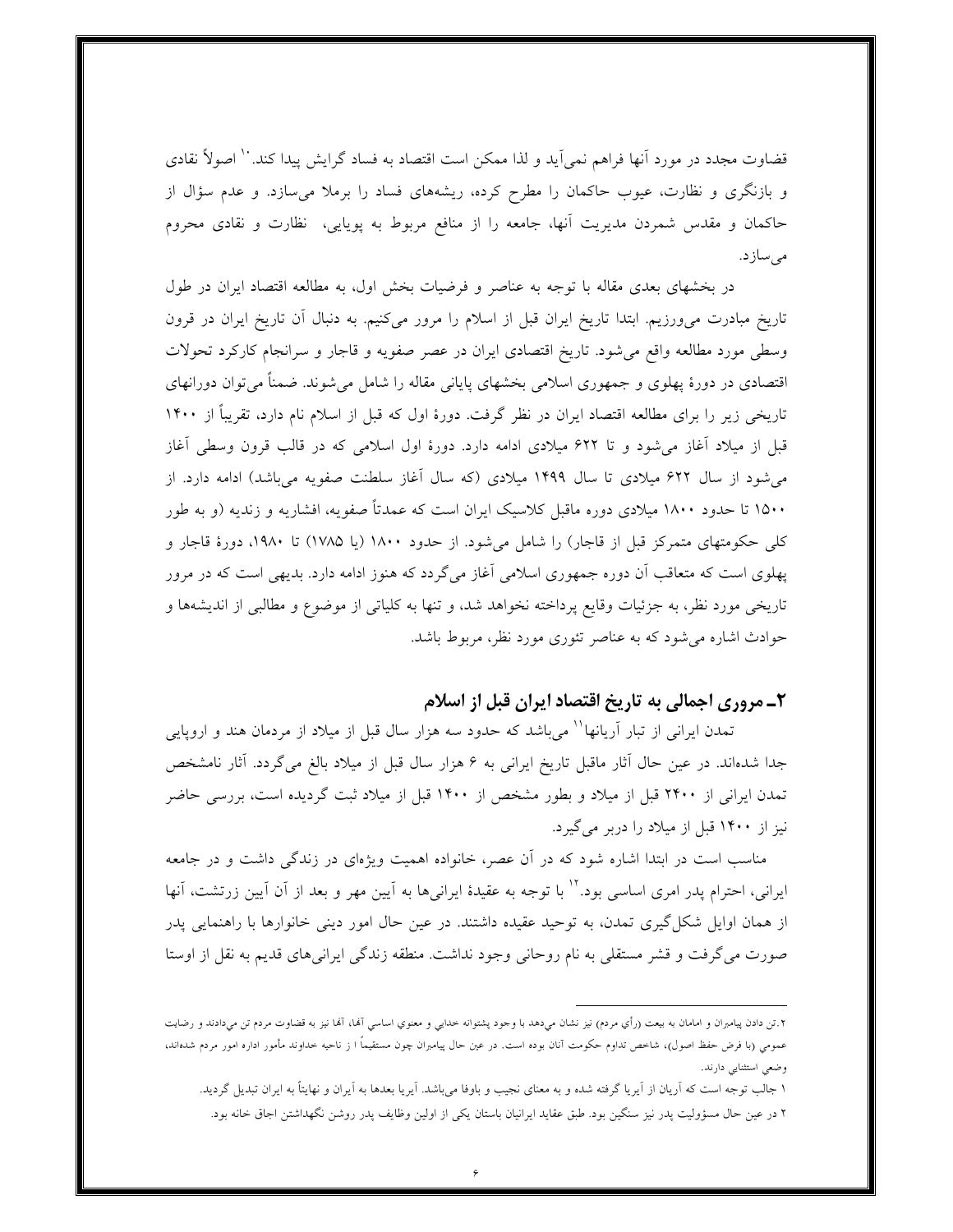خوش أب و هوا و حاصلخیر بود. حکومت در ایران قدیم حالت فدرال داشت؛ زیرا هر قبیلهای رئیسی داشت که با انتخابات آزاد برگزیده میشد. رؤسای قبایل از میان خود، رئیس کل یا شاه بزرگ را انتخاب می کردند. حکومتهای مرکزی ضمن رعایت خودمختاری نسبت به حکام فرعی برکارکرد آنان نظارت داشتند.

در سرزمین أریانها قبلاً عیلامیها، سومریها و اکدیها ساکن بودند و لذا پیوند نزدیکی بین ایرانیها و تمدنهای مذکور وجود دارد. سومریها بودند که خط را اختراع کردند و قوانین «حمورابی» نیز ساخته و پرداخته آنان است که حداقل به ۱۷۵۰ سال قبل از میلاد مربوط میگردد. صنایع و علوم هیئت و نجوم و طب یونانی ریشه در آموزههای سومریها دارد. مهمترین اقوام قدیم ایرانی که سامان سیاسی و اقتصادی مشخصی داشتند به ترتیب مادها، هخامنشیان، اشکانیان و ساسانیان بودند. `` تاریخ اقتصاد ایران را نیز از همین جا مورد بررسي قرار ميدهيم.

#### ۲\_۱\_ پرتوهایی از تاریخ اقتصاد از زمان مادها تا ساسانیان

تاریخ اقتصادی عنوان مشترکی است که تمامی آثار واندیشهها و حوادث را مورد توجه قرار میدهد. یعنی از یک سو عقاید دینی و اخلاقی در زمان مورد نظر و همچنین اندیشههای اقتصادی مردمان را ذکر می کند و از سوی دیگر کارکرد اقتصادی حاکمان ومردمان عادی را بازگو نموده، اوضاع جمعیتی و تولیدی و حتی هنرها و صنایع آنها را نیز منعکس می نماید. هدف اصلی در این بررسی یافتن پیوندهایی بین عناصر فوق و ۖ فرضیات این مقاله است ــ چه اَن عناصر به تضعیف فرضیات بیانجامد و چه اَنها را تقویت نمايد.

مادها از ابتدای قرن هفتم قبل از میلاد پس از پیروزی بر آشوریان، به تشکیل یک حکومت مستقل مبادرت کردند. در ابتدا دامپروری حرفه اصلی مادها بود، بعدها به کشاورزی نیز پرداختند. در عین حال شهرنشینان آنها به کار صنعتی نیز مبادرت میورزیدند. مادها در آغاز، بسیار ساده زیست ولی پرتلاش بودهاند و لذا خیلی اَرام و مطمئن زندگی میکردند. دیااکو اولین پادشاه مادها بود که ابتدا رفتاری مردمی و عادلانه داشت و در نتیجه امور کلّی مردم وضع مناسبی داشت. اما دیااکو بعدها به تقلید از شاهان أشوری، دربار و تشریفات را راهاندازی کرد و پس از آن به گونهای جلوه می نمود که گویی وی و دیگر مردم، طبیعت دوگانهای دارند. از همین جا بود که زمینه نارضایتی مردم فراهم گردید. همچنین ناآرامی در کشور و نابسامانی در اقتصاد بروز کرد.

هوخشتر پادشاه بعدی مادها نیز نسبتاً با تدبیر و میانه رو بود، اما آژی دهاک پسر و جانشین او مدیر بر كفايتي بود كه سرانجام با رفتار نابخردانه خود باعث سقوط مادها گرديد. او نه تنها خود به رفتار تجمل گرایانه میبالید، به تشویق و تبلیغ چنین رفتاری نیز مبادرت میکرد. مردمان ماد که در ابتدا ساده زیست و

۱. برای اطلاع از جزئیات و مقدمات تاریخ ایران باستان می توان مراجعه کرد به : حسن پیرنیا و عباس اقبال، تاریخ ایران، انتشارات خبام، بدون تاريخ چاپ، صص ١٢-۴٣.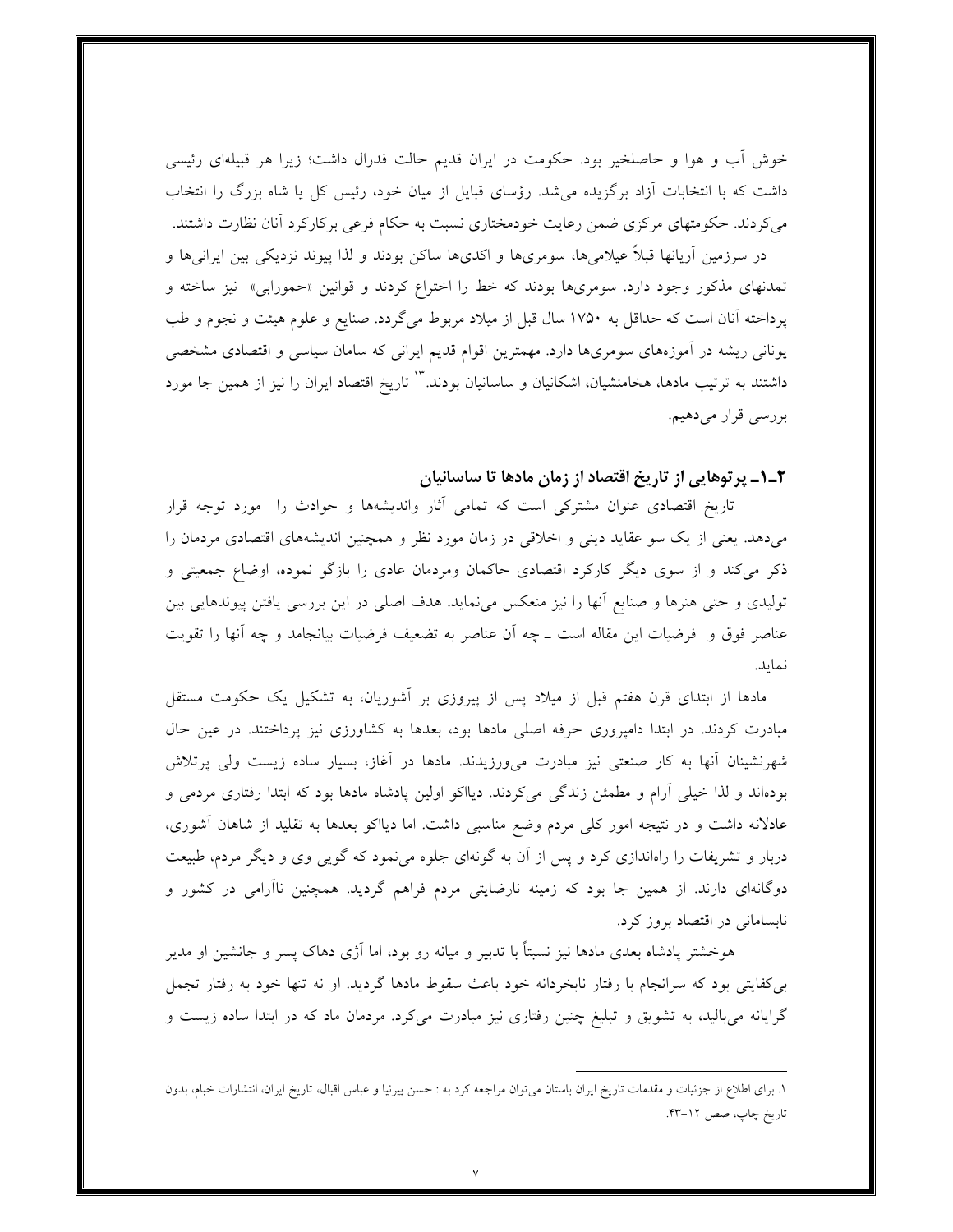سخت کوش و تولیدگرا بودند، کم کم به عناصری رفاه طلب، تجملگرا و مصرفی تبدیل شدند.<sup>۱۶</sup> گسترش رفاه طلبی در بخش دولتی باعث افزایش هزینهها گردید و برای تأمین هزینهها نیاز به مالیات جدید بود. وضع مالیات غیر معقول و سنگین باعث نارضایتی مردم گردید و همین امر یک عامل اصلی سقوط دولت مادها گردید. ضمناً مردمان ماد که قبلاً به دلیل توجه به آموزههای دینی و سنتی، تولید و کشاورزی را شغلی مقدس تلقی میکردند، هنگام غرق شدن در رفاه طلبی، دیگر به امور اخلاقی و توصیههای دینی زرتشت و دیگر رهبران مذهبي توجهي نكردند.

خلاصه در عصر مادها تا زمانی که رهبران و شاهان متعادل حرکت میکردند و رفتارهای مردم و مسؤولان سازگار بود، بهبود کلی در امور، صلح و صفا در زندگی و رونق در اقتصاد حاکم بود و زمان نابخردی رهبران و آسمانی جلوه گر شدن آنان و در نتیجه ایجاد فاصله بین مردم و حاکم و افراط در لذت گرایی مادی مردم و دولت، زمینه سقوط و افول اقتصاد و سیاست فراهم گردید.°`

#### ٢\_٢\_ حکومت و اقتصاد در زمان هخامنشیان

پس از مادها، هخامنشیان به رهبری کوروش حاکم شدند. کوروش یک حکومت مرکزی و با انضباط را فراهم اَورد که به قول ویل دورانت بزرگترین سازمان سیاسی قبل از دولت روم قدیم بود.'` مورخ مشهور «توین بی» یکی از عوامل مهم موفقیت هخامنشیان ـ و بخصوص کوروش ـ را وجود انضباط به همراه رفتار مسالمت جویانه و همراه با تسامح و تساهل ــ بویژه در امور مذهبی ــ از سوی آنان میدانست.<sup>۱۷</sup>

سازماندهی اداری و انضباط حکومت مرکزی در زمان هخامنشیان بقدری مؤثر و کارساز بود که در ایران و برخی از دیگر کشورها تا پایان قرن ۱۹ نیز به عنوان سرمشق اداری و سیاسی تلقی می شد.

در آن زمان، کشاورزی رونق ویژهای داشت و سیستم مالیاتی کارآمد و عادلانه بود. اصولاً در قالب حکومت هخامنشیان توجه به رضایت مردم و عدالت اجتماعی بسیار جدی بود. افراد و گروهها از آزادیهای مشروع برخوردار بودند. هر مطلب و رفتار مفیدی که از دیگر جوامع دریافت میکردند با دقت و با سرعت آنرا بومی میکردند. پایه حکومت کوروش بر سخاوت، آزادمنشی و دوستی بوده است، به طوری که حتی مردمانی که در مقابل لشگر کوروش شکست می خوردند با رضایت کامل تسلیم می شدند و جنگ مربوطه را فراموش میکردند. بسیاری از دشمنان خود کوروش به صورت مشاوران او به کار ادامه میدادند (کروزوس یک نمونه از اینها محسوب می شود). به مردمان و لشگریان شکست خورده با احترام خاصی برخورد می کرد

۳. .توین بی رفتار مذکور هخامنشیان را به لیبرالیسم مذهبی و سیاسی تعبیر مینمود و آنرا عامل جذب سختترین اقوام به حکومت، میدانست (مراجعه شود به:آرنولد توین بی، تاریخ تمدن، ترجمه یعقوب آژند، انتشارات مولی، ۱۳۶۲، ص ۲۲۴).

۲. مردم ماد این کلام پیامبر اسلام را متجلی ساختند که : الناس علی دین ملوکهم (مردم از رهبرانشان سرمشق گیرند).

۱. برای کسب اطلاعات بیشتر از اوضاع مادها مراجعه شود به : Huart, clement, Ancient Persian and Iranian Civilization; Newyork; 1927; p. 27

۲. مراجعه شود به ویل دورانت، تاریخ تمدن،ترجمه احمد آرام، انتشارات انقلاب اسلامی، ج ا، ص ۴۰۸.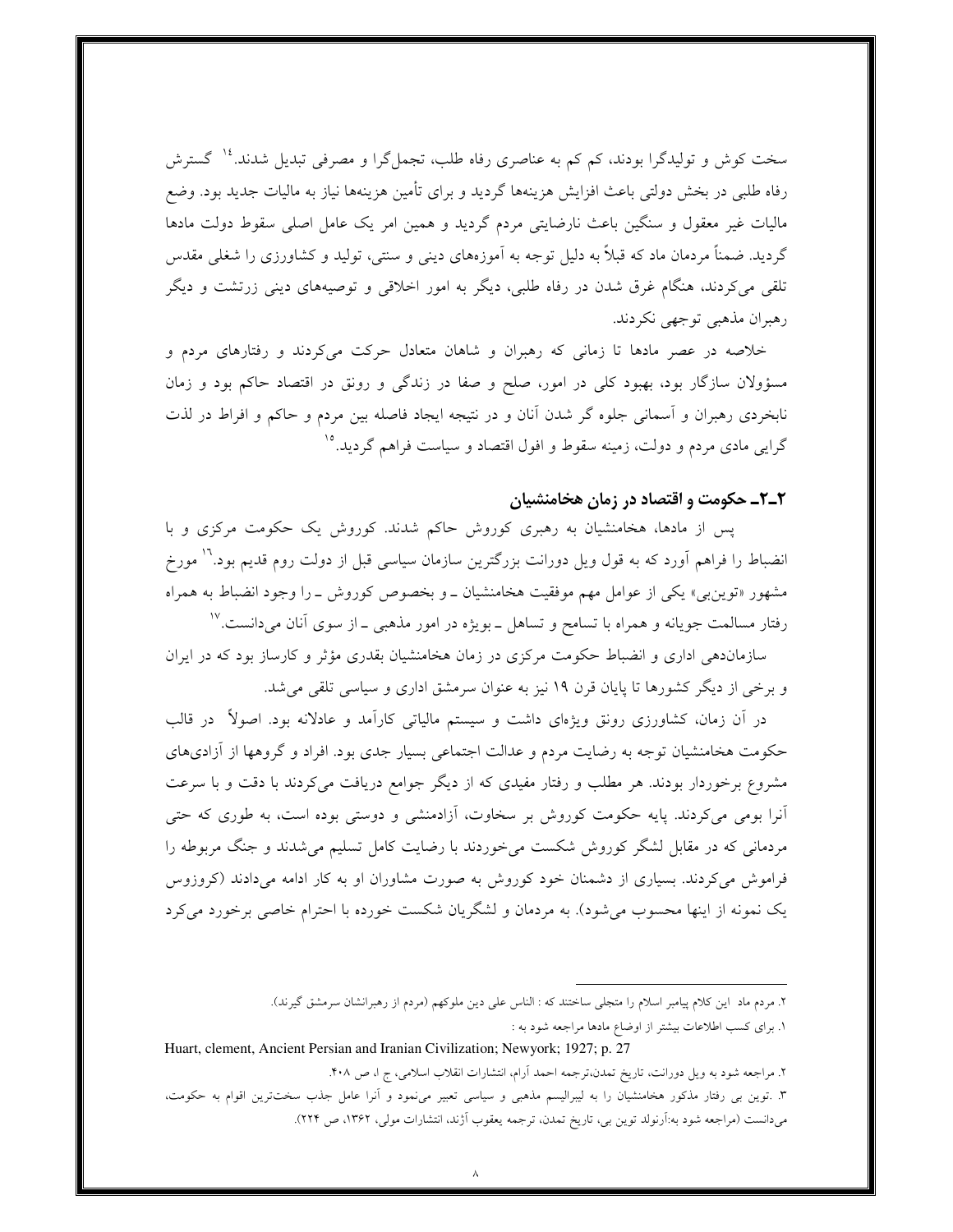و از رفتارهای افراطی که معمولاً لشگریان پیروز از خود نشان میدادند، بشدت جلوگیری میکرد. رفتار مسالمتجویانه و انعطافپذیری ایرانیها در زمان کوروش زبانزد مورخانی مانند هرودوت نیز بوده است.^`

برعکس کوروش، کمبوجیه (حاکم پس از وی)، چنان نابخردانه و افراطی رفتار میکرد که بسیاری از زحمات کوروش و دیگر ایرانیان را بی اعتبار ساخت. کمبوجیه بر عکس کوروش به مذاهب و عقاید مذهبی بی اعتنا بود و حتی عقاید دیگران را مسخره میکرد و به قول ویل دورانت کمبوجیه این واقعیت را درک نکرده بود که دین از دولت نیرومندتر است.<sup>۱۹</sup> طبق آموزههای کتاب اوستا و دین زرتشت (آیین اصل<sub>ی</sub> در آن زمان)، کشاورزی بهترین کار محسوب می شد و اهورامزدا بیش از سایر مشاغل آنرا دوست می داشت. در زمان هخامنشیان، بخشهایی از کشاورزی به صورت تعاونی (توسط خود کشاورزان)اداره می شد. یکی از مهمترین راههای آبیاری آنها قنات بود. مهندسان هخامنشی در پل سازی و راهسازی مهارت داشتند. در هر چهار فرسخ، منزلگاه و مسافرخانه دولتی ساخته شده بود و امنیت در سر تا سر جادهها برقرار بود. پارسیها بازرگانی را کاری پست میدانستند و بازار را مرکز دروغ و حیله میپنداشتند و در نتیجه به کشاورزی و دیگر کارهای مولد می یرداختند. کشماهالان مفاسد اقتصادی (مثل رشوه) با شدت مجازات می گردیدند. در عین حال هر جرمی مجازات مخصوصی داشت، مثلاً قاضیای که رشوه میگرفت، اعدام میگردید (نس نامیرا یکی از این قاضیان رشوهخوار بود که در زمان کمبوجیه اعدام شد)، همچنین قتل غیر عمد ۹۰ ضربه تازیانه دربرداشت. توجه به دستورالعملهای صریح و یکنواخت اوستا و دین زرتشت در زمان هخامنشیان نوعی وحدت و انسجام به مردم ودولت میداد.

یک قاعدهٔ طلایی اوستا این بود که انسان خوب تنها آن کسی است که آنچه بر خود نمی پسندد بر دیگران نیز نپسندد. در این آیین انسان سه وظیفه دارد: یکی آنکه دشمن خود را به آدم تبدیل کند، دیگر آنکه آدم بد را به آدم خوب مبدل ً سازد و سوم آنکه انسان جاهل را عاقل کند. همچنین طبق آموزههای زرتشت، رباخواری محکوم ولی برگرداندن اصل وام امری واجب بود. معبدسازی در دین زرتشت قابل قبول نبود و اهل ایمان در دیگر مکانها به عبادت میپرداختند. تقوا بزرگترین فضیلت و دروغ و حیله در معامله بدترین اعمال بود. روحانیون زرتشت (یا مغان) آنقدر خود ساخته بودند که دیگران آنها را صاحب کرامت و حکمت میدانستند و زهد و سادهزیستی و تقوی و تلاش مولد از ویژگی های مغان بود.

پارسیان دروس ضروری زندگی را به فرزندان خود میآموختند و با این وجود شعر و هنر و برخی علوم را كالاي لوكس تلقى مى كردند. در عين حال به هنر معمارى توجه خاص داشتند. در هر حال مردمى با

۳. مراجعه شود به :

مراجعه شود به : Wilber, Donald N. Iran, Past and Present, Princeton University Press, sixth ed; 1967; p. 22. ۲.حالب توجه است که این جمله را ویل دورانت در مورد کوروش به کار میپرد و آن را اصل اول حکومت کردن بر مردم تلقی میکند.

Dhalla, M.N.; Zoroastrian Civilization, NewYork; 1922; pp.141-2, 218.

There is no nation which so readily adopts foreign customs as the persians.

١.هرودوت مي نويسد :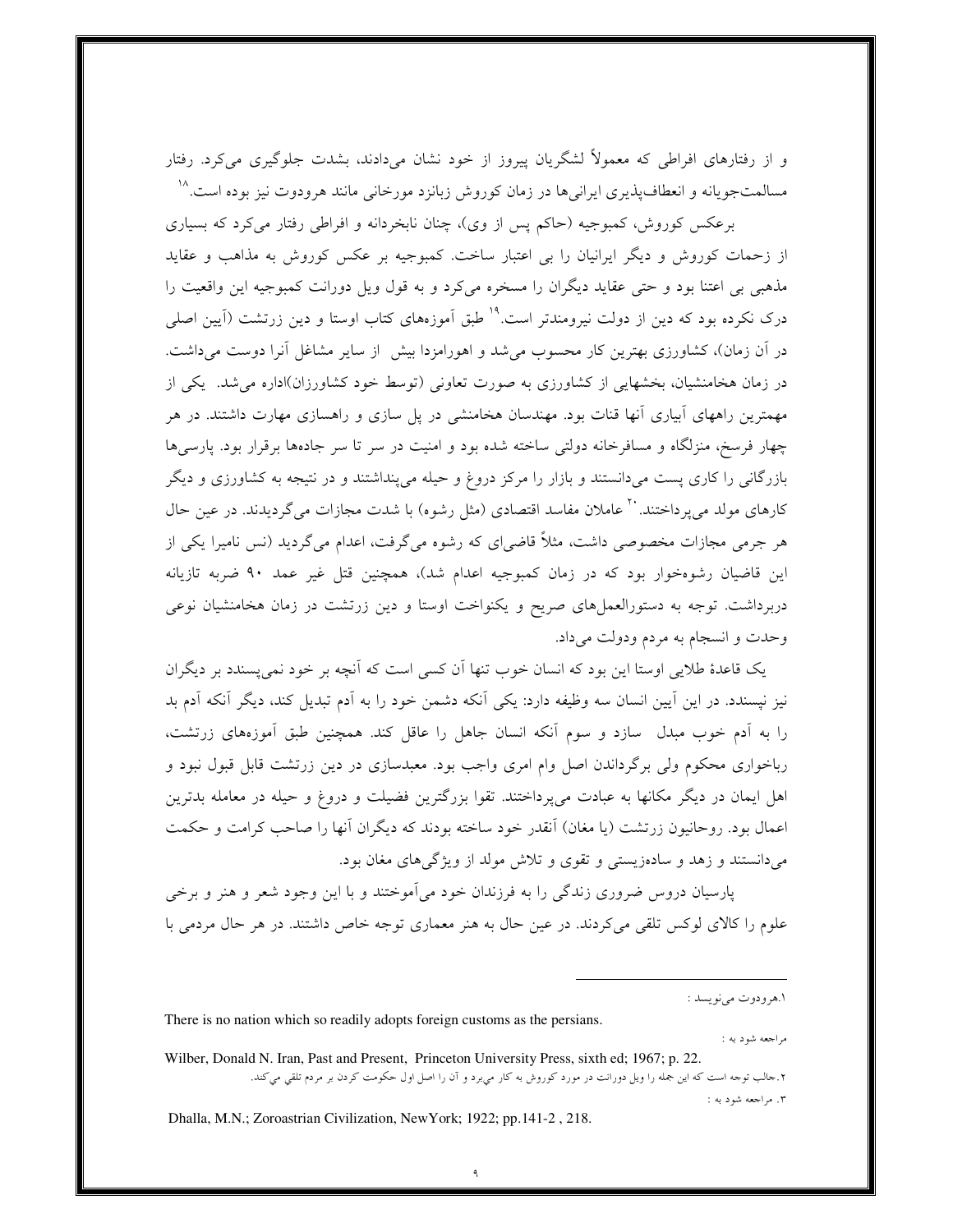متجاوز از ۴۶ نوع مذهب و نژاد مختلف و با وجود زبانها و عادات بسیار متفاوت در کشور پهناور ایران قدیم زندگی می کردند، امنیت کافی داشتند و به تولید مشغول بودند. جالب توجه است زمانی که دین و اخلاق از محور زندگی مردم پارس، کنار رفت و رفتار ملایم شاهان به خشونت و تندی گرایش یافت و ساده زیستی به تجمل پرستی و کار و تولید به عافیت طلبی مبدل شد، زمینه سراشیبی و سقوط هخامنشیان فراهم گردید.

عادت مردم هخامنشی در ابتدا این بود که در شبانه روز یکبار غذا بخورند، اما هم شاهان و هم مردم در اواخر دورهٔ مذکور بخش عظیمی از درآمد را صرف خوراکهای لذیذ میکردند. افراط در شراب خواری از دیگر عادت مردم و دربار پس از حاکمیت خشایار شاه شده بود. غفلت از وضع دربار، فشار بر مردم برای تأمین هزینههای دربار و زیرکی سردار یونانی (اسکندر) و کم شدن انگیزه دفاع مردم و ناتوانی و عافیتطلبی مردمان و سربازان باعث سقوط هخامنشیان گردید.

گویی تاریخ خط سیر نانوشتههایی دارد که صعود و سقوط را رقم میزند. اگر حاکمان با تدبیر و مردمان کوشا و باهوش و رفتارها عادی و دین و اخلاق ضامن وحدت باشد و همه چیز متعادل پیش رود، صعود و پیشرفت را به ارمغان می[ورد و خدشه وارد کردن در هر یک از محورهای فوق نزدیک شدن به مسیر سقوط و سراشیبی را به دنبال دارد.

در هر حال امنیت و آزادی در عصر هخامنشیان رونق اقتصادی خاص خود را به همراه داشت و بخصوص بازرگانی بین کشورهای فراوانی رونق یافت زیرا حمل و نقل و مسافرت بین مناطق از امنیت کافی برخوردار بود. همچنین تا زمانی که مالیات وضع شده بر اساس درآمد بود، هم عادلانه، هم کارآمد و هم درآمد دولت فراوان بود. جالب توجه است که هخامنشیان به جای معامله پایاپای، پول واحدی اختراع کردند که آن نیز به تسهیل در امر مبادله کمک میکرد. دولت خوب نظارت میکرد و بخش خصوصی خوب تولید مي کرد و هنجارهاي جامعه به خوبي مورد توجه هر دو آنان بود.''

## ۲\_۳\_ اقتصاد و حکومت در زمان اشکانیان و ساسانیان

پس از مدتی که از شکست هخامنشیان به دست یونانیان گذشت، ارشک از قوم پارت (از دیگر اقوام ایرانی)، بخشی از سرزمین ایران را از دست یونانیان و سلوکیان گرفت و حاکمیت جدیدی را سامان داد. در نتیجه او و دیگر پارتها حکومتی طولانی (حدود ۴۷۰ سال) با نام اشکانیان مستقر نمودند. به طوری که آنها در صد سال اول حاکمیت به تثبیت اوضاع پرداختند. قابل ذکر است که آنها برای حل مسائل مهم کشوری یک مجلس مشورتی تشکیل داده بودند که خبرگان جامعه از دربار و قبایل و روحانیون در آن شرکت داشتند. در زمان اشکانیان، مردم علاوه بر مذهب ایرانی از عادات و عقاید مذهبی یونانی هم تأثیر پذیرفته بودند. ضمناً شاهان اشکانی نیز همانند هخامنشیان در امور مذهبی أزاد اندیش و انعطاف پذیر بودند. تجارت رونق بیشتری نسبت به زمان هخامنشیان داشت،وضع راهها و حمل و نقل بسیار مناسب بود و امنیت

۱. مراجعه شود به : هنری لوکاس، تاریخ تمدن، ترجمه عبدالحسین آذرنگ، انتشارات کیهان، ۱۳۷۲، چاپ سوم، جلد اول، صص ۱۳۷–۱۲۹.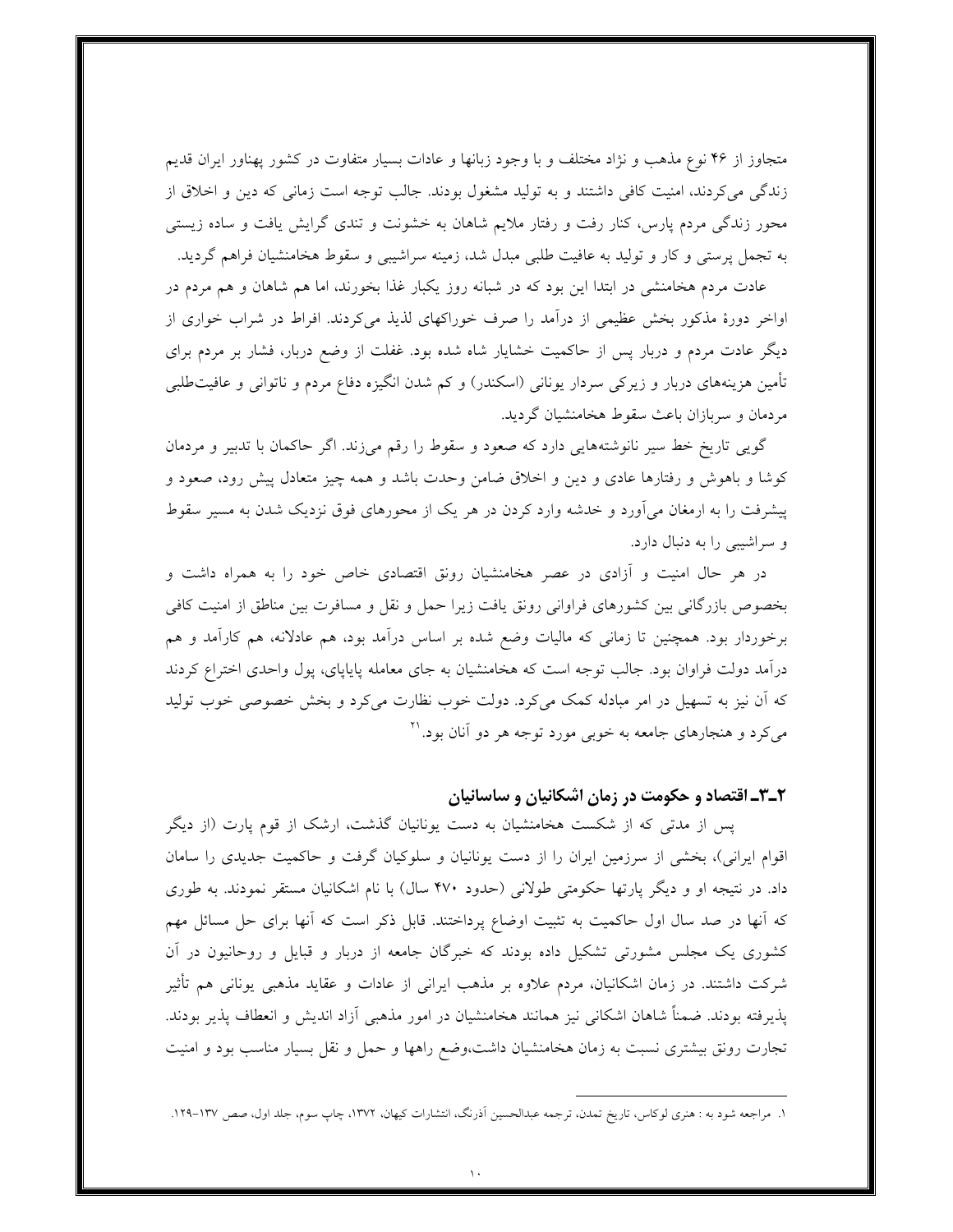و رفاقت و اعتماد میان دولت و مردم و احترام به هنجارها و دوری از رفتار افراطی باعث شده بود که زمانی طولانی مردم با آرامش زندگی کنند و به حکام خود نیز احترام بگذارند.

زمانی که حاکمان به جنگ و خون(یزی روی آوردند و برای کسب قدرت و چیره شدن بر رقیب، هزینههای جدیدی بر مردم تحمیل کردند و برای تأمین هزینههای مربوطه بر آنان فشار آوردند و حاکمان، مصالح واقعی مردم را فراموش کردند، زمینه نارضایتی عمومی فراهم شد و آثار انقراض حکومت اشکانی و سلطه ساسانیان فراهم گردید.<sup>۲۲</sup> آنها حکومتی فراگیر و با اقتدار بنا نهادند. ساسانیان قبل از اسلام از زمان اولین یادشاه آنان (اردشیر بابکان) تا زمان خسرو انوشیروان حداقل ۲۰ پادشاه را عوض کردند. مرتب جنگ قبایل و شاهزادگان ادامه داشت. زمان قباد اول (که بین ۴۸۷ تا ۵۳۱ میلادی حاکم بود)، زمینه تحولاتی فراهم شد که در بر تو آنها نوعی آرامش نسبی پدید آمد.

قباد که توسط خبرگان جامعه به سلطنت برگزیده شده بود، اقدامات مناسبی را انجام داد. او فتنه مذهبی مزدک را با زیرکی خوابانید. مالیاتهای سنگین و غیر معقول قبلی را تعدیل نمود و مأمورانی برای نظارت امور مردم به مناطق فرستاد. چون نفوذ ناکارآمد و دخالت روحانیون در امور زندگی مردم از دشواریهای زمان وی بود لذا ناچار شد که دست آنها را از تصمیمگیری در زندگی مردم کوتاه سازد. در عین حال هنوز دشواریهای فراوانی امنیت و اقتصاد کشور را تهدید میکرد که خسرو انوشیروان به جای قباد به سلطنت رسيد.

خسرو پس از بررسی کافی در امور مختلف متوجه شد که یکی از مشکلات زمان وی رشد مصنوعی مزدکی ها بود، لذا او نوعی مبارزه منفی با آنها را آغاز کرد. جالب است که همین شیوه برخورد، نفوذ مزدکی ها را در میان مردم کم کرد. خسرو امور قضایی را خود به عهده میگرفت و قضاتی را به سراسر کشور اعزام می نمود تا شکایات مردم را به وی منتقل سازند. او به صنعت و کشاورزی توجه ویژه می نمود. به زارعان زمین و بذر مجانبی میداد و مشکل صنعتگران را حل و فصل میکرد. تجار خارجی طبق دستور او از احترام خاصی برخوردار بودند و امنیت اموال آنها مورد توجه خاص بود.

خسرو انوشیروان به جای درگیری و جنگ با خارجیها به حل و فصل مسائل داخلی پرداخت و این یکی از مهمترین ویژگیها و عناصر موفقیت وی محسوب میگردید. در عین حال که با تدبیر و قاطع بود، نسبت به مردم ضعیف مدارا می کرد. یکی از دلایل دیگر موفقیت او مشاورت با شخص با تدبیری چون بزرگ مهر (بوذرجمهر) بوده است. بسیاری از مورخان تصریح میکنند که امور مهم انجام یافته توسط خسرو با مشورت و تدبیر بوذرجمهر بوده است.<sup>۲۳</sup> جالب توجه است که این وزیر با تدبیر در زمان شاه دیگر ساسانی (خسرویرویز) به قتل رسید. زیرا خسرو پرویز بر خلاف بوذرجمهر (که مخالف تحمیل هزینههای غیرضروری بر مردم بود) معتقد بود بایستی زیباترین کاخها در جهان، مربوط به شاه ایران باشد و بر این

۱. حدود سال ۲۲۴ پس از میلاد بود که اردشیر ساسانِ در حنگ علیه آخرین پادشاه اشکانِ (اردوان پنجم) پیروز شد و سلسله ساسانیان را بنا نماد. ٠.در عين حال اطلاعات كافي در مورد شخصيت بوذرجمهر در دسترس نيست.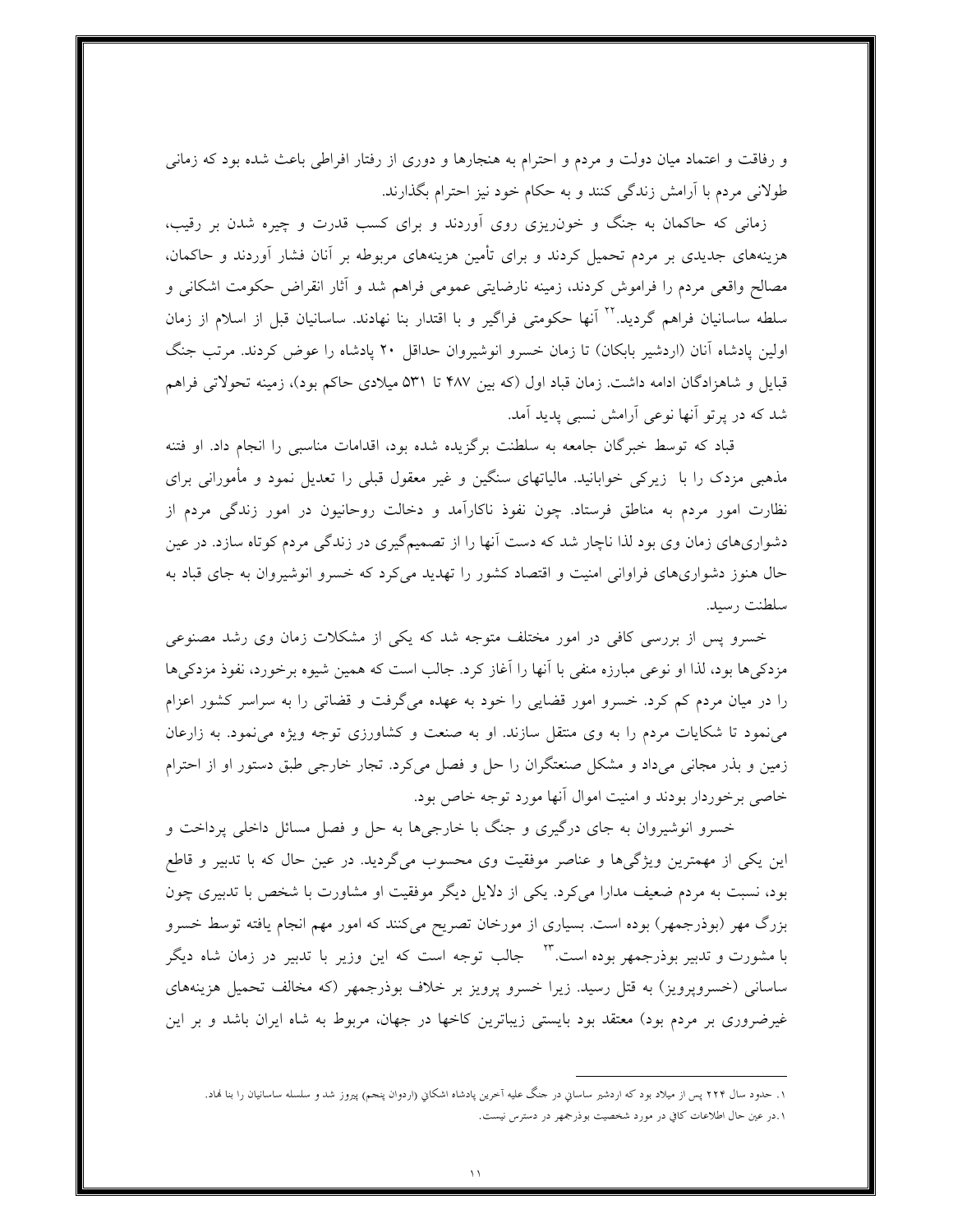اساس حرمسراها و تفریحگاههای پرهزینهای راهاندازی کرد.<sup>۲۶</sup> پس از مرگ خسرو پرویز و تا سقوط ساسانیان به دست اعراب، حداقل ١٢ حكمران ديگر بر ايران تسلط يافتند و آخرين آنها يزدگرد سوم در حمله اعراب از بين رفت.

علل انقراض سلسله عظیم ساسانی نیز ریشه در عوامل آشنایی دارد. یک نتیجهٔ روشن این بود که هر وقت از مدیران شایستهای چون «برزویه طبیب»ها و «بزرگمهر»ها استفاده می شد و عدالت برقرار بود، اوضاع عمومي رو به بهبود بود. رفاهطلبي و فقدان انضباط أخرين حاكمان ساساني أنها را در مقابل هجوم اعراب و مسلمانان تازه نفس، آسيب يذير ساخت. پيام وحدت بخش دين اسلام، سخت كوشي و ساده زيستي ملت عرب،در مقابل عافیت طلبی و فقدان انگیزه مبارزه از سوی نیروهای حکومتی ایرانی، زمینههای اولیه سقوط حکومت ایرانی را بار دیگر فراهم آورد. به خاطر فقدان یک حکومت منضبط مرکزی در ایران، تشتت آرا و عقاید بالا گرفته بود. حکام محلی از این مسأله استفاده کرده، هر کدام به تصمیمات مستقلی مبادرت می0ررزیدند. تحرکات ملوکالطوایفی، اوضاع را به سوی هرج ومرج و بحران پیش میبرد. نفوذ بیش از حد و غیر قابل توجیه روحانیان و اشراف در تصمیمات حکومت، مزید بر علت بود. نتیجه این شد که در اواخر دوره ساسانی، در کمتر از ٤ سال (بین ۶۲۸ تا ۶۳۲ میلادی)، ۱۲ شاه تغییر یافتند.°<sup>۲</sup>

نابودی تجارت و صنعت در اواخر دورهٔ ساسانی به خاطر فقدان امنیت، فشار مالیاتی سنگین به خاطر تأمین هزینههای تشریفاتی دربار و ظلم و ایجاد نارضایتی نسبت به مردم، کاهش تولیدات کشاورزی به خاطر بی توجهی به این بخش و سنگینی مالیات مربوطه از دیگر زمینههای شکست سپاه ایران به دست اعراب يو د.

خلاصه در تمدن ۱۴ قرن ایران قبل از اسلام، هر گاه قوانین شفاف و عادلانه و مجریان منضبط و مردمی بودهاند و هرگاه دین و فرهنگ در جایگاه طبیعی خود قرار داشتند، امور به خوبی پیش می رفت. به عنوان نمونه به کارآمدی امور مالیات در برخی از حکومتها اشاره میکنیم.

سیستم مالیاتی در بسیاری از موارد روشن بود. گروههایی از محصولات و گروههایی از مشاغل از مالیات معاف بودند. نرخ خراج با نرخ گزیت (که بعد در دورهٔ اسلامی به جزیه تبدیل شد) متفاوت بود. مالیات سرانه بین سنین ۲۰ تا ۵۰ سالگی وضع میگردید.

همچنین در بسیاری از حکومتهای قدیم ایرانی ترتیبات اداری بسیار منظم بود و امور مربوط به چایارخانهها و کاروانسراها همه سلسله مراتبوار با حکومت مرکزی پیوند داشت<sup>۲</sup>۰ از نظر عقاید اخلاقی و دینی، ساختن مسکن، راهاندازی قنات، احیای زمین بایر، تقویت کشاورزی، نگاهداری حیوانات، درختکاری و امثال آن با اهمیت قلمداد می شدند. اینها از مصادیق کردار نیک ــ در کنار گفتار نیک و پندار نیک ــ شمرده

۲. مورخان تنها تعداد کنیزهاي خواننده دربار خسرو پرويز را چندين هزار بيان کردهاند (مراجعه شود به محمدبن جرير طبري، تاريخ الامم و الملوك، قاهره، مطبعه الاستقامه، ج ١، صص ٥٩۴–٥٨٧).

۳. مراجعه شود به، حسن پیر نیا و عباس اقبال، تاریخ ایران، منبع ذکر شده، صص ۳۱-۲۳۰.

۱. کشور به طور دقیق به ایالات و استانها تقسیمبندی می شد و هر استان یا ایالتی را والی یا استاندار اداره می کرد.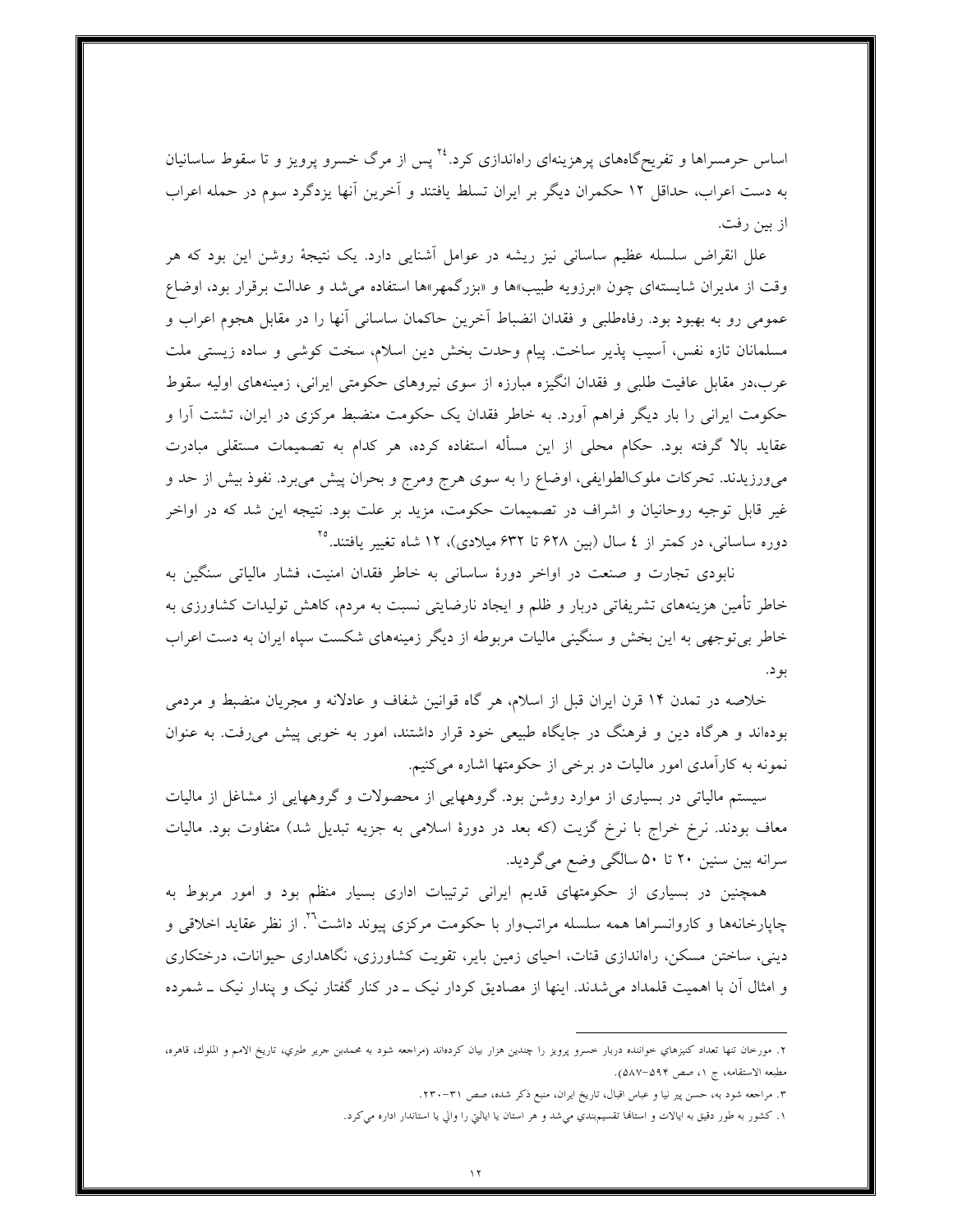می شدند. عمل بد دارای کفارهٔ معینی بود ویکی از کفارات انجام یک کار خوب مقابل أن بود. در عین حال عقاید مذهبی و عمل کردن و یا نکردن به دستور اهورا مزدا اجباری نبود، چون بر اساس عقاید دینی، انسان موجودي آزاد و مختار تلقي مي شد. در عين حال پرهيزگاران مورد احترام خاص بودند.

یک مشکل اساسی در نظام ایران قدیم فقدان عنصر کنترل کننده ومحدود کننده حکام و روحانیان بود. چون سلطنت موروثی و مطلقه بود و روحانیان قضاوت در امور دینی را به طور انحصاری در اختیار داشتند. لذا اگر به صورت اتفاقی حاکم عادل و خداترس و با تدبیر بود و یا روحانیان حاکم، افرادی متعادل و با كفايت بودند، امور مردم به خوبي پيش مي رفت، اما اگر شاه ظالم بود و يا روحانيان لياقت عنوان معنوي فوق را نداشتند، از موقعیت یاد شده سوء استفاده می شد و موجب دلسردی مردم می گردید. در عین حال چون مذهب اجباری نبود و آزادی مذهب وجود داشت مشکل روحانیان به حوزهٔ قضاوت و مجازات محدود می شد اما در مورد سلطان و حاکم مشکل فراگیرتر بود.

## ۳ـ تاریخ اقتصادی ایران در قرون وسطی

در هر صورت ظلم دربار و فساد نظامیان و عافیتطلبی و گسترش نارضایتی مردم در اواخر دورهٔ ساسانیان از یک سو و آگاهی قوای عرب و روحیهٔ شهادت طلبی آنها به همراه احساس وظیفه دینی در انجام مبارزه، باعث هجوم موفقی از سوی آنان علیه ساسانیان گردید.

ذکر برخی از شواهد در این رابطه مفید به نظر می رسد. در نامهای که خالدبن ولید فرمانده سپاه اسلامی به فرمانده ایرانی هم تراز خود و استاندار استان مرزی ایران (هرمز) می نویسد، ضمن آنکه از وی خواسته میشود اسلام را بپذیرد به او گفته میشود : «در حال حاضر مردمی به سوی تو می[یند که به مرگ عشق میeرزند همان گونه که تو به زنده ماندن عشق می $e$ رزی» ``` . به هر حال دورهای که تقریباً از سال ۵۲\$ میلادی (سال کشته شدن آخرین شاه ساسانی یزدگرد سوم) آغاز می شود و تا سال ۱۴۹۹ میلادی (که حکومت صفویه در ایران دایر می گردد) در محدودهٔ قرون وسطی قرار دارد. البته زمینهٔ حمله به ایران از سال ۶۳۲ میلادی فراهم شده و این کشور عملاً از سال ۲۱ هجری (سال ٦٤٢ میلادی) در قالب فتح الفتوح به تصرف قوای عرب و مسلمان درآمده بود. لذا در بخشی از این دوره از سال ۱۳ هجری (۶۳۴ میلادی) که خلیفه دوم عمر حاکم شد تا سال ۲۰۶ هجری (۸۲۱ میلادی) ایران تحت سیطره اعراب مسلمان شامل خلفای راشدین (از ۶۳۲ تا ۶۶۰ میلادی) و امویان و عباسیان تا ۸۲۱ میلادی) بود و حکومت و اقتصاد مستقلی نداشت.

از سال ۲۰۶ هجری (۸۲۱ میلادی)، حکومت طاهریان در ایران شکل گرفت و این اولین حکومت ایرانی بعد از اسلام میباشد. سپس دیلمیان، صفاریان، سامانیان، غزنویان، غوریان، سلجوقیان و اتابکان و خوارزمشاهیان به سلطنت رسیدند. آخرین حاکم از اتابکان و خوارزمشاهیان، جلالالدین بود که بین سالهای

Sikes, sir, P; History of Persian, London; Vol. 1; 1921; p 490.

۱. مراجعه شود به :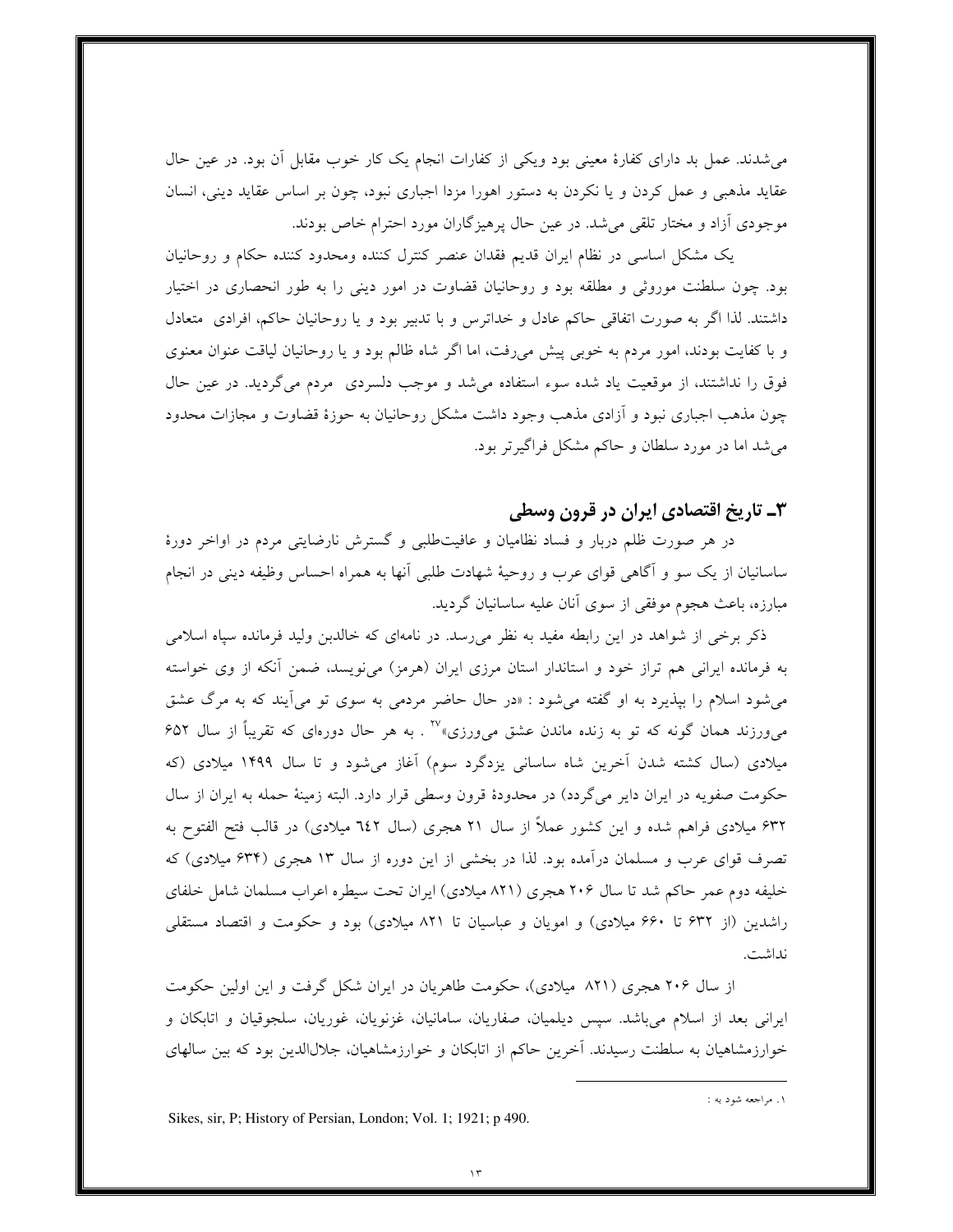۱۲۲۰ تا ۱۲۳۰ میلادی حکومت کرد. پس از وی مغول بر ایران سیطره یافت. میتوان سیطره مغول در ایران را نزدیک به سه قرن بیان داشت که در عین حال برخی حکام ایرانی نیز در آن مدتی بر اوضاع مسلط گشتند. اینک مطالب را در دو بخش پی میگیریم: ابتدا اوضاع ایران در دوره اول اسلامی و سپس شرایط ایران در عصر مغول را مورد اشاره قرار میدهیم.

#### ٠-١ـ١يران در دورهٔ اول اسلامي

همان طور که اشاره شد، این بخش، از سقوط ساسانیان آغاز میشود و تا سقوط خوارزمشاهیان (و سیطره مغول) ادامه دارد. خود این قسمت را میتوان در دو زیر بخش تقسیم نمود: زیر بخش اول از شکست ایران تا سال ۲۰۶ هجری (۸۲۰ میلادی) را شامل است که ایران تحت سیطره حکام صدر اسلام، امویان و عباسیان بود و خود حکومت مستقلی نداشت؛ زیربخش دوم از ۸۲۱ میلادی آغاز میشود که اولین حکومت ايراني پس از سيطره اعراب شكل گرفت.

یک مطلب مهم در مورد ایرانیان این است که با وجودی که در سیطرهٔ کامل عرب قرار گرفتند، ولی هویت ایرانی و زبان فارسی و عادات و اّداب ایران را حفظ کرده و این بار با اسلام ترکیب کردند. حدود ۱۵۰ سال اول سیطرهٔ اعراب، ایرانیها به گونهای حاکمان اعراب را پذیرفتند، اما معمولاً در فکر استقلال بودند. حتى شورش ابومسلم خراساني نمونهاي از اين استقلال طلبيها محسوب مي گرديد. خلاصه اگر چه ایران مثل زمان ساسانیان دیگر به صورت یکپارچه به تسلط حکومتهای ایرانی در نیامد، اما از دو قرن پس از سلطه اعراب، مجدداً حکومت ایرانی تشکیل گردید. مثلاً از سال ۲۰۶ هجری (۸۲۱ میلادی)، اولین حکومت ایرانی در بخشهایی از امپراطوری قدیم ایران و تحت سلطه طاهریان تشکیل گردید که تا ۲۵۹ هجری (۸۷۳ میلادی) ادامه داشت. طاهریان اولین سلسله از حکام ایرانی پس از تسلط اسلام محسوب می شوند. رهبرانی چون طاهر بن حسین (۸۲۱ تا ۸۲۲ میلادی) طلحه (۸۲۲ تا ۸۲۸ میلادی)، عبدالله بن طاهر (۸۲۸ تا ۸۴۴ میلادی)، طاهربن عبدالله و محمدبن طاهر مجموعاً تا سال ۲۵۹ هجری (۸۷۲ میلادی) در این كشور حكومت كردند.

گروههایی از رقبای طاهریان با عنوان علویان در طبرستان نیز مدتی حکومت را از دست آنان خارج کردند که حکومت اَخرین اَنها (حسن بن قاسم) ۱۲ سال ۳۰۴ تا ۳۱۶ هجری) ۹۱۶ تا ۹۲۸ میلادی) به طول انجامید. سپس دیلمیان از آل زیاد (۹۲۸ تا ۱۰۰۴ میلادی) و دیلمیان آل بویه (۹۳۱ تا ۱۰۵۵ میلادی) از دیگر اقوام ایرانی، در گیلان و ری و اصفهان و همدان حاکم گردیدند. همچنین صفاریان در سیستان (از ۸۶۱ تا ۱۰۰۲ میلادی)، سامانیان (از ۸۲۹ تا ۹۹۸ میلادی) در ماوراء النهر و غزنویان در بخش هایی از افغانستان از ۳۵۱ تا ۵۸۲ هجری (۹۶۲ تا ۱۱۸۶ میلادی) حکومت ایرانی تشکیل دادند. سلاطین غور از ۵٤۳ تا ۹۱۲ هجری (۱۱۴۸ تا ۱۲۱۵ میلادی)، سلجوقیان از ٤٢٩ تا ٥٩٠ هجری (۱۰۳۷ تا ۱۱۹۳ میلادی)، اتابکان از ۵۴۱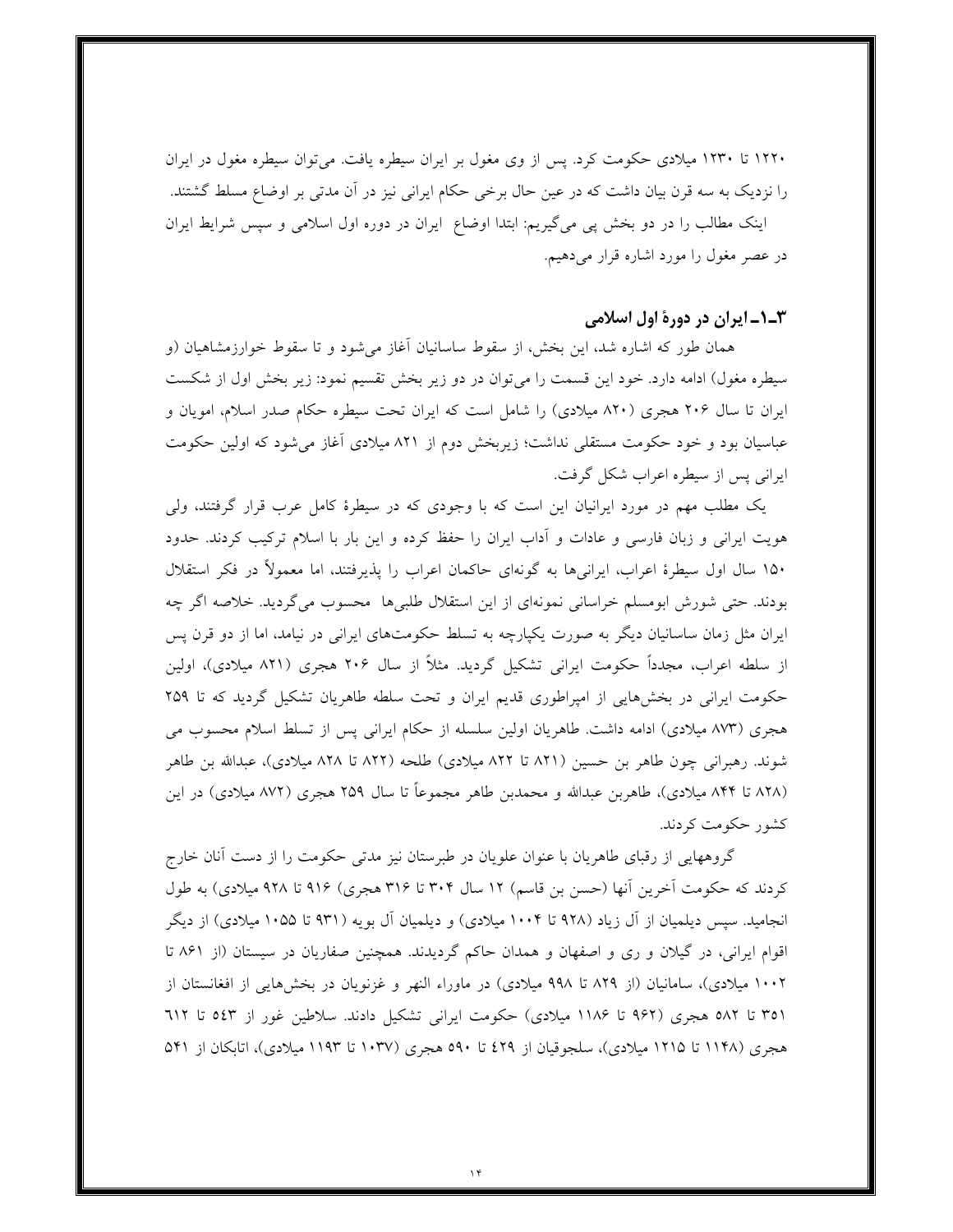تا ۶۲۶ هجری (۱۱٤٦ تا ۱۲۲۸ میلادی) و خوارزمشاهیان از ٤٩٠ تا ٦۲۸ هجری (۱۰۹۶ تا ۱۲۳۰ میلادی)، حکومتهای مستقل ایرانی دیگری را برقرار ساختند.^`

طاهریان از احساسات ملی ایرانی برای تحکیم حکومت خود استفاده میکردند وخود را از تبار ساسانیان معرفی میکردند. دیلمیان و صفاریان نیز با توجه به عرق ملی ایرانی و افتخار به تمدن دیرین آن، حکومت را در دست گرفتند. درعین حال صفاریان علیه عباسیان (که بر بخشهایی از ایران حاکم بودند) به شورش برخاستند. سامانیان با شکست صفاریان حکومت بعدی ایرانی را تشکیل دادند. آنها توجه خاصی به زبان فارسی داشتند و بلعمی که یک وزیر سامانی بود در عین حال یک ادیب معروف فارسی نیز بود. کشمکش صفاریان با بقایای طاهریان باعث شد که سرداری از نوادگان بهرام چوبین ساسانی (نصربن احمد) منطقه تحت فرمان خود را در ماوراء النهر مستقل اعلام نمايد. وى چون ايراني بودن خود را به اثبات رساند مورد توجه واقع شد. نفوذ نصر بن احمد سامانی و پیروانش (سامانیان) از ۲۰۴ هجری (۸۲۰ میلادی) مرتب رو به افزایش بود و با شکست دادن نیروهای یعقوب لیث صفاری، توانستند به قدرت مرکزی و انحصاری منطقه تبدیل گردند. اما درگیریهای داخلی، دخالت خلفای بغداد در امور آنان و طولانی شدن جنگ باعث تضعیف سامانیان گردید و زمینه حاکمیت دیلمیان را فراهم ساخت.

رقبای اصلی سامانیان، آل بویه در غرب و غزنویان در شرق بودند. محمود غزنوی از سران معروف غزنوی بیشتر به فکر جنگ بخصوص با هند و کسب غنایم بود تا وحدت و انسجام کشور و در عین حال خود را مدافع اسلام و مبلغ آن دانسته و این عقیده را برای حمله به هند که به گمان او کافر بودند، توجیه مناسبی می یافت. به نظر ما این رفتار محمود غزنوی و رویکرد دیگر محمودها یکی از بارزترین نمادهای تزویر و ابزاری کردن دین برای رسیدن به حکومت و قدرت است. زیرا دین اسلام از راه محبت و صداقت و صلح و آزاد منشی و عدالت قابل گسترش است تا از راه نفاق و تزویر و جنگ. در هر حال ناکارآمدی حکومت و اختلافات شدید در میان غزنویان و دیلمیان راه را برای حاکمیت سلجوقیان فراهم ساخت.

سلجوقیان هم مانند غزنویان به اختلافات مذهبی شیعه و سنی دامن میزدند و به صورت افراطی از مذهب اهل سنت دفاع میکردندو هم موضوع اختلاف زبان و تا حدودی نژاد ترک و فارس و عرب را دامن زده و از زبان ترکی به شدت دفاع میکردند. در عین حال به نظر می رسد اهمیتدادن سلجوقیان به دین و زبان صرفاً برای مخالفت و نابودی دشمنان آنها بود و عقیدهای ریشهای و دارای مبنای نظری مشخصی محسوب نمی شد. آنها عمدتاً داعیه حاکمیت بر تمام ایران را داشتند و دنبال کسب قدرت بودند. لذا مورخان و تحلیل گران، سلجوقیان را اولین حکامی معرفی میکنند که حکومت دنیوی را سامان دادند.<sup>۲۹</sup> در عین حال بحث حکومت دینی و ادغام حکومت و دیانت در آن زمان به طور جدی مطرح بود. حتی یکی از متفکران

- الف ـــ Donald N.Wilber; Ibid; pp. 38-49.
- ب ــــ حسن پیرنیا و عباس اقبال، تاریخ ایران، منبع ذکر شده، صص ۱۰۹ تا ۴۰۹.

۱. چون ورود به حزئیات تاریخی کار این نوشته نمیباشد، در عین حال برای کسب اطلاعات بیشتر میتوان مراجعه کرد به:

۱.حداقل میتوان مراجعه کرد به دیوید مورگان،ایران در قرون وسطی،ترجمه عباس مخبر، طرح نو، ۱۳۷۳، ص ۳۹.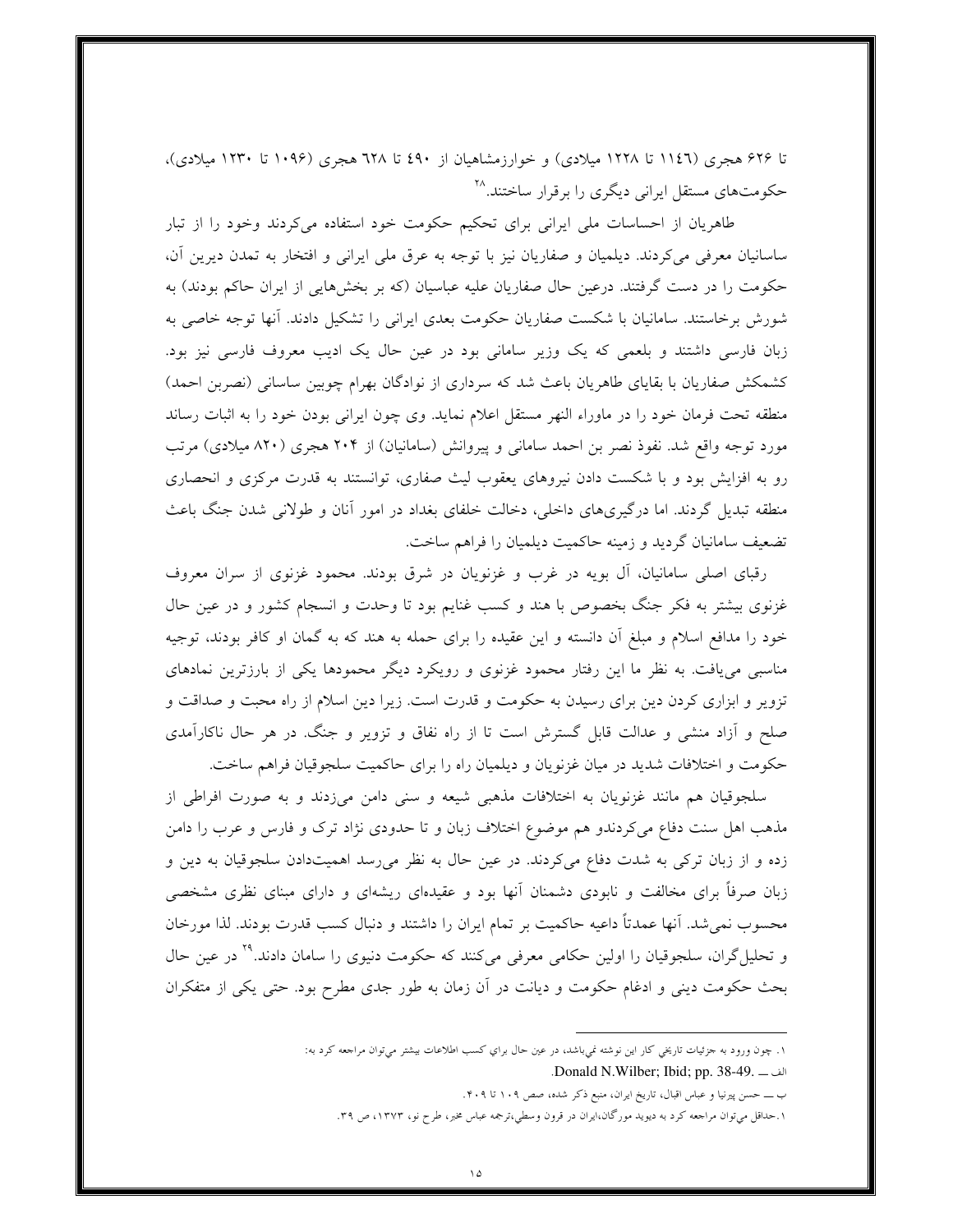(امام محمد غزالی) آن زمان عقیده داشت که میتوان سلطنت را در چارچوب اندیشهٔ اسلامی جای داد و به عقیده او سلطنت را می باید بخشی از امامت در نظر گرفت.

سلجوقیان از یک سو می خواستند حکومت را به صورت محلی و عشایری اداره کنند، اما از سوی دیگر ملاحظه میکردند که شرایط حکومت فراگیر، با زندگی روستایی ـ عشایری قبلی آنها فاصله زیادی دارد، لذا برخی از سران آنها (مثل آلب ارسلان) از متفکران ایرانی نظیر خواجه نظام الملک دعوت کرد که دیوان اداری ایران را در قالب حکومت سلاجقه راهاندازی نماید. خواجه در آغاز نگرش خاصی از اندیشه ایرانی ـ اسلامی را تئوریزه کرده و توجه به آن را به شاهان توصیه می نمود. از زمانی که ترکهای سلجوقی به دستورالعمل خواجه نظام الملک توجه کردند و تجارب ایرانی ـ اسلامی را در امور مدیریت مورد استفاده قرار دادند، ثبات حکومتی آنها نیز بیشتر شد و از رفتارهای افراطی (ترک گرایی و سنی گرایی شدید) دست برداشته، موجب پیشرفت و عظمت کشور شدند. لذا کتاب سیاست نامه خواجه نظام الملک (تدوین شده در قرن ۵ هجری یا قرن ۱۱ میلادی) گویی کتاب دولت و دیوان سلجوقیان محسوب میگردید و مورد عمل شاهان مذکور واقع مرشد. ب

اختلافات قبیلهای و عشایری ریشهدار سلجوقیان و تعصب زیاد در مورد زبان ترکی، یکی از عوامل درگیری بین گروههایی از آنان، حتی در هنگام حاکمیت امپراطوری سلجوقی بوده است. پس از درگذشت ملکشاه و بخصوص وزیر باکفایتی چون خواجه نظام الملک ، در واقع ثبات اقتصادی و سیاسی سلجوقیان نیز به شدت تضعیف گردید. در عین حال اختلافات بین مرکز حکومت دینی (عباسیان) و مرکز حکومت دنیایی (سلجوقیان)، عامل دیگری در تضعیف حاکمیت سلجوقی گردید. درگیریهای مذهبی شیعه و سنی و بویژه تشکیل حکومت شیعی درمصر، عامل دیگر تضعیف سلجوقیان بود؛ زیرا آنها معروف به مروج اهل سنت شده بودند. لشکرکشی گروههایی از قراختائیان و حتی امیرانی انشعابی از درون خود سلجوقیان (به نام خوارزمشاهیان) علیه سلجوقیان نیز مزید بر علت گردید؛ به گونهای که خوارزمشاهیان در مراکزی از امپراطوری سلجوقی اعلام استقلال کردند. اما نتیجه این درگیریهای بیهوده نژادی و مذهبی، پیروزی قوم مغول بر ترک و فارس و شیعه و سنی گردید.

١-١-١- جمع بندي تاريخ اقتصادي سياسي ايران در دورهٔ اول اسلامي

همانطور که قبلاً اشاره شد به اعتقاد ما موفقیت یک الگوی اصلاحات و توسعه اقتصادی مربوط به توجه اّن به پیوند شبکهها، ساختارها،نهادها و روابط اجتماعی می باشد که ترکیب همه اّنها سامان اقتصادی را تدارک می بیند. بر این اساس در این جمع بندی نیز مسائل اقتصادی تنها بخشی از ماتریس اجتماعی کلی را تشکیل می دهد.

۱. جالب توجه است که کتاب سیاستنامه را اولین بار حاورشناسی فرانسوی، به نام «شفر» در سال ۱۸۹۱ میلادیِ در پاریس به چاپ رسانید. در سال ۱۳۲۰ شمسی (۱۹۴۱ میلادی) وزارت فرهنگ ایران کتاب مذکور را با تصحیح و حواشیِ مرحوم عباس اقبال آشتیانیِ منتشر ساخت.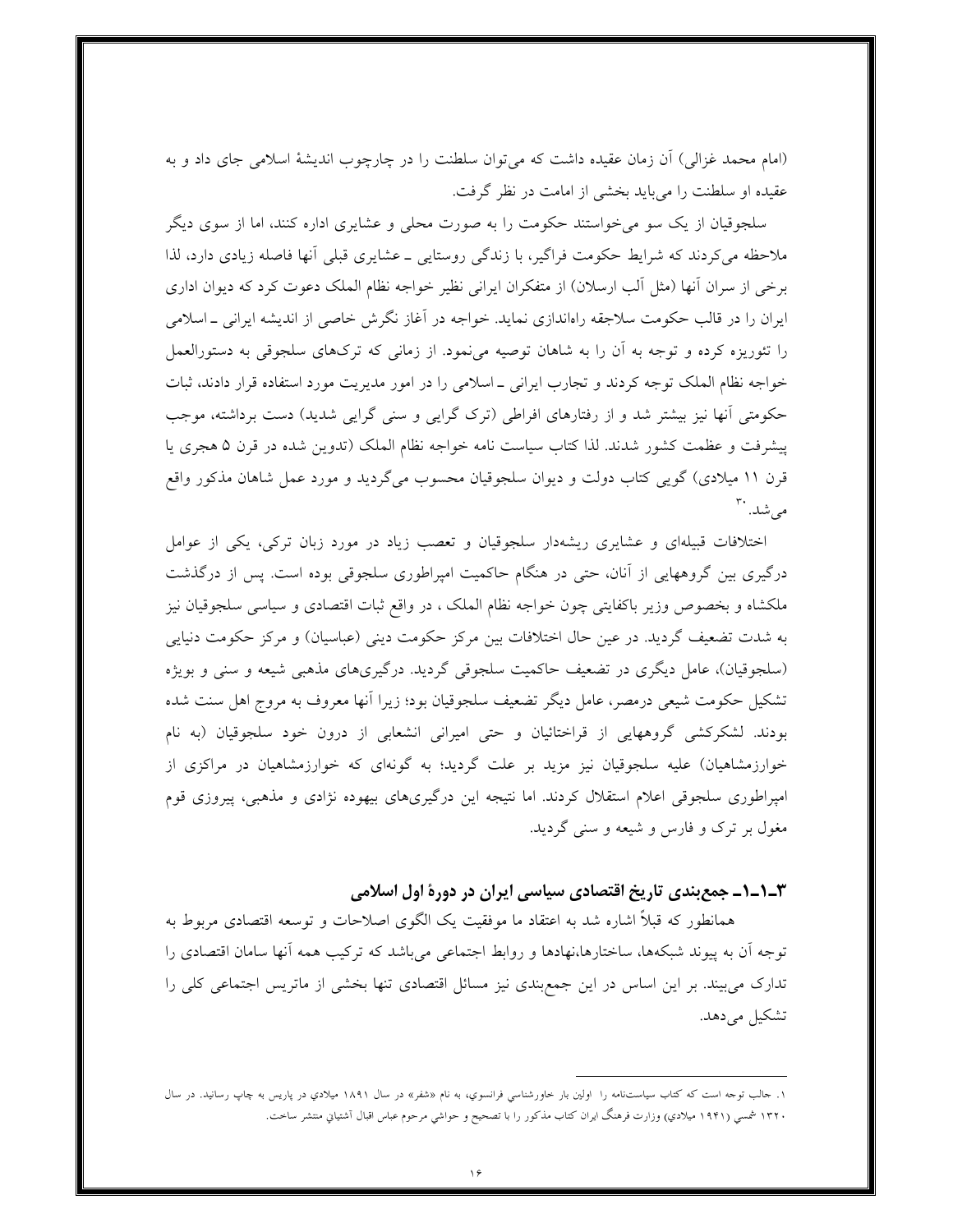یک هنر ایرانبیها در این دوران پذیرش اسلام در کنار حفظ ً سنن خود بود و این در میان بسیاری از دیگر ملتها بی نظیر و یا کم نظیر ً میباشد. لذا تداوم فرهنگ اسلامی ـ ایرانی یک سنتز بسیار موثر و در عین حال عجیب می نمود. زیرا سایر ملل از جمله مصریها، اروپاییها و حتی مسیحیها، در برخورد با تمدن و یا دین برتر سنتهای مهاجمان را پذیرا شده و از آداب خود تقریباً دست برداشتند.

البته برخی از مورخان و شرق شناسان علل مسلمان شدن عدهای از ایرانیها را منافع اقتصادی و سیاسی مربوط به آن قلمداد کردهاند که این امر نهایتاً اقشار بسیار کمی را شامل می شود و اکثر ایرانیها با آگاهی و مطالعه کافی به استقبال اسلام رفتهاند.<sup>۳۱</sup> البته بدرفتاری گروههایی از فرمانداران عرب در لباس مبلغان دین اسلام و ظلم و اجحاف آنها نسبت به غیر عربها و وضع برخی مقررات فاقد منطق اقتصادی و عقلانی در مورد مالیات و عدم تبیین صحیح دین اسلام و یا سست بنیادی عقاید شخصی گروههایی از مردم تازه مسلمان میتواند توجیه مناسبی برای دیدگاه برخی از شرق شناسان و اسلام شناسان محسوب گردد. لذا اینکه عامل اقتصادی را تنها عامل و یا مهمترین عامل برای گرایش به دین اسلام به طور کلی و یا دین دار شدن ایرانیان به طور خاص برشمرده شود، از پشتوانهٔ منطقی و تجربی کافی برخودار نمیباشد. <sup>۳۲</sup>

پیرامون اوضاع اقتصادی مرتبط با ماتریس اجتماعی ایران در صدر اسلام میتوان از وضع کشاورزی،تجارت،دستمزد ، مقیاسها، راهها و ارتباطات به عنوان نمونه گزارشهایی ارائه نمود. کشاورزی در ایران قرون وسطی از محورهای تولید و اشتغال و درآمد کشور بوده است. یکی از خدمات طاهریان (بویژه عبدالله بن طاهر) تقویت کشاورزی و راهاندازی سیستم آبیاری بوده است.<sup>۳۳</sup> در اکثر نقاط کشور بیشتر فرآوردههای کشاورزی تولید می شد: گندم و جو در کرمان، برنج در مازندران و طبرستان، زیتون در فارس، دیلم و نیشابور، نیشکر در خوزستان، هندوانه و خربزه در اردبیل و اهواز ، سیب و گلابی در مازندران و اصفهان، انار در دامغان، گرگان و اصفهان، توت در فارس و مرکبات در سیستان،خرما در خوزستان و فارس، گردو در سمرقند، دیلم و کرمان، فندق در قم از نمونه محصولات آن زمان ذکر شده است. \*\*

تولیدات دامیروری و صنعتی نیز در کنار تولیدات کشاورزی بخش دیگری از فعالیت اقتصادی ایرانیان بود. پارچه، صنعت ابریشم، پشم،کتان و حتی کاغذ در طبرستان، تولیدات سفالی در طوس، اصفهان و خوارزم، صنایع اَهنگری، مسگری و نجاری بویژه در زمان صفاریان، رونق قابل توجهی داشتهاند. فلزکاری و تولیدات معدنی نیز در اغلب جاهای ایران رایج بوده است.

۱. گفته می شود که عدهاي از تازه مسلمالها همين که سايه مهاجمان عرب را کوتاه می‹يدند، مجدداً به دين قبلي حود باز مي&شتند. همچنين اشاره شد که عدهاي پس از اعلام معافيت مالياتي نسبت به مسلمالها و وضع جرايم مالياتي براي غير مسلمالها، به اسلام گرويدهاند (مراجعه شود به برتولد اشپولر، تاريخ ايران در قرون نخستین اسلامی، ترجمه جواد فلاطوري، انتشارات علمی فرهنگی، چاپ چهارم، ۱۳۷۳).

۰.۲در عین حال براي انجام بررسي همه جانبه در این رابطه همچنین ميتوان مراجعه کرد به: دانیل دنت، مالیات سرانه و تأثیر آن در گرایش به اسلام، ترجمه محمدعلي موحد، انتشارات خوارزمي، ١٣٥٨.

۳. حالب توحه است : عبدالله بن طاهر (درقرن سوم هجري و نمم ميلادي) در نامهاي به فقها آنها را وادار به مطاله راههاي مناسب براي تقويت كشاورزي و حل و فصل ملازمات شرعی مربوط به آن نموده است.

٤.فمجنین انواع گیاههاي صنعتي در آذربايجان و خراسان توليد مي شده است (به كامل ابن اثير، تاريخ الكامل، بيروت، بخصوص ج ٨ مراجعه شود).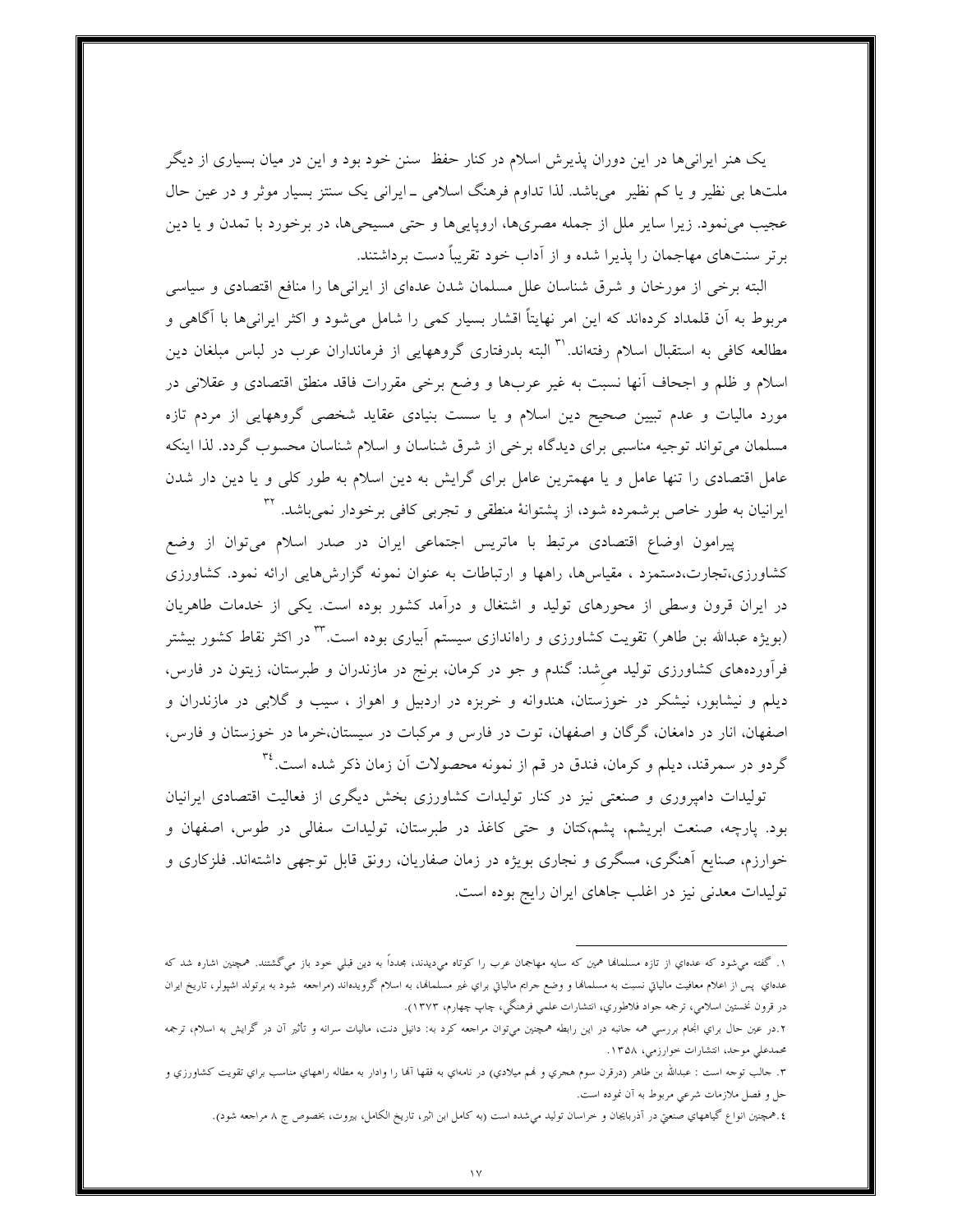تجارت در ايران قرون وسطى مانند ايران زمان ساسانى تقريباً شغلى زائد و يست شمرده مى شد. تنها گروههایی از یهودیان و سغدیان (از ایرانیها) به این شغل توجه داشتند. در عین حال ایرانیان هنگامی که ضرورتاً وارد تجارت می شدند، بسیار باهوش بودند و حتی تجارت در چین و جاده ابریشم در سیطره آنان بود. اساساً وضعیت خاص جغرافیایی ایران و وسعت سرزمین آن گروههایی از آنها را به ناچار به تجارت میکشاند. صدور پارچه از خراسان، خوارزم، طبرستان و قزوین، صدور ابریشم از سمرقند، مرو، نیشابور و گرگان، صدور پوست از بخارا، بلخ و خوارزم،منسوجات از طوس و سیستان، چرم از گرگان، گلاب از فارس، زین از اردبیل و امثال آن در آن دوره به مهمترین مراکز مصرف دنیا، صورت می گرفت.

جالب توجه است كه اصناف و توليدكنندگان ايراني هنگام صدور كالاها توجه به نياز داخلي داشتند. و اساساً از مازاد نیاز برای صادرات استفاده میکردند.°<sup>۳</sup> محصولاتی که در حد نیاز داخل<sub>ی</sub> بود، اصولاًصادر نمی شد. همچنین برخی محصولات تنها در داخل کشور توزیع می شدند و نیازهای تولیدی بخش های صنعتی دیگری را پوشش میدادند. به گونهای که مناطق تولید و صدور کالا، بخش صنعت و کشاورزی از یک سو و تجارت از سوی دیگر پیوند معنیداری داشتند؛ به طوری که گویی تولیدکنندگان و تجار مصالح اقتصاد ملی و کلان را بر منافع بخشی و فردی ترجیح میدادند. در میان ایرانیهای قرون وسطی تا قرن دهم میلادی معمولاً يول، نقش قابل توجهي در اقتصاد نداشت كه از آن زمان كاربردآن توسعه يافت. البته انواع مسكوكات از نيمه اول قرن دوم هجری(هفتم میلادی) در مناطق مختلف به کار میرفته است.<sup>۳۹</sup> همچنین بخاطر وابستگی زندگی اقتصادی مردم و توجه به مسأله امنیت و حل و فصل امور پستی در ایران دوره اسلامی، به راه و جاده و امور حمل و نقل نیز اهمیت بسزایی داده می شده است.<sup>۳۷</sup>

احترام به کشاورزان و نسبت آنان در میان مشاغل ایرانی بیش از دیگران بوده است. درآمد اصلی مالیاتی مربوط به خزانه و حتی کمک به فقرا از تولید و محصول آنان تأمین میگردید. نوعی همکاری اجتماعی بین ثروتمندان از کشاورزان و فقرا و بردههای ضعیف وجود داشت که با توجه به آمیزه آموزش اسلامی ـ ایرانی در زندگی اجتماعی شکل گرفته بود.<sup>۳۸</sup> جدول درآمد مالیاتی اصلیترین مناطق ایران در قرون وسطی با شیوهای منظم تدوین شده بود. به عنوان نمونه در آذربایجان از سال ۶۴۲ میلادی، نهاوند ۷۸۵، در فارس و کرمان ۶۰۰، کرج و همدان و گیلان و گرگان و طبرستان ۸۷۵ خراسان ۷۴۱، خوزستان ۶۸۰، اصفهان ۸۰۰، نیشابور ۸۹۱ قزوین ۸۲۰ ، قم ۸۰۰ ، ساوه ۹۱۸، سیستان ۶۵۰بخارا ۷۰۷ و کاشان از سال ۹۴۰ میلادی، دفاتر محاسباتی دقیق مالیاتی ایرانیها مدون گردیده بود.<sup>۳۹</sup> به طور کلی در مورد ۶۰۰ سال اول ایران پس از

١. مراجعه شود به احمدبن عمر، ابن رسته ، كتاب الاعلاق، بخش ٧، ص ١٥٧.

٢. به ابن ابي بكر، احسن التقاسيم في معرفه الاقاليم ، صفحات ۴۱۷، ۴۱۷ و ۴۵۲ مراجعه شود.

۳. ساختن تونل،کشتیراني در مناطق دریایي، پل هاي طویل، تربیت اسب و شتر و قاطر و حتی یوزپلنگ براي حمل و نقل از این نمونه می!شد.

٤.براي آشنايي از حزئيات رفاه احتماعي و پيوند اقشار مختلف حامعه ايراني ـــ اسلامي ميتوان رحوع كرد به: ابي القاسم بن حوقل، المسالك و الممالك (بخصوص جلد دوم).

۰.۱مراجعه شود به :برتولداشپولر (۱۳۷۳)، منبع ذکر شده ،صص ۳۵۰ ـــ ۳۳۰.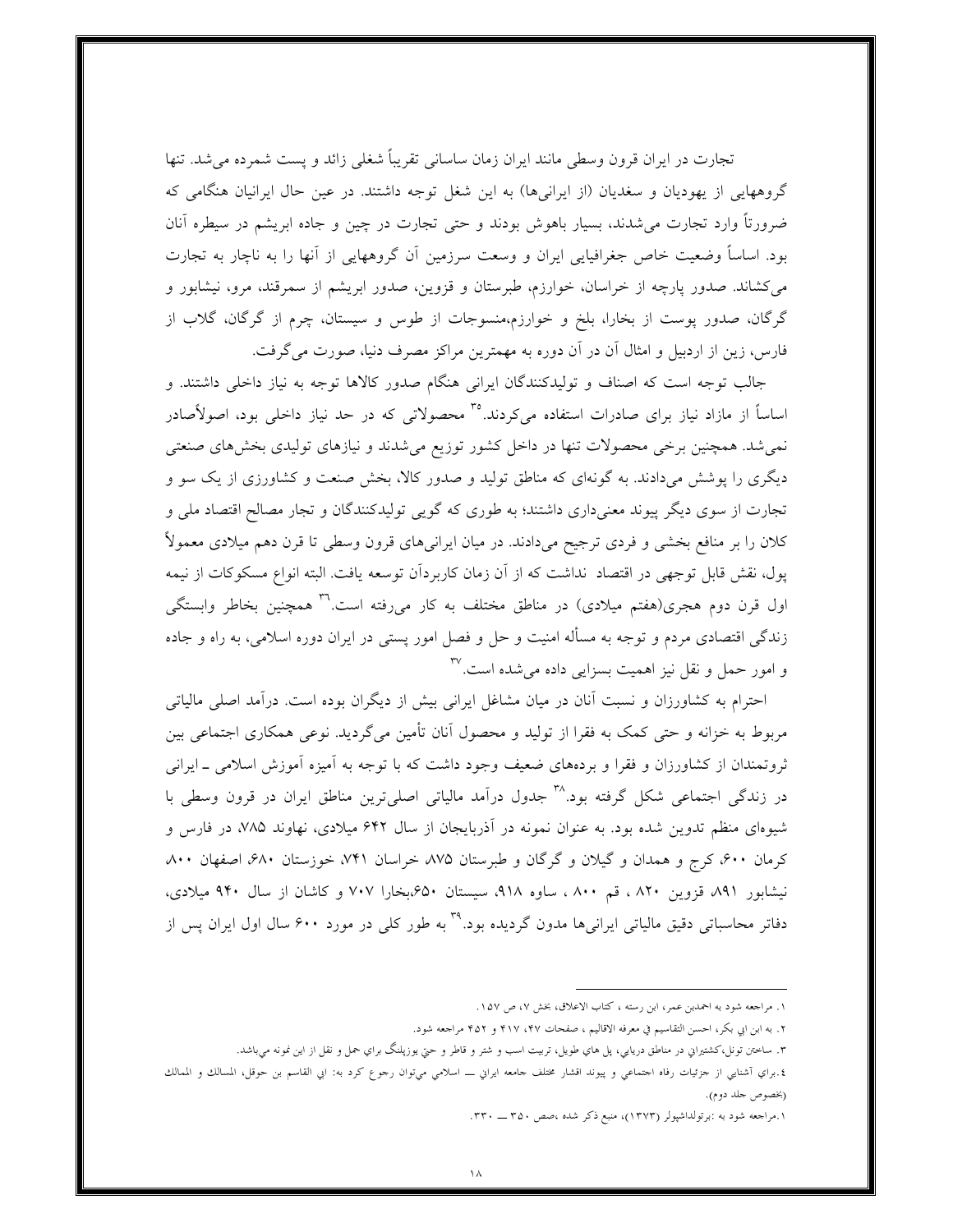اسلام (از اواسط قرن هفتم تا اوایل قرن سیزدهم میلادی که حمله مغول آغاز شد) میتوان چنین جمع بندی نمو د:

۱ـ دشواریها، فراز و نشیبها، تلخیها و شادیهای فراوانی بر تمدن و فرهنگ و مردم ایران گذشت ولی آنها ضمن پذیرش دین جدید (اسلام)، هویتهای ملی و اخلاقی ایرانی را با آن گره زدند و این سنتز جدید کارایی زایدالوصفی به همراه داشت.

۲– بر اساس دیدگاه آلبرماله مورخ و ایران شناس معروف، ایرانیان قومی رشید بودند و در عین حال عادات سالم بيگانگان را به خوبي هضم مي كردند. آنها همچنين به قانون توجه خاص داشتند. صفا و صداقت و اخلاق را با مذهب یکی میدانستند. هرودوت نیز مینویسد: ایرانیان هیچ چیز را به اندازه دروغ موجب شرمساری نمیدانستند و حتی قرض گرفتن را هم به خاطر احتمال افتادن در دام ۖ دروغ، نکوهش میکردند. `` در هر حال این عقیده خاص در پیوند مذهب و اخلاق بسیار مهم و کارساز میباشد.

٣ـ هر وقت كه حكام با كفايتي بر ايران پس از اسلام مسلط شدهاند، از سويي مورد احترام بودهاند و از سوی دیگر اقتصاد و سیاست و جامعه را سامان بخشیدهاند. هرگاه حکام بی کفایت و یا افراطی مسلط شدهاند، گرفتاریهای خاصی بر جامعه تحمیل گردیده است. اگر سلطان محمودها حاکم میشدند، دین را ابزار قدرت می نمودند و چاپلوسی در جامعه رونق می گرفت؛ ولی اگر حاکمان متعادل و با تدبیری چون عبدا... بن طاهرها مسلط میشدند و یا وزیران کاردانی چون نظام الملکها و بهمنیارها مشاور شاهان می شدند، تولید افزایش می یافت و امنیت فراوان و رضایت اکثریت حاصل می گردید.

۴– هرجا دستگاههای حکومتی تعصب دینی و زبانی و امثال آن را راهاندازی می کردند (مثل برخی از سلجوقیان و غزنویان)، نا آرامی بر جامعه حکمفرما می شد و زمانی که مذهب ابزار قدرت قرار نمی گرفت (مانند زمان صفاریان و طاهریان و برخی از سامانیان)، اعتماد عمومی به دین و دولت برقرار بود.

۵– ایرانیان دورهٔ اول اسلامی با توجه به زمینههای عقلانی، هنجاری و رفتاری خود، نگرش۵ا و قرائتهایی از اسلام را پذیرا شدند که به دور از جزم نگری و خرافات بود و بین عقل، علم، دین و اخلاق پیوند ماندگاری به وجود میآورد و لذا آنها حتی برای تمدن اسلامی نیز مفید واقع می شدند. در این باره این کلام پیامبر که: «اگر علم در اکناف آسمان باشد، افرادی از اهل فارس به آن دست میbیابند.» ، بسیار معنیدار خواهد بود.<sup>۱٬ </sup>لذا سازگاری بیشتر متفکران مسلمان ایرانی با عقاید معتزله با این امر بی|رتباط نمی باشد.<sup>۲٬</sup>

۲.مراجعه شود به آلرماله و ژول ایزاك، تاریخ ملل مشرق، ترجمه عبدالحسین هژبر، دنیایِ کتاب، ۱۳۶۲، جلد اول، صص ۱٤۲ و ۳۴۶.

١.كلام پيامبر به نقل از ابن حلدون چنين است: لو تعلق العلم باكناف السماء لناله قوم من اهل الفارس (ابن حلدون ، مقدمه، بيروت، دارالاحياء ، بدون تاريخ چاپ ، ص ۵۴۴).

۰.۲ طور کلی متفکران ایرانِ در توسعه علوم عقلی و حتی عقلانِ ساختن و کارآمدساختن دسترسی به آن نقش اساسی درتمدن اسلام داشتهاند. و کلام ذکر شده از پيامبر گرامي اسلام هم ميتواند پايگاه احتماعي و عمق توجه انساني و تاريخي وي باشد و هم ميتواند منشأ وحياني داشته باشد، لذا از استحكام بي نظیري برخوردار می؛اشد، (براي مطالعه بیشتر، ميتوان همچنین رجوع كرد به ذبیح الله صفا، تاریخ علوم عقلي در تمدن اسلامي، انتشارات دانشگاه قمران،  $(151)$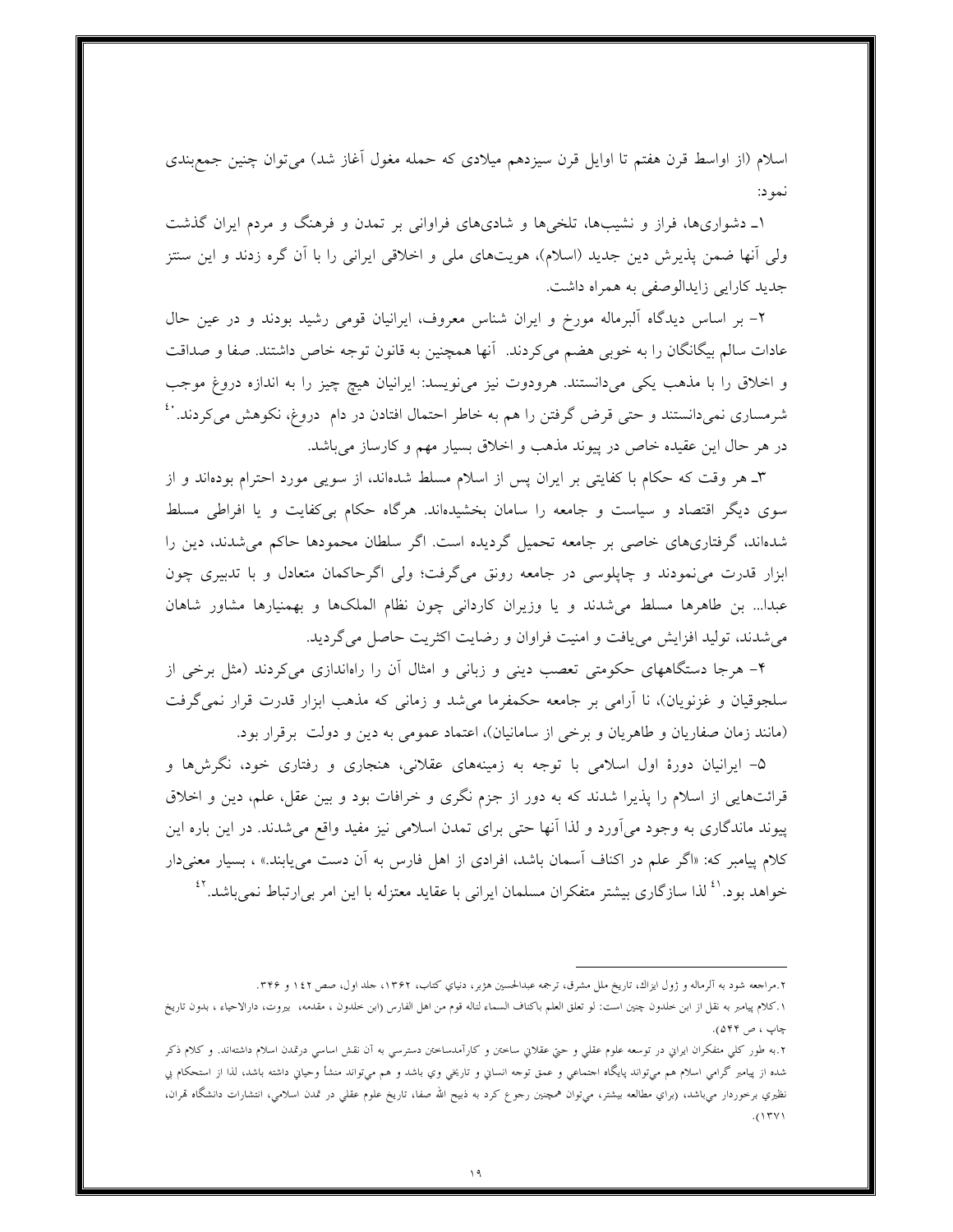۶– جنگ قدرت در دورهٔ اول اسلامی، بروز تعصبات قومی و دینی حکام، فقدان دولت مرکزی منضبط، فراوانی گرایشات زبانی و مذهبی، اداره ملوک الطوایفی مناطق کشور، عدم شفافیت پیوند دین و دنیا برای حکام و مردم و امور مشابه آن باعث ناکارآمدیهای فراوانی از عصر طاهریان تا عصر خوارزمشاهیان شد که زمینه سقوط حکومتهای ایرانی و سرانجام پیروزی مغول را فراهم ساخت.

۷– در عین حال و با وجود تمامی مشکلات، پویایی نگرشهایی از اسلام، ثبات فکری و هوشیاری ایرانیها، اخلاق کارساز ایرانی، وجود مدیران با تدبیر، کاربرد تجارب و هنجارهای کهن ایرانی و امثال آن باعث شد که نظام تولید و سیستم مالیاتی و رفاه عمومی در کنار دیگر، زیر نظامهای جامعه در مجموع مسیر نسبتاً سامان داری را بییماید.

## ٣\_٢\_ از مغول تا أغاز صفويه

همان طور که اشاره شد دوره مغول از سال ۱۲۱۹ میلادی با حمله چنگیزخان (۱۲۲۷\_۱۱۶۰ میلادی) علیه خوازمشاهیان آغاز می شود و تا ۱۴۹۹ میلادی(جلوس صفویه به سلطنت) ادامه دارد. علاوه بر خود چنگیز، هلاکوخان نیز در دهه ۱۲۵۰ میلادی حمله دیگری علیه سرزمین ایران به عمل آورد. در عین حال ایلخانیان مغول بین ۱۲۵۰ تا ۱۳۳۰ میلادی بخش دیگری از ایران را در اختیار داشتهاند.<sup>۴</sup> چنگیزخان در قالب قوانین قبایل مغول در سال ۱۲۰۶ میلادی و براساس رأی مجلس خبرگان زمان خود، رئيس کل مغولان گرديد.<sup>٤٤</sup> معروف است که مغولان وحشي ترين و خونخوارترين مردمان هم مرز چين بودند و چینبیها در تلاش بودند آنها را از اطراف کشور خود بیرون نمایند. نام اصلبی چنگیز تموچین (به معنبی خونین دست) بود. در هر صورت در کمتر از ۲۰ سال بزرگترین امپراطوری جهان به دست وی به وجود آمد.°<sup>،</sup> همان طور که ملاحظه خواهد شد زمینههای اولیه حمله مغول بسیار ابتدای<sub>ی</sub> است، به این صورت که سفیر مغولان در سفر به ایران به دست نیروهای خوارزمشاه کشته شد. از آنجایی که مغولها سفیر را مقدس و مصون میدانند، این امر را بهانه حمله به ایران نمودند و این اَغاز فتنهای بزرگ بود. پس از درگذشت چنگیز، هلاکو فتوحات بعدی را به سرحدکمال رسانید. پس از مرگ وی در سال ۱۲۶۵ میلادی حکومت ایلخانیان مغول در ایران تشکیل گردید. ایلخانیان در سال ۱۲۹۵ اسلام آوردند و از این سال غازان خان مغول تا سال ٧٣٦ هجري (١٣٣٥ ميلادي) بر ايران حكومت كردند. پس از شكست آخرين ايلخانيان (ابوسعيد ایلخانم ) در سال ۱۳۳۵ میلادی، اختلافات وسیعی بین مغولها و دیگران برای قبضه قدرت رخ داد. در نتیجه دولتهای محلی فراوانی تشکیل شد که همه برثبات و دارای عمری محدود بودند. در نتیجه نهایی، تیمور اوضاع را در دست گرفت و از ۱۳۷۰ تا ۱۴۰۵ میلادی بر بخشهای عظیمی از ایران مسلط گردید. پس از

۳. بنا به گفته رشیدالدین فصل ا… بزرگترین مورخ دوران مغول، حمله مذکور پس از قماحم اعراب به ایران مهمترین واقعه تاریخ این کشور به حساب میآید. ٤. مغولان مجلسي به نام قوريلتاي داشتند كه نقش مجالس حبرگان امروزي را بر عهده داشت و قوانيني به نام ياسا مدون مي ساحت كه لازم الاحرا بود.

١. مراجعه شود به حسام الدين امامي، رويدادهاي مهم تاريخ، انتشارات حاويدان، ١٣۶٢، ص ٩٣.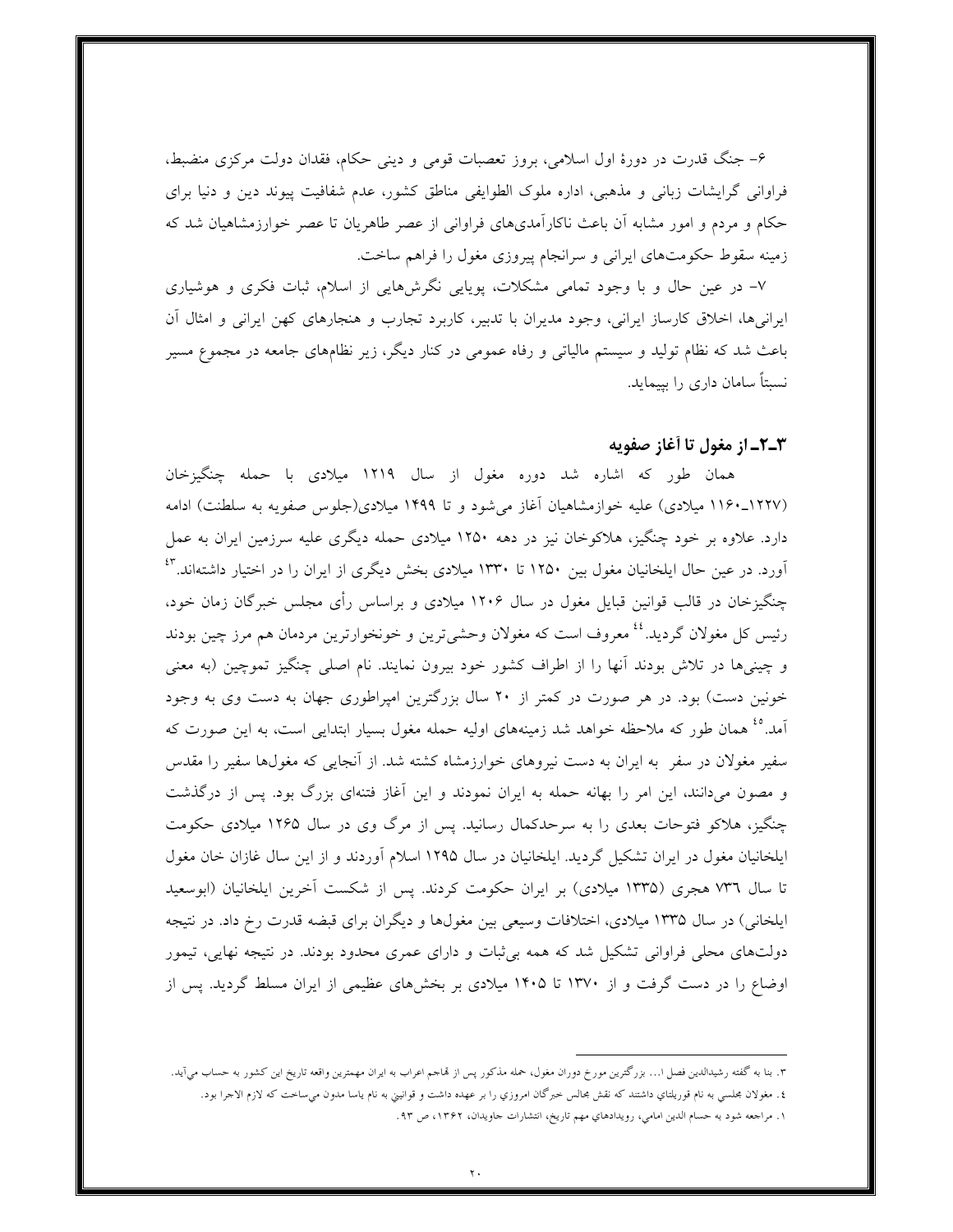وی گروههایی تحت عنوان تیموریان حکومت را در دست گرفتند که آخرین آنان (آق قویونلو)در سال ۱۵۰۱ میلادی توسط اسماعیل صفوی شکست خورده و در نتیجه سلسله مغولان در ایران منقرض گردید.

بدیهی است که دوران اسپتلای مغولان و تیموریان، دردناک بود و غیر انسانی و آثار خرابی های انسانی، اجتماعی و اقتصادی أن بیشمار میباشد. زمینههای رشد اقتصادی و پیشرفت علم و تمدن از بین رفت که بخشی از آثار نامناسب آن در دورههای پس از مغول (مثل صفویه) ظاهر گردیده است. اما در عین حال هم به خاطر هشیاری و انعطافپذیری و صبر ایرانیان و هم به دلیل سابقه ارزشمند تمدن و فرهنگ ارزشمند ایران در دورهٔ قبل از مغول و حتی به دلیل تلاش بسیاری از متفکران در همان دورهٔ مغول، و در مواردی به خاطر رفتار نسبتاً متناسب برخی از حکام مغول، جنبههایی از تمدن ایرانی و اسلامی حفظ گردید. زمانی که برخی از حکام دوره مغول و تیموریان از توصیه خواجه رشیدالدین فضل ا…، حمدا… مستوفی، عطاملک جوینی و خواجه نصیرطوسی و امثال آنها در امور کشورداری استفاده می شد، نظم و انظباط نسبی به وجود میآمد و شهروندان از رفاه نسبی بهرهمند میشدند.<sup>۶1</sup>

همچنین پس از حمله مغول و باز شدن راه ایران و چین، نمونه برخی از صنایع و هنرهای چینی به ایران آورده شد، تولید پارچه رونق بیشتری یافت؛ خط، شعر، نقاشی و معماری به ویژه هنگام صدارت ایلخانیها توسعه یافت. خانهای مغول به علت اهمیت دادن به قبور خاندان خود، باعث تشویق و رونق در ساخت معبد، بارگاه و مقبرههای فراوانی نیز گردیدند. برخی از مغولان مثل غازان خان برای رعایت عدل و انصاف و رفع ظلم و گسترش رفاه شهروندان، پاسایی تنظیم نمود که ذکر برخی از مفاد و مواد آن قابل توجه است.

در یکی از مواد یاسای مذکور تصریح شده که تنها سالی یکبار و توسط مأمورین مشخص و پس از بررسی و داشتن استحقاق، مالیات اخذ خواهد شد. قابل ذکر است که پس از سه سال از اجرای این قانون اوضاع مالیاتی دولت و رضایتمندی شهروندان در این خصوص بهبود جدی یافت. دیگر آنکه برای مأموران دولتی که برای امور محوله به مردم مراجعه می کنند، مکانهای مخصوص تدارک می شود تا در آنجا امور را حل و فصل نمایند؛ چرا که قبل از اجرای این قانون، مأموران دولتی بر مردم تحمیل میشدند و طبق تقاضایشان پذیرایی شاهانهای از سوی مردم از آنها به عمل میآمد. قبل از حکم غازانخان، ربا در میان مغولان رایج بود ولی یکی از مواد یاسای مذکور ممنوعیت ربا اعلام گردیده و در آن تصریح شده بود که متخلف مجازات سختی را به جان خواهد خرید.

همچنین ضرب سکه با عیار واحد در تمام ایالات توسط غازان خان باعث تسهیل مبادلات و رفع برخی تبعیضها در استانها گردید. زیرا قبل از آن هر ولایتی عیار و پول مخصوص به خود داشته است. قبل از غازان خان بسیاری از زمینهای کشاورزی بی صاحب و بی حاصل گردیده بودند. براساس یاسای غازان برای احیای زمینها جوایزی در نظر گرفته شد. همچنین در زمان حکومت مغولها امنیت راهها از بین رفته و

٢. قابل توحه است كه متفكراني چون مولوي، سعدي، حافظ، قطب الدين شيرازي، سهروردي، منهاج السراج صاحب تجارب سلف، صاحب نصاب الصبيان، سکاکي، عبيد زاکاني، ابن يمين، خواجوي کرماني، امير خسرو دهلوي، شيخ محمود شبستري، شيخ عطار، فخر الدين عراقي و امثال آلها در دوره مغول مىزيستەاند.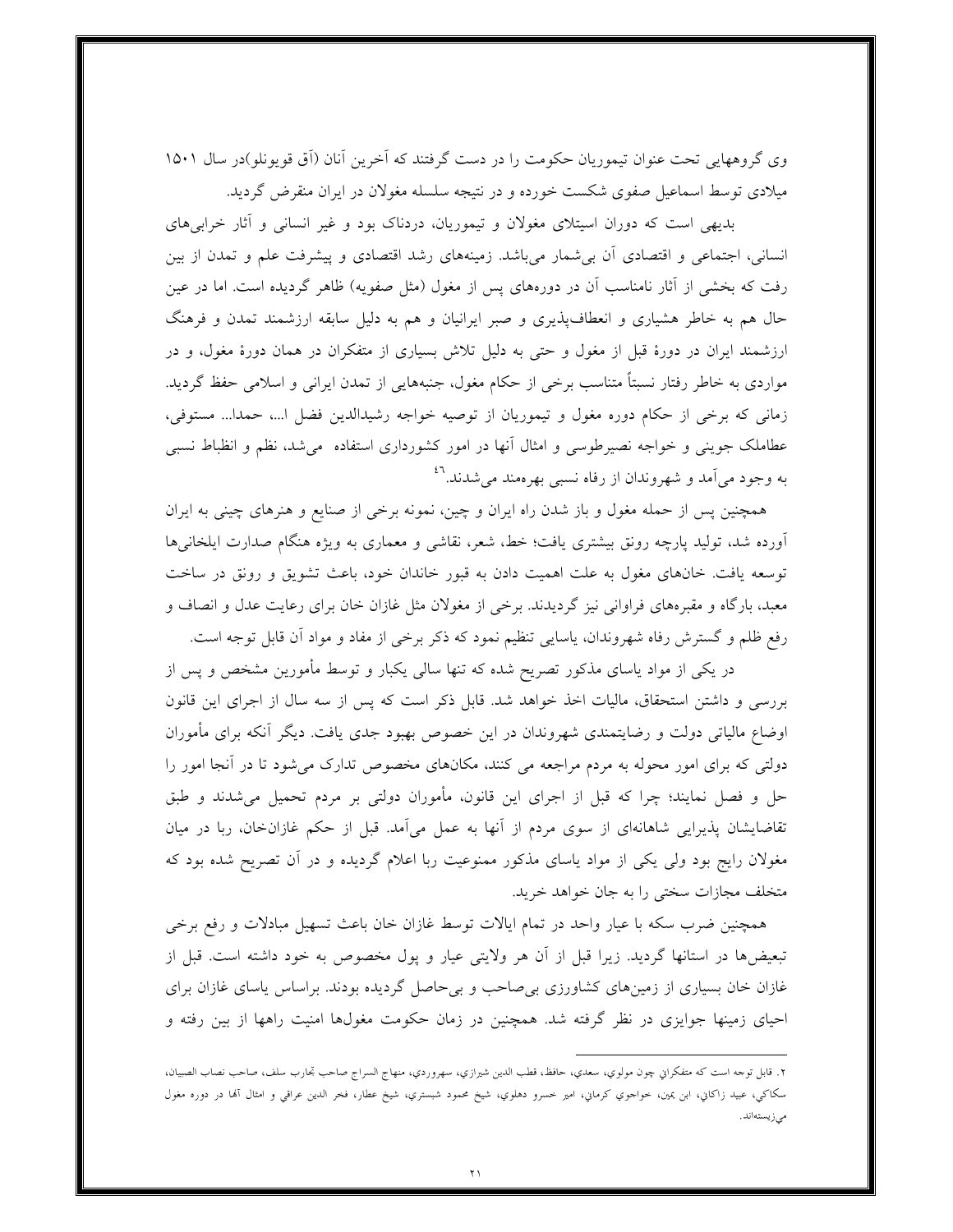راهزنانی حرفهای مزاحم کاروانها بودند. غازان خان در یکی از مواد یاسای خود دستگیری راهزنان و ایجاد امنیت عمومی را به طور قاطع اعلام نمود. ممنوعیت شرابخواری در ملأ عام، ممنوعیت اخذ رشوه و سامان دادن به دستمزد کارکنان نظامی و اداری از دیگر اقدامات غازان خان مغول میباشد. همچنین تیموریان نیز مانند ایلخانیان و غازان خان، قدری از آثار و خرابیهای مغولها را جبران کردند.<sup>٤٧</sup>

۱.خدمات تیموریان در هبود اوضاع در مواردي نسبت به مغول به گونهاي آشکار بوده که برخي از محققان آن دوران نام «دوران رنسانس تیموریان» را به کار بردهاند (مراجعه شود به دیوید مورگان، ایران در قرون وسطی، منبع ذکر شده، ص١٣٤ ).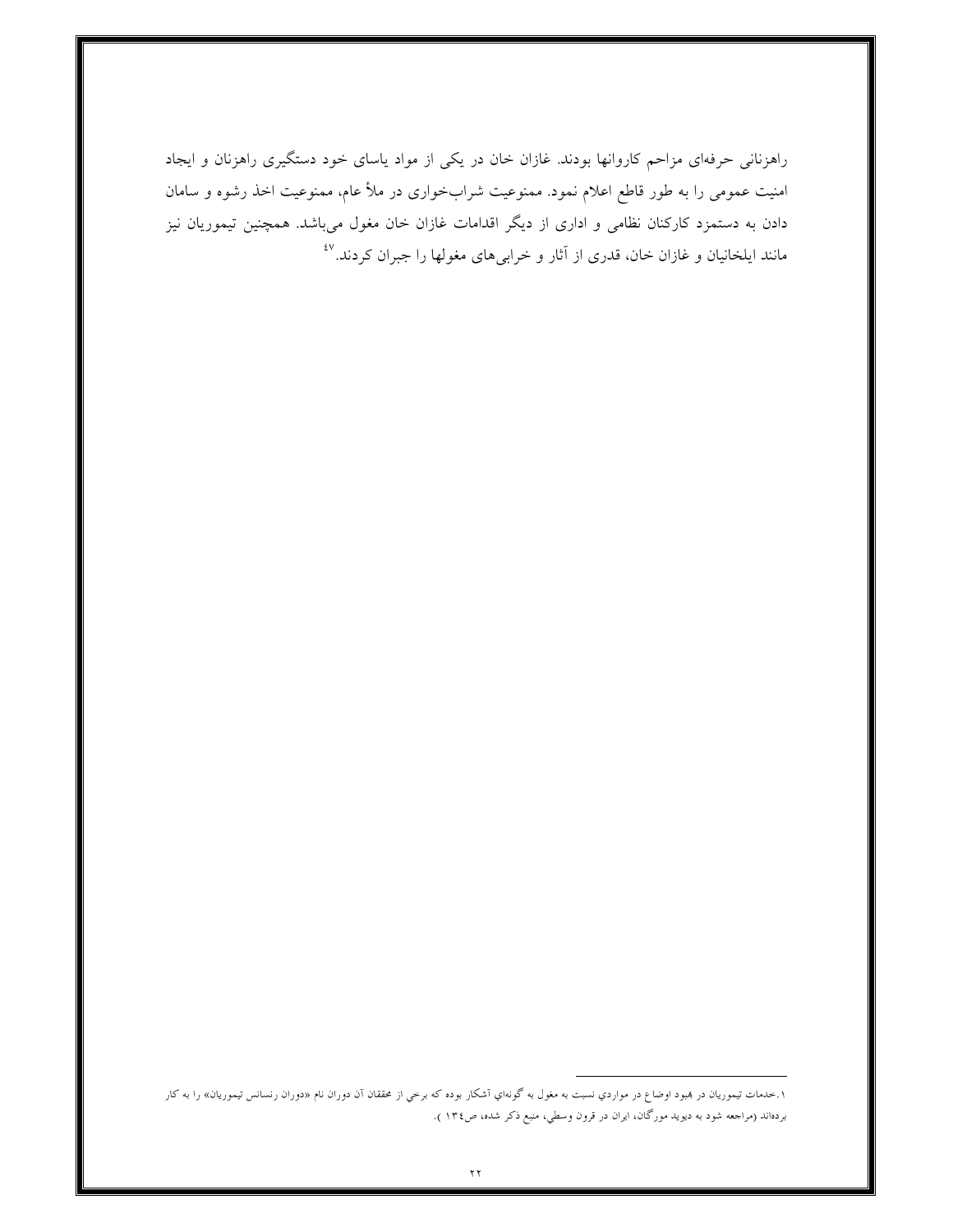# ٤ ـ انديشه اقتصادي ايران در عصر صفويه و قاجاريه

این بخش حداقل دو زیر بخش عمده در بر دارد: یکی مربوط به عصر صفویه است و دیگری عصر قاجار. در عین حال پیرامون حکومتهای زندیه و افشاریه نیز در حواشی این فصل اشاره خواهد شد. آغاز دوره صفویه را می توان سال ۱۵۰۱ میلادی دانست ک با احتساب دورههای کوتاه حکومتهای زندیه و افشاريه تا سال ١٧٧٩ ادامه يافته و حكومت قاجار حدود ١۵٠ سال يعني از ١٧٧٩ تا ١٩٢٥ به طول انجاميده است.

## ٤\_١\_ تاريخ اقتصادي اجتماعي ايران در عصر صفويان

حکومت صفویه یکی از عظیمترین حکومتهای عصر جدید ایران است که گروههای مختلف ایرانی به دنبال حدود ۹۰۰ سال نابسامانی مجدداً تحت این حکومت وحدت یافته و در قالب آن به تعبیر برخی از محققان، نوعی دیگر از امپراطوری ساسانیان در ایران احیا گردید.<sup>٤٨</sup> شاه اسماعیل اولین رهبر صفوی در سال ۱۵۰۷ میلادی مناطق غرب و ۱۵۰۸ عراق را تصرف نمود. قبایل قزلباش از شاه اسماعیل حمایت جانانه می کردند. همچنین او خود را منتسب به خاندان علی (ع) میدانست و مذهب شیعه را در ایران اجباری کرد و این اقدام، فضای جدیدی در بسیاری از عرصهها فراهم آورد. برخی از مورخان انگیزه شاه اسماعیل از ترویج شیعه را سیاسی میدانند و ادعا میکنند که او مذهب تشیع را برای یافتن یک هویت مستقل ایرانی و کسب قدرت و یکپارچگی جامعه به کار برده است.<sup>٤٩</sup> اما با توجه به فقدان زمینه وسیع برای اجباری ساختن تشیع، شاه ناچار شد از فقهای شیعه دیگر کشورها از جمله لبنان کمک بگیرد. مرحوم کرکی جبل عاملی یکی از این فقها بود که در این ارتباط به ایران وارد شد. ``

همچنین تصوف در این دوره به شدت تقویت گردید. در عین حال تحولات مربوطه فوایدی نیز در بر داشت، مثلاً قبل از حاکمیت شاه اسماعیل هرج و مرج و ناامنی و دشواریهای اقتصادی و سیاسی فراوانی در جامعه ایرانی حاکم بود که قاطعیت شاه اسماعیل سامان دهی جدیدی به امور کشور و حل و فصل مسائل یاد شده داد. پس از درگذشت شاه اسماعیل، شاه طهماسب و سپس فرزندش اسماعیل دوم حاکمیت یافتند. شاه طهماسب نیز راه یدر را ادامه داد؛ اما شاه اسماعیل دوم برخلاف یدر با شیعهگری افراطی مخالفت کرد و احترام به اهل سنت را نیز احیا کرد.<sup>۵</sup> سلسله شاهان صفوی با سلطان محمد خدابنده پس از اسماعیل دوم و

١. مراجعه شود به: Wilber, Donald; opcit; 1997; p. 66

۲. بیانیهای از برنارد لویس شرق شناس معروف در موردابزاری کردن مذهب وجود دارد که تکان دهنده است. وی میگوید: هنگامی که بشر مدرن، مذهب را از حایگاه فوقانپاش در قالب ملاحظات ذهنی خود تترل داد، این عقیده را نیز کنار گذاشت که مذهب در نظر انسانهای دیگر چنین حایگاهی داشته است. لذا به بررسي دوباره فمضتهاي مذهبي پرداخت تا حاي پاي منافع و انگيزههاي قابل قبول براي ذهنهاي مدرن در مورد مذهب بيابد. مراجعه شود به:

Lewis, B. The Assassins, London; 1979; p. 136.

٣. احتلاف نظر مبانٍ فلسفي صاحب نظرانٍ چون ملاصدرا با افرادي چون كركي نيز نشان مي‹اد كه تلاش شاه اسماعيل يك حركت طبيعي به نظر نمي٫رسد (و یا سیاسی بودن آن تقویت میگردد).

۱. او عقیده داشت که علماي شیعه با تزویر پدرش را گول زدهاند. مراجعه شود به محمد ابراهیم باستاني پاریزي، سیاست و اقتصاد در عصر صفوي، انتشارات صفی علیشاہ، ۱۳۵۷، ص ۳۴.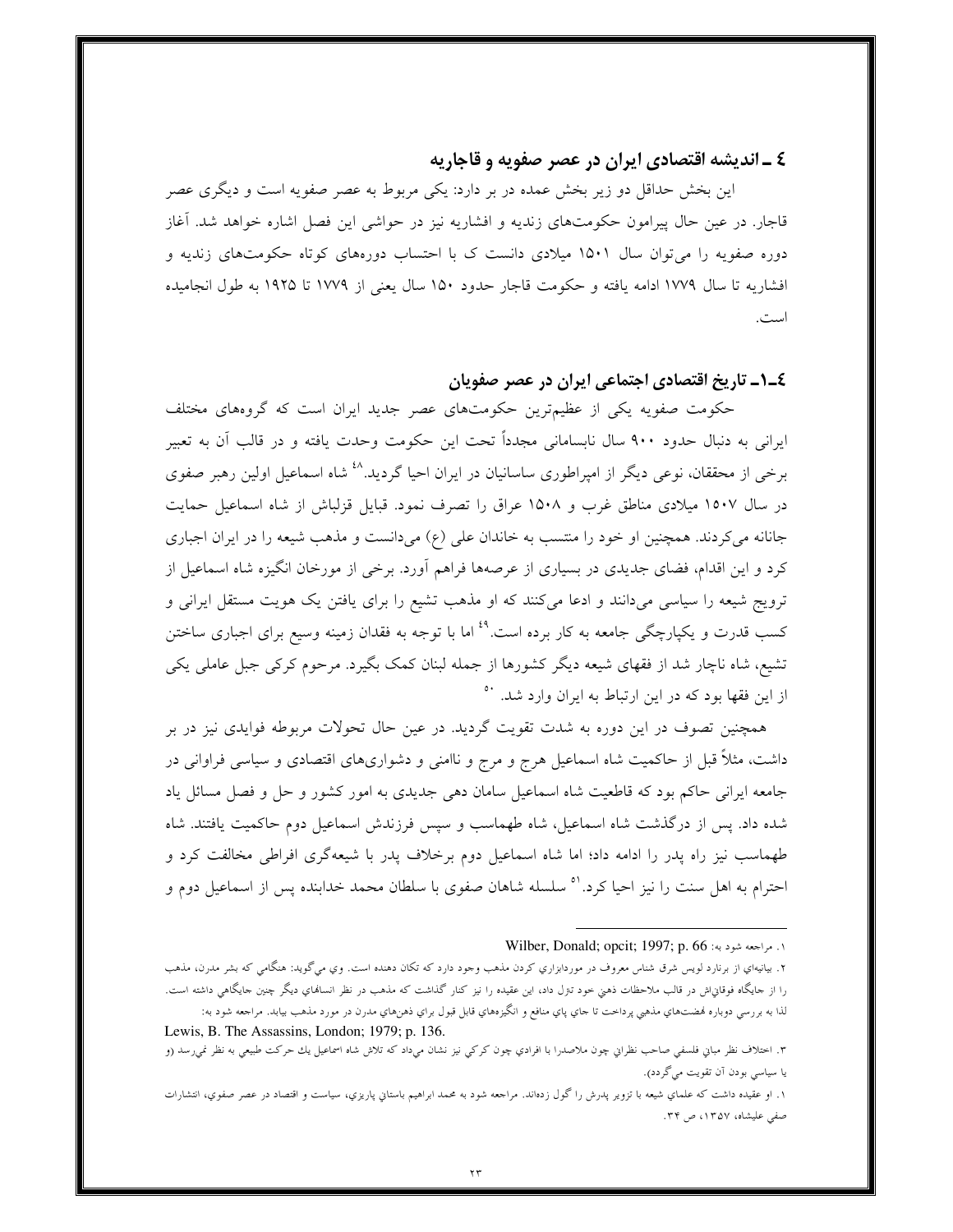هفت شاه دیگر تداوم یافت که مهمترین و مؤثرترین أنها شاه عباس اول بود. او حدود ۴۱ سال از سال ۹۹۶ تا ۱۰۳۸ هجری (سال ۱۵۸۷ تا ۱٦۲۸) میلادی حکومت کرد و اقتصاد کشور در زمان وی رونق قابل توجهی داشت.

کشاورزی تقویت شد، مقرراتی برای زمین وأب تدوین گردید؛ امنیت تجاری افزایش و ارتباط تجاري با بسياري از كشورها سامان يافت؛ اوقاف، تيول و اقطاع و سيورغال نظم جديدي يافت. تيول و اقطاع زمینهایی بود که به امانت در اختیار صاحب منصبان قرار میگرفت که هنگام عزل از آنها پس گرفته می شد و سیورغال خالصههایی بود که عمدتأبه اشخاص با نفوذ مثل روحانیان داده می شد. اوقاف در عصر صفویه به ویژه زمان شاه عباس نقش فراوانی داشت. بخشی از منافع اوقاف به افراد حفاظت کننده آن میرسید و بقیه آن برای امور عام المنفعه استفاده میگردید. مثلاً از موقوفه مسجد شاه اصفهان هزاران گرمابه عمومی و کاروانسرا راهاندازی می شد و زندگی مستمندان اداره می گردید. حفظ دامداری و مراتع عمومی، حفظ جنگلها، امنیت جادهها و کاروانسراها از دیگر خدمات زمان شاه عباس میباشد. یک جهانگرد اهل ونیز به نام «بار بارو» که در آن ایام یعنی در سال ۸۷۹ هجری (۱۴۷۳ میلادی) از برخی شهرهای ایران دیدن کرده بود، از رونق بازارهای ایران سخن رانده و آن را معلول امنیت حاکم در آن دیار اعلام کرده است.<sup>۵۲</sup> همچنین در زمان شاه عباس در بین راهها برای استراحت تجار و کاروانها و مسافران، استراحتگاههای عمومی راهاندازی شده بود.<sup>۵۳</sup> در عین حال برای جلب جهانگردان برخی از راههای اصلی در زمان صفویه سنگفرش شده بود که خود زمینهای برای جذب توریست محسوب میشد. طبق مقررات عصر عباسی اگر اموال تاجر خارجي به هر نحو از بين مي رفت مسؤول انتظامات منطقه بايد پاسخگو بوده و نهايتا ًغرامت آن را بيردازد.

#### ٤\_١\_١\_ تجارت و توريسم

دو فعالیت اقتصادی مهم در عصر صفویان (بویژه شاه عباس) تجارت و جهانگردی بوده است. علاوه بر امنیت تجار خارجی و فعالیت جذب توریسم در داخل، عناصر دیگری نیز در این زمینه حائز اهمیت بودند؛ یکی فراهم شدن تجارت بین المللی مربوط به فعالیت پرتغالیها، هلندیها و انگلیسیها میباشد. عصر صفوی در ایران در واقع عصر مرکانتیلیستها (سوداگران) در اروپا میباشد. همچنین کشف راه دریایی به سوی هند توسط پرتغالیها در قرن ۱۶ میلادی تأثیر زیادی روی تجارت با ایران داشت.<sup>66</sup> در سال ۹۱۳ هجری (۱۵۰۷ میلادی آلبرکرک جزیره هرمز را به تصرف آورده که از آن به بعد به پایگاه تجاری پرتغالی ها تبدیل گردید. کمپانی هند شرقی در ۱۶۰۰ و کمپانی هلندی در ۱۶۰۲ میلادی وارد رقابت با پرتغالی ها شدند.

۲. مراجعه شود به سیاست و اقتصاد در عصر صفوي، منبع ذكر شده ، ص ۹۶.

۳.حالا که دهه اول قرن ۲۱ میلادي (۲۰۰۳) مي،لشد، آثار برخي از کاروانسراهاي عباسي در مناطقي از کشور وحود دارد. شاردن و تاورنيه از تعداد بي شماري كاروانسرا در ايران در عصر عباسي نام مي برند. به سفرنامه شاردن، ترجمه محمد عباسي،حلد ٧ و ٨ مراجعه شود.

۱. واسکو دوگاما در سال ۱۴۹۸ میلادیِ راه دریایی به هند را اکتشاف نمود.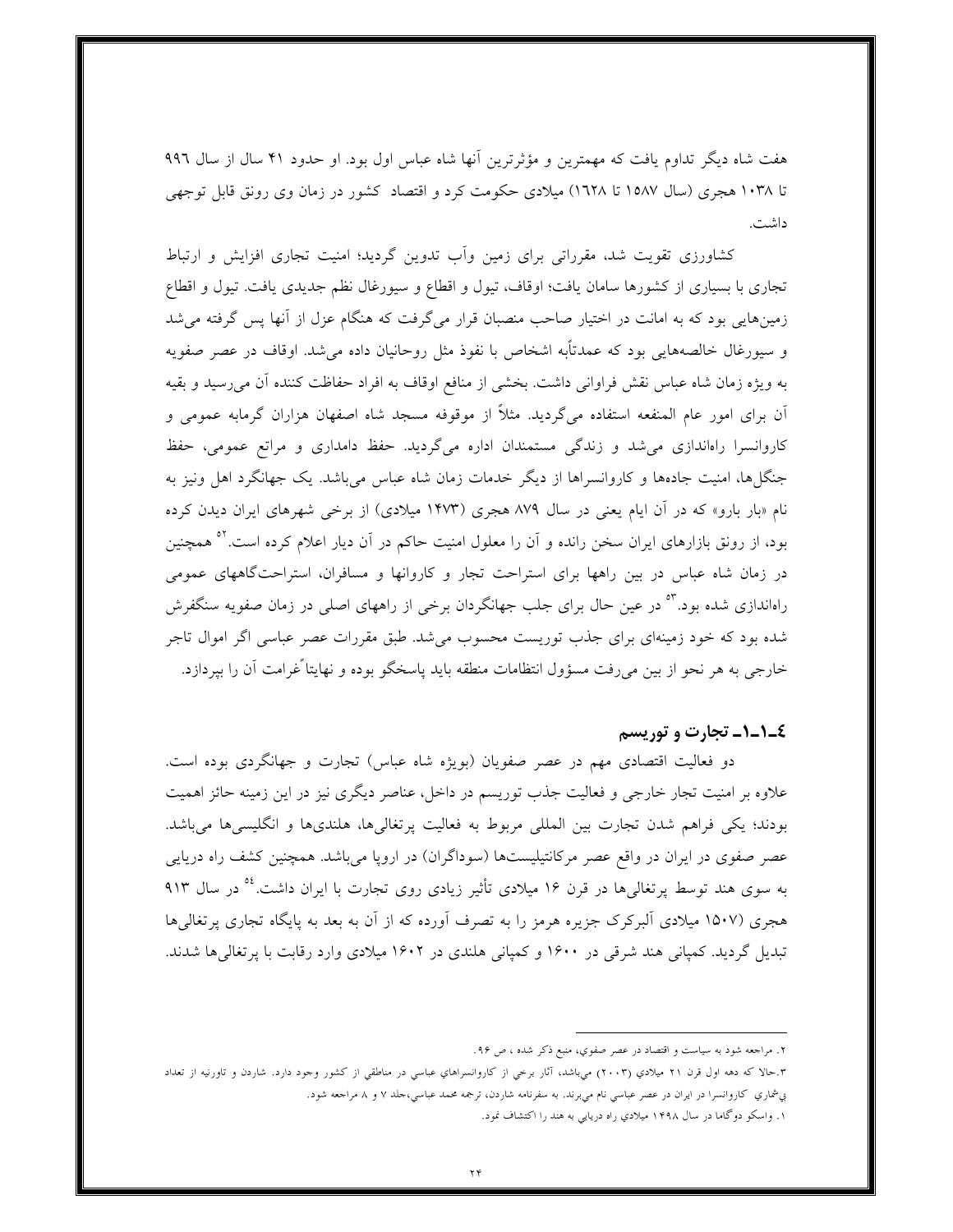کمپانی هند شرقی با شاه عباس قرارداد مبادله ابریشم ایرانی با پارچه انگلیسی را در سال ۱۶۱۵ میلادی مدون ساخت. هلندیها حتی در بندرعباس کارخانه ادویه سازی ساختند.

جالب توجه است که انگلیسیها از تعصب شیعهگری صفویه بر علیه سنی گری عثمانی سوء استفاده میکردند.تعجبآور است که شاه عباس با مسلمانان غیر شیعه برخورد بسیار بدی داشت ولی با غیر مسلمانها( مسیحی و کلیمی) بسیار مدارا میکرد. در سال ۱۵۹۸ میلادی برادران شرلی از انگلیس وارد ایران شدند. آنها در کلیه امور نظامی و سیاسی دولت ایران دخالت میکردند. شاردن فرانسوی برای کسب گزارش از مساجد، دو روحانی شیعه را استخدام کرده بود از سال ۱۶۶۶ تا ۱۶۷۲ میلادی کم و بیش در ایران به فعالیت مشغول بوده است. معروف است که گزارشات شاردن از ایران در قالب ۱۰ جلد کتاب جمعآوری گرديده بود. °°

در هر حال خارجي ها (بويژه انگليسي ها) در اكثر دوران صفويه امتيازات قابل توجهي به بهانههاي مختلف از ایران کسب میکردند. به گونهای که خود انگلیسیها مستقلاً از ایران ابریشم صادر میکردند. در عین حال آنها هم امنیت بنادر و هم رضایت شاهان و مسؤولان را تأمین میکردند. تنها در زمان شاه سلیمان صفوی بود که وزیر با تدبیری چون شیخ علی خان زنگنه به قطع قسمتی از امتیازات انگلیسیها مبادرت نمود. جالب توجه است که در زمان صفویه حتی هلندیها نیز کالاهای خود را بدون پرداخت عوارض گمرکی درایران مبادله می کردند. کالاهای پرتغالیها مصونیت قضایی داشت و محدودیتی (بجز خروج اسب از ایران) در مورد آن مطرح نبود. ابریشم، پارچههای زربفت، سنگهای قیمتی، پشم، توتون و خشکبار گونههایی از کالاهای صادراتی ایران محسوب می شدند. وجود امنیت سراسری، زمینه تجارت و سرمایهگذاری در ایران برای خارجي ها را فراهم كرده بود.

بازرگانان ایرانی اکثراً ارمنی بودند و با توجه به تسلط بر زبان خارجی کارایی آنها از بازرگانان مسلمان بیشتر بود. ده درصد قیمت اجناس بصورت حقوق گمرکی از صاحبان کالا کسر و درعین حال رقم ناچیزی نیز از تجار به عنوان حفاظت از راههای مبادلاتی اخذ می گردید.

### ٤\_١\_٢\_ ديگر امور اقتصادي موفق در عصر صفويه

با وجودی که درأمد دولت در یک سال بالغ بر ۷۸۵٬۶۲۳ تومان و ۸۸۰۹ دینار هزینهها کمتر از ۴۹۱،۷۹۶ تومان و ۵۷۰۰ دینار بود. در نتیجه معمولاً نوعی مازاد بودجه در خزانه صفویان وجود داشت. در عین حال شاردن فرانسوی درآمد کل کشور ایران را به طور سالانه ۳۲ میلیون فرانک فرانسه گزارش کرده است.<sup>۵٦</sup> انظباط شدید مالی به عنوان یکی از عوامل درآمدزایی در دوره صفویه ذکر شده است و مجازاتها برای تخلفات مالی، شدید بوده است. مثلاً وقتی حاکم قم در زمان شاه صفی برای تأمین هزینه تعمیر پل،

۲. همچنین میسو نرکاپوچی حدود ۵۰ سال (۹۶۰ـ۹۶۴) در ایران مطالعه کرد و برای دولت فرانسه (وزیر لویی چهاردهم) گزارش از کارکرد دولت ایران تمبه کړ د.

۱. مراجعه شود به مینورسکی، سازمان اداریِ دوره صفویه، ترجمه مسعود رحب نیا، ۱۳۳۴ صص ۱۶۶ و ۲۲۸.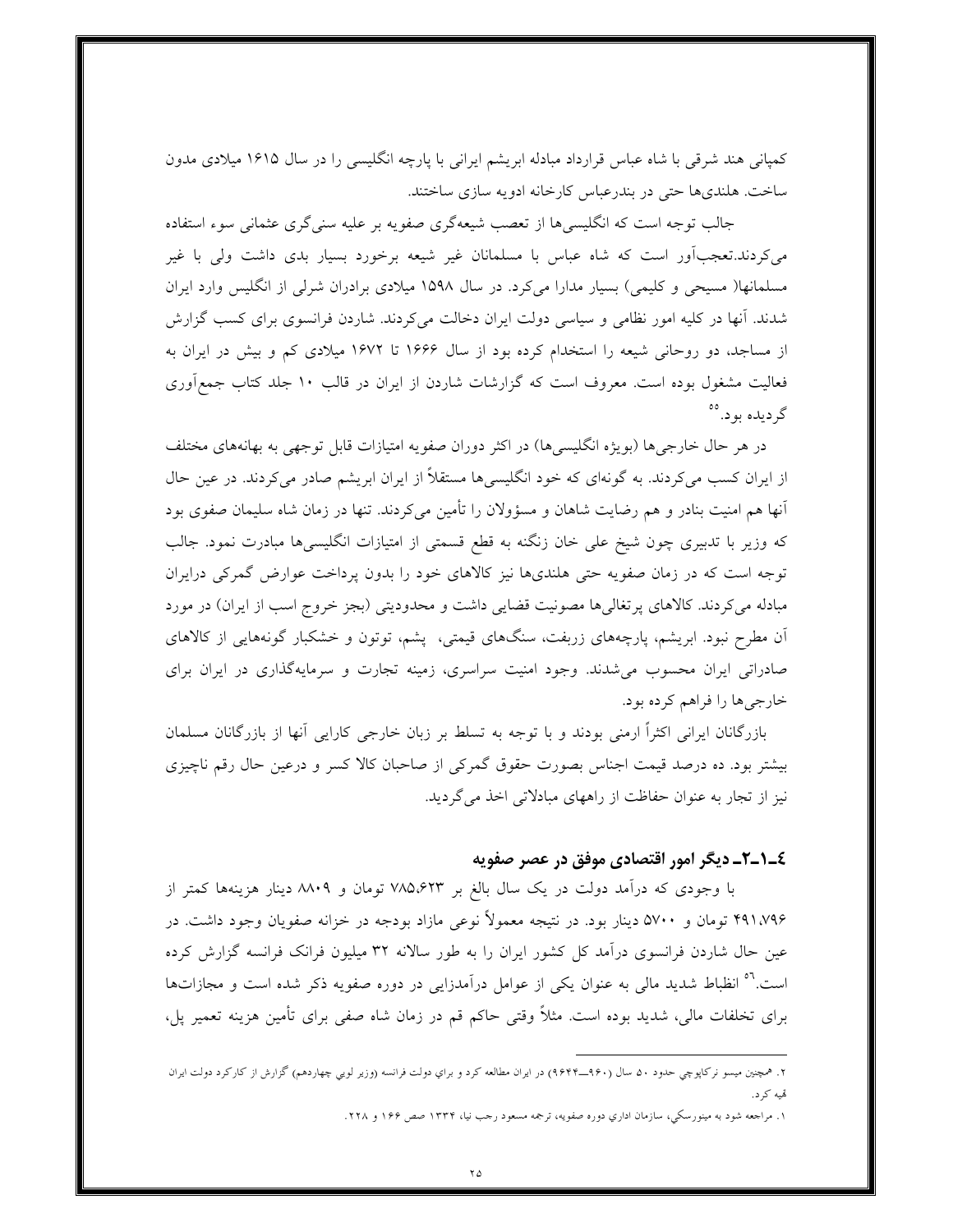عوارضی از صاحبان کالاهای وارد شده به شهر ــ بدون هماهنگی با حکومت مرکزی ــ وضع کرده بود، به پایتخت فرا خوانده شد و اعدام گردید.<sup>۵۷</sup>

همچنین ثبات سیاسی از عوامل ثبات اقتصادی دوره مذکور به حساب میآمده است. هم حاکمان ایالات و هم وزرا نوعاً انسانهای مقتدر و با تدبیری بودند و لذا امنیت و انظباط به مقدار زیادی تثبیت شده بود. البته شخصیتهای با نفوذ هم در مناطق مختلف حاکم بودند. مثلاً ا…وردی خان در فارس و علی مردان خان در کرمان و قندهار حاکم بودند. امور مربوط به امنیت در آذربایجان به عهدهٔ محمدعلمی بیک ناظر بود. یکی از وزرای مؤثر در آن دوران حاتم بیک اردوباری است. شیخ علی خان زنگنه از دیگر وزیران با تدبیر آن دوران است که آثار خدمات او در ثبات اقتصاد کشور مورد وفاق میباشد. میرزا ابراهیم (ناظر مالیه) از دیگر مدیران كار كشته است.

نظارت بر همه امور و حفظ استانداردها و پیشرفت کار با کمک برنامهریزی از ویژگیهای دیگر اقتصادی و مدیریتی دوره صفویه است.<sup>۵۸</sup> رفاه عمومی و رونق اقتصادی باعث افزایش درآمدهای مالیاتی دولت نیز میگردید. کارخانهها و مزارع و بازارها بسیار فعال و امیدوار، به فعالیت خود ادامه میدادند. تقاضای افراد و اصناف به سرعت و دقت بررسی و در مورد آن اتخاذ تصمیم میگردید. مثلاًبه دستور شاه عباس در سال ۹۹۹ هجری (۱۵۹۰ میلادی) به خاطر شکایت عدهای از پرداخت عوارض دفن، عوارض مربوطه ملغی گردید و برخی از حرف معاف از مالیات اعلام گردیدند. پول ایران در آن دوره از اعتبار بین المللی برخوردار بود. تنظیم حقوق&ا و دستمزدها از یک مسیر کارشناسی عبور میکرد.<sup>۵۹</sup> در عین حال خروج طلا از کشور ممنوع بود. ۲۰

#### ٤\_١\_٣\_ دشواريها و زمينههاي سقوط اقتصاد صفويه

با وجود وضع رو به رونق اقتصاد صفويه، عواملي وجود داشت كه باعث فقدان تحرك و پويايي أن شده، آرام آرام موجب سقوط اقتصاد و حکومت وابسته به آن گردید. فهرست وار میتوان موارد زیر را در اين رابطه برشمرد.

۱ـ وجود فکر ایستا در حکومت صفویه و بی توجهی به تحولات رو به پیش جهان، یک عامل کلیدی در حرکت به سوی سراشیبی این سیستم به نظر میرسد. سران حکومت، هم نسبت به تحولات خارج بی|عتنا و در مواردی بی|طلاع بودند و هم در داخل، یک سیستم انتقادناپذیر و مطلقهای را حاکم ساخته بودند. لذا در دورهٔ مذکور با وجود ثروت فراوان، جریانسازی و پویایی در اقتصاد مطرح نبود؛ ولی توجه به

۲. واقعه مذکور که در سال ۱۰٤۲ هجري (۱۶۳۲ میلادي) صورت گرفته، موجب عبرت دیگر حاکمان گردید.

۳. یك نمونه كوچك، از پیشرفتهایِ فرهنگی دوره صفویه آن است كه مترجمی كه با تاورنیه (جهانگرد معروف) كار میكرد به ۶ زبان خارجی مسلط بود. ۱. از نگهبان معمولي دربار تا خود شاه حقوق معيني داشتند.

۲. همانطور که اشاره شد یك دلیل منع صادرات طلا در زمان صفویه میتوانددر راستاي اندیشه سوداگرایان اولیه توجیه شود که بر اساس آن، طلا ثروت اصلی جوامع است. هانطور که ذکر شد، صفویان در ایران هم عصر سوداگریان اولیه در اروپا بودهاند.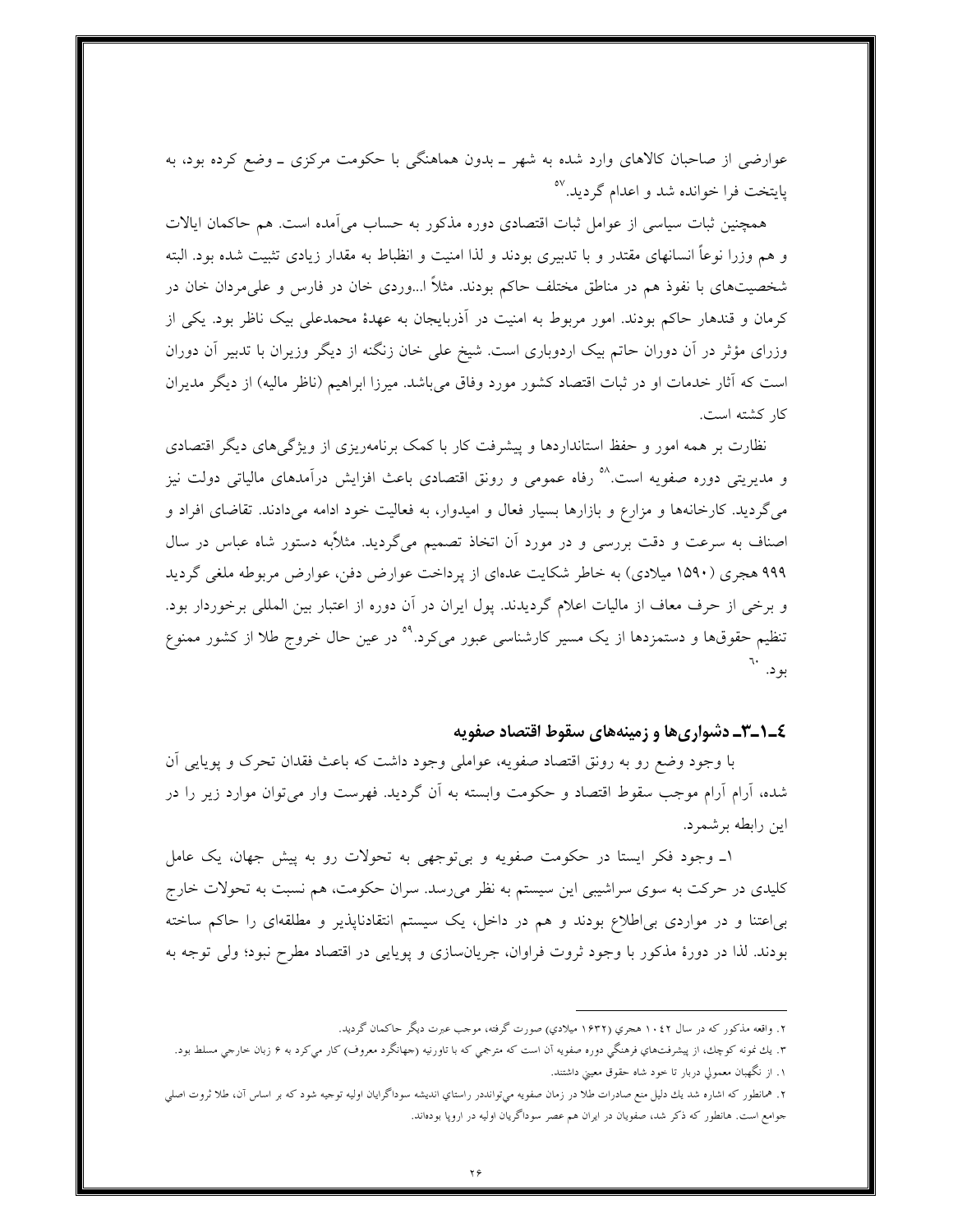تجمل گرایی و کاخ سازی و گسترش حرمسرا و مراکز تفریح و شکار، اهمیت فوق العادهای در زندگی حکام داشت. یکی از دلایل وجود مازاد درآمد در حکومت صفویه فقدان مکانیسم مورد نیاز جهت بهینهیابی هزینههای سرمایهگذاری از یکسو و انبار شدن و راکد شدن درآمد و ثروت از سوی دیگر بود. مثلاً در آشپزخانه شاه سه میلیون اکر طلا به کار رفته است و در تالارهای هنری وی چهارمیلیون، در منزل شخصی وی ۱۰ میلیون و در حرمسرای شاهی ۴ میلیون و قس علیهذا.<sup>۳۱</sup>

٢- مطلب مهم و مرتبط با مطلب فوق وجود يک انديشه صوفي گرايانه و تلقى خاص فقهى از دين، دشواری دیگر حکومت صفویه میباشد. اندیشههای فقهی و صوفی گرایانه و هر اندیشهٔ تک سونگر دیگر از دین ــ هرچند در جایگاه خود اهمیت دارند ولی آنرا بر کل دین منطبق ساختن ــ مشکل آفرین خواهد بود. سیطرهٔ این دیدگاه باعث شد که حکومت یک هدیه الهی تلقی شود و لذا قدرت مطلقه شاهان گویی جنبه خدایی دارد و مقدس است و لا یسئل. در اینکه حکومت دینی می تواند پایگاه فلسفی و منطقی داشته باشد، تردیدی نیست، اما انطباق دیدگاه ایستا، فقهی، صوفیانه و امثال أنها، بر دین کارساز نخواهد بود. کم توجهی به بینش فلسفی ــ عقلبی ملاصدراها و دادن بهای ویژه به دیدگاه فقهی کرکیها در عهد صفویه می تواند با این موضوع مرتبط باشد.<sup>۱۱</sup> در هر صورت حاکمیت این نگرش، دین را به ابزاری برای توجیه قدرت تقلیل می،دهد. خلاصه روح ایرانی ـ اسلامی عقل گرا، در این دوره آسیبی اساسی به خود دیده است و یک مشکل این بوده که مسأله سلطنت و حکومت در قالب اندیشهٔ فوق امری حل شده و دارای پایگاهی الهی تلقی شده است؛ بدون آنكه هيچ تحليل منطقى، فلسفى و تاريخى پشتوانهٔ آن باشد و بدون آنكه تبيين درستى از پيوند دیانت و سیاست به عمل آمده باشد.

٣ـ فساد درباریان بویژه در اواخر دوره صفویه، بی توجهی به وضع شهروندان ــ بخصوص ضعفای آنها ــ ، رهاسازی نظام اداری، گسترش رشوه، بی توجهی به حقوق قشون نظامی، اختلاف طبقاتی شدید، نفوذ زنان و شاهزادگان بر کفایت در امور، جنگهای قبیلهای، پیدا شدن گروهی به عنوان روحانی درباری با امکانات (سیورغال) ویژه و جدایی آنها از توده مردم، بی|نضباطی عمومی، دستگیری عدهای از متنفذان محلی، وجود ثروت فراوان و لذا وجود رفاه افراطي براي حاكمان، همه و همه زمينه سست شدن قوا و اضمحلال اقتصاد، ناامیدی و برانگیزه بودن مردم را فراهم أورد؛ به گونهای که أخرین شاه سلسله صفویه (شاه سلطان حسین) به راحتی در مقابل مهاجران افغان شکست خورد.

۳. شاردن فرانسوي مي گويد كه وي سيني طلاي عمه شاه را حريداري كرده كه ۶۰۰ اونس وزن داشته است.

١. موضوع دين فقهي و دين فلسفي و بررسي و مقايسه نگرش ملاصدرا و نگرش كركي، بحث مستقلي ميdلبد. تفكر فقهي كركي سلطنت و حالقيت الهي را یك كاسه میكند ولهایتاً سلاطین نیز به عنوان ولی امر شناخته خواهند شد و تأمل عقلانی، تدبیر و پویایی از آن رخت بر میهندد. اندیشه صوفي گرایانه همچنین توسط اما محمد غزالي تقويت گرديد. در هر حال متفكراي از اسلام چون ابن رشد، كندي، فارايي، بوعلي سينا و ملاصدرا اهميت تحليل عقلاي در تفكر ديني را نشان میدهند. این موضوع حداقل تا آستانه حمله مغول نوعی پویایی به تفکر ایران – اسلامی میداد. با کنار گذاردن عقاید این سلسله و حاکمیت اندیشه اخباري گري در اهل تشيع و اشعري گري در اهل تسنن ، تصوف و ظواهري از عرفان به عنوان دين بر انديشهها حاکم گرديد. بخشى از رکود فکري جامعه ايراني – اسلامي در عصر صفويه و حتي پس از آن مربوط به اين فرايند ميباشد.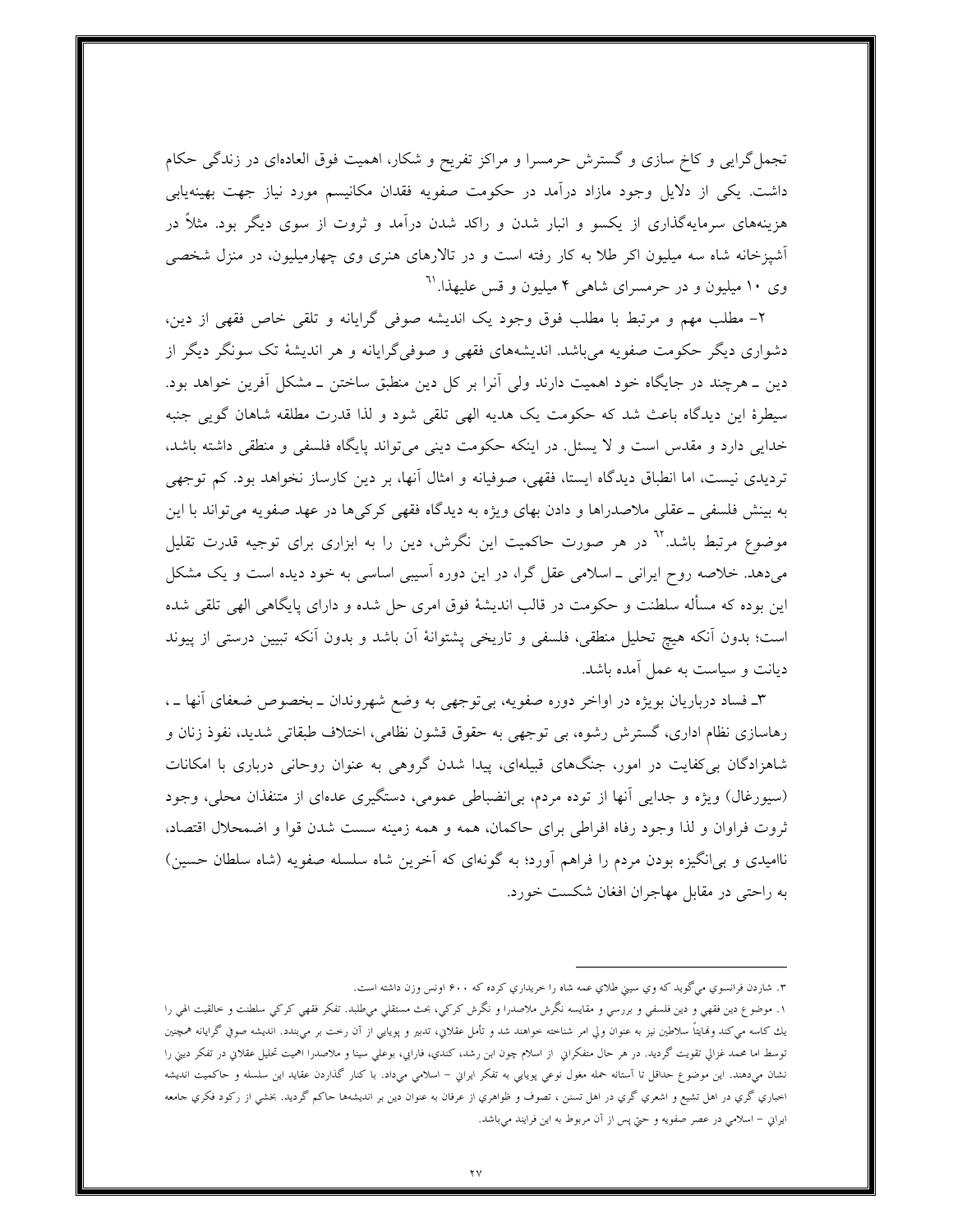در هر صورت در دورهٔ صفویه نیز تا زمانی که مدیران لایقی در مصدر امور بودند و انضباط در مالیه عمومی وجود داشت، بخش خصوصی هم خوب فعالیت می کرد و اقتصاد جامعه نظامِمند بود. اما مشکل نگرش ایستایی و نگرش فاقد تحلیل، ایدئولوژی موجود در پشتوانه سلطنت و خدایی تصور کردن سلطان را می توان از جمله عوامل اساسی سقوط این دولت برشمرد.

# ٤ـ٢ـ تاريخ اقتصاد و سياست ايران در عصر قاجار

در سال ١١٣٤ هجري (١٧٢٢ ميلادي) حكومت صفويه توسط افغانها ساقط گرديد. با اين وصف افغانها نتوانستند حکومت با دوامی در ایران داشته باشند و نهایتاً در ۱۱٤۲ هجری (۱۷۳۰ میلادی) توسط نادر شاه افشار شکست خوردند. نادر شاه تا سال ۱۷۴۷ میلادی بر ایران حکومت کرد، اما هیچگاه نتوانست اوضاع با ثباتی را فراهم آورد و پیوسته در حال جنگ با قبایل و ایلات و بازماندگان صفویان و افغانها بود. او از نظر شخصی بقدری ظالم بود که حتی به اعضاء خانواده خود هم رحم نمیکرد. نادر شاه سرانجام توسط نیروهای نزدیک به خود به قتل رسید.

در میان هرج و مرج پس از قتل نادر، یکی از نیروهای متعادل از لشگر او به نام کریم خان زند حکومت را در دست گرفت. وی یک یادشاه آرام و میانهروبود و اصولاً دنبال تنش با دشمنان داخل و خارج نبود. پس از مرگ کریمخان زند در ۱۷۷۹ میلادی، برخی دیگر از شاهزادگان زند حکومت را در دست گرفتند ولی هرگز نتوانستند حکومت مرکزی واحدی را سامان دهند تا اینکه افرادی از ایل قاجار با شکست آخرین حکمران زند، حکومت را در دست گرفتند.

اولین حاکم قاجار آقامحمد خان میباشد که با وجود حاکم شدن در سال ۱۷۷۹ میلادی، حدود سالهای ۱۸۰۰ میلادی (۱۷۹۶ میلادی) خود را شاه ایران معرفی نمود. سلسله قاجار تا سال ۱۳۰۴ هجری شمسی (۱۹۲۵ میلادی) در ایران حاکم بود که در آن سال رضا خان میرپنج در مقام شاهی ایران سلسله پهلوی را بنیان نهاد. همان طور که اشاره خواهد شد با وجودی که در زمان قاجار پیشرفت و تحول اساسی به نفع مردم صورت نگرفت، در عین حال میٍتوان اَن را نوعی رنسانس در اقتصاد و سیاست ایران تلقی کرد.<sup>٦٣</sup>

پس از قتل آقا محمدخان، حکومت به دست فتحعلیشاه رسید که از ۱۷۹۷ تا ۱۸۳۴ میلادی بر سر قدرت بود. پس از فوت او (درسال ۱۸۳۴ میلادی)، سلطنت محمدشاه قاجار أغاز شد که تا سال ۱۲٦٤ هجری (۱۸۴۷ میلادی) طول کشید. سومین شاه معروف قاجار ناصرالدین شاه میباشد که پس از مرگ محمد شاه در ۱۸۴۷ تا ۱۸۹۵ میلادی شاه ایران محسوب میشد. او در سال ۱۳۱۳ هجری (۱۸۹۵ میلادی) به قتل رسید و مظفرالدین شاه تا سال ۱۳۲٤ هجری (۱۹۰۶ میلادی) بر جای وی نشست. محمد علی شاه (در

۱. قابل توجه است که در اروپا از آغاز قرن ۱۶ م. حرکت رنسانس به طور جدي تأثیر گذار بوده که مصادف با آغاز دولت صفويه در ايران است. اما همان طور که اشاره شد دولت صفویه از تحولات اروپا به میزان زیادیِ عقب بود. و لذا میتوان اواخر قرن ۱۸ م.(شروع دوره قاحار) را ابتدایِ تأثیرپذیریِ ایران از رنسانس تلقى كرد.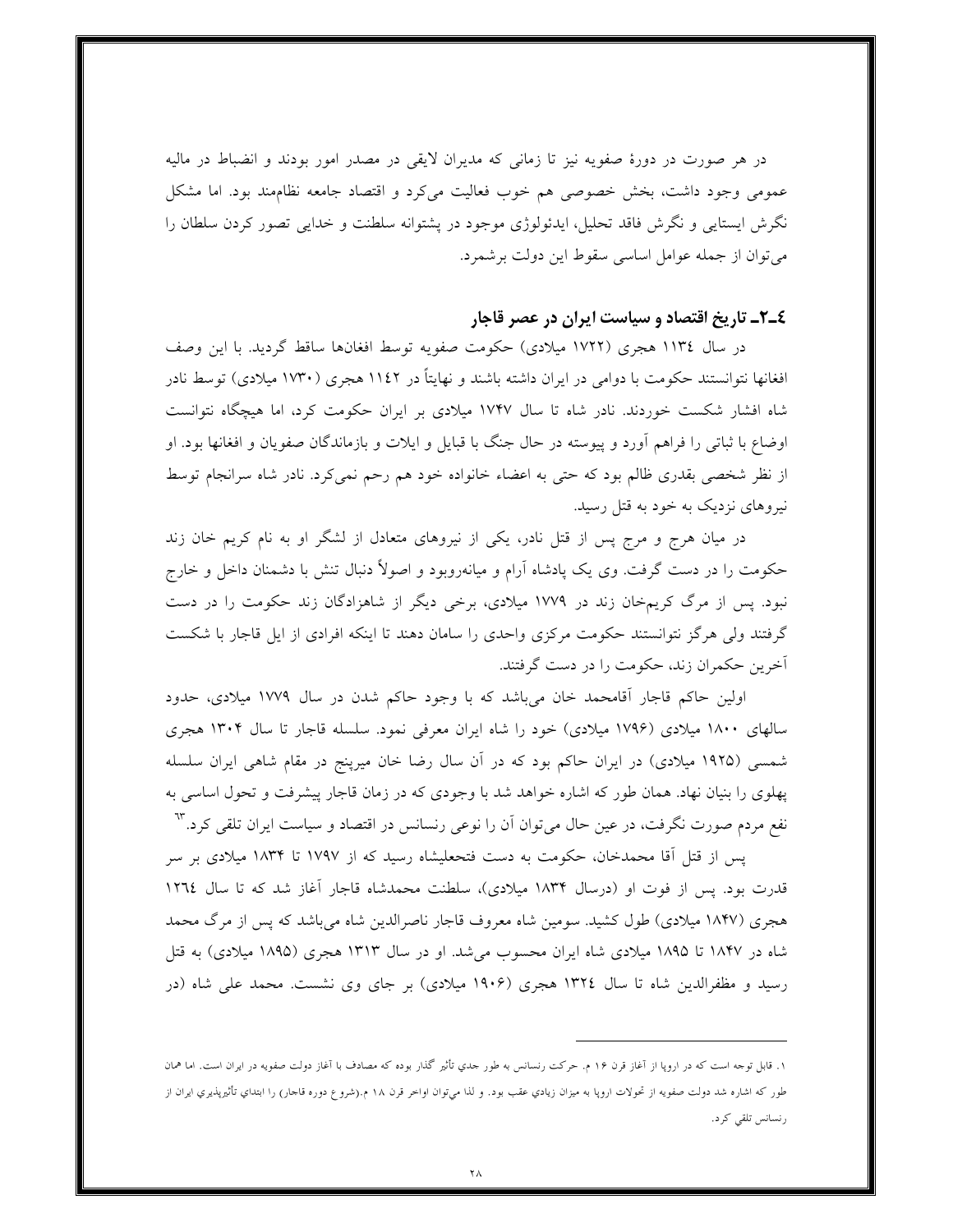سالهای بین ۱۹۰۶ تا ۱۹۰۹ میلادی) و احمد شاه (از ۱۹۰۹ تا ۱۹۲۴ میلادی)، سلطنت آخرین دوران حکومت قاجاریان را سپری کردند.

ارتباط فراگیر ایران با غرب، انقلاب مشروطه، وقوع جنگ جهانی اول و آغاز استفاده از نفت از وقایع مهم در دورهٔ قاجار محسوب میشوند. دورهٔ اَقا محمد خان عمدتاً به درگیری برای تثبیت حکومت سپری گردید. در زمان فتحعلیشاه جنگهای ایران و روس و ایران و عثمانی واقع شد و شاه به قراردادهای زیانبار گلستان و ترکمنچای تن داد. یک موضوع کلیدی در زمان ناصرالدین شاه صدارت امیر کبیر و موضوع دیگر نزدیکی گستردهتر ایران با غرب می باشد. در دورهٔ مظفرالدین شاه واقعه مهم مشروطه مطرح می گردد که آثار و پیامدهای مربوط به اَن تا پایان دورهٔ قاجار و حتی پس از اَن نیز ادامه یافت. ابتدا به تحولات عمومی اقتصاد ایران در دورهٔ قاجار میپردازیم و سپس به مقولهٔ مشروطه و پیامدهای مربوط به آن اشاره میکنیم.

#### ٤\_٢\_١\_ تحولات عمومى

گسترش ارتباطات ایران با سایر کشورهای جهان، رشد مطبوعات داخل و خارج، گسترش سطح سواد و فرهنگ از ابتدای قرن ۱۹ میلادی، آگاهی عمومی در ایران و بسیاری از کشورها را بالا برده بود؛ در عین حال ناکارآمدیهای قابل توجهی نیز موجود بود؛ زمینههای مذهبی باقی مانده از دوران صفویه به قدرت خود باقي بود؛ حكومت قاجار نيز مطلقه تلقى شد. امنيت كافي براي شهروندان وجود نداشت؛ توجهي به قانون صورت نمی گرفت؛ برخی افراد متنفذ برای احیای حقوق خود و عدم دستگیری توسط حکومت به سفارتخانههای خارجیان پناهنده می شدند؛ مردم به حکومت اعتماد زیادی نداشتند و خود شاهان و شاهزادگان و صاحب منصبان نیز به یکدیگر بی|عتماد بودند. نفوذ گروههایی از علما نیز در دربار قابل توجه بود؛ در عین حال گروهی دیگر از علما، حکام قاجار را غیر قانونی میدانستند. پیوند گروهی از علمای دین با حکومت صمیمی بود و گروهی از آنان اصولاً درگیر در امر حکومت نمیشدند. نفوذ تجار و بازاریان حرفهای نیز در حکومت قاجار قابل توجه بود و معمولاً در هر شهر بزرگ یک بازاری معروف که از سوی حکومت به حل و فصل امور بازار می پرداخت ملکالتجار نامیده می شد. در عین حال تجار بزرگ، هم در تحولات سیاسی ــ اجتماعی کشور نقش أفرین بودند و هم در مقاطعی به توسعه اقتصاد سنتی مبادرت مے ورزیدند. <sup>۲٤</sup>

از لحاظ اقتصادی از سال ۱۸۳۴ میلادی به بعد در ایران نوعی گسترش در تجارت خارجی واقع گردید. خدمات پُستی بهبود یافت، جادهها و ارتباطات توسعه نسبی پیدا کرد. با افتتاح کانال سوئز پس از سال ۱۸۶۹ میلادی کشتیرانی بین ایران و اروپا توسعه پیدا کرد. ایجاد بانکهای روسی و انگلیسی مبادلات مالی را گسترش داد. پس از انقلاب مشروطه در سالهای ۱۲۸۵-۱۲۸٤ هجری شمسی (۱۹۰۲ ـ ۱۹۰۵ میلادی) مجموعه ارتباطات و فعالیتهای فوق با سرعت بیشتری توسعه پیدا کرد.

۱. میتوان مراجعه کرد به: لمتون آن کاترین سواین فورد، نظریه دولت در ایران، ترجمه چنگیز پملوان، نشر گیو، ۱۳۷۹.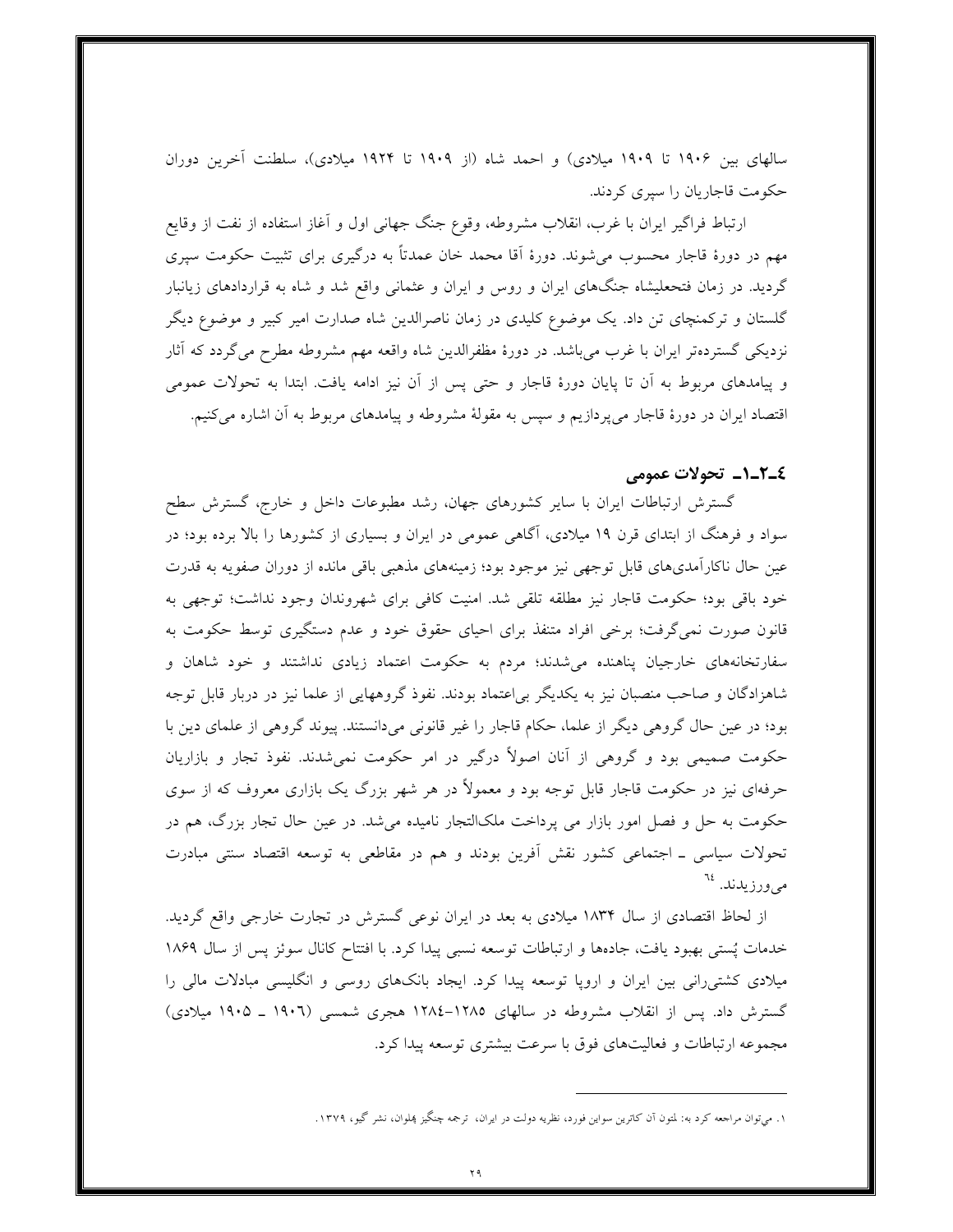در عین حال ایران عهد قاجار برای رسیدن به یک سطح استاندارد از پیشرفت در همه عرصهها مقدار زیادی عقب بود. نظام آموزشی ناکارآمد، وجود در صد بالای بی سوادی، سیستم اداری و حکومتی فاقد انضباط و كارأيي، فقدان أمار كافي، نظام مالياتي بسيار ضعيف و سنتي، نظام بهداشتي عقب مانده، جمعيت روبه رشد، دستگاه اَبیاری قدیمی همه و همه اقتصاد ضعیفی را تشکیل میدادند. لذا در برخی سالها بسیاری از مردم به خاطر بیماری و تعداد زیادی به خاطر قحطی از بین میرفتند. با گسترش تجارت و ارتباطات با کشورهای پیشرفته، قشر واسطههای مالی و بازاریهای جدید نیز به این مجموعه افزوده شد.

همچنین در این دوره مالکان و خانها نسبت به قشر کشاور نوعی سازمان دیوانسالار راهاندازی کرده بودند. تجار، واسطهها و خانها با حاكمان سياسي رابطه خوبي داشتند. وضع دهقانان در عهد قاجار، وخيم بود و اصولاً قابل مقایسه با دهقانان زمان صفویه نبود. در مقابل، تجار و خانها از سطح زندگی بالاتری برخوردار بوده و فرزندان آنها به تحصیلات عالیه دسترسی داشتند. <sup>1</sup>۵ در سال ۱۹۰۳ به گمرکات کشور سر و سامانی داده شد که باعث تسهیل تجارت بیشتر با خارج شد. در عین حال دولتهای خارجی (بویژه روس و انگلیس) همواره در صدد حفظ منافع کشور خود، به زیان ایران پیش میرفتند. واردات ایران رو به گسترش بود و انگلیسیها و روسیها حقوق گمرکی زیادی بر ایرانیها تحمیل میکردند و این باعث نارضایتی وسیع بازرگانان ایرانی شده بود. بی¦نضباطی و حرکت انفعالی دولتمردان عملاً به تشویق اجحافات خارجیها نسبت به ایرانیها منجر می شد.

یکی از دشواریهای جدی اقتصاد ایران در آن زمان که هنوز هم تا حدودی ادامه دارد، مسأله راهها مي باشد. تقريباً تا قبل از جنگ جهاني اول، حمل و نقل ايران با استفاده از حيوانات انجام مي شد. نايب رئيس شرکت نفت انگلیس در سال ۱۹۱۱ میلادی مهمترین ابزار برای متمدن سازی ایران را راهآهن میدانست و این حرف نسبتاً درستی است. خط آهن ایران زودتر از سال ۱۹۲۰ میلادی عملاً راهاندازی نشد.

تقویت خطوط تلگراف و کشتیرانی گشایش قابل توجهی در اقتصاد ایران محسوب میگردید. نزدیک جنگ جهانی اول استفاده از اتومبیل در ایران رایج گردید. این امر هم تحول جدیدی در محدودهٔ خود به حساب می آید. راه اندازی کشتی رانی در دریای خزر و دریای ارومیه نیز برای مناطق شمال و شمال غرب راهگشا بود. البته کشتیهای این دو منطقه توسط خارجیها اداره میشدند. در ۱۸۳۶ میلادی نیز کشتی بخار در خلیج فارس راهاندازی شد.

یکی از مشکلات کشاورزی آن روز مثل امروزه آب بود. آب نیمی از کشاورزی ایران توسط قنات تأمین می گردید اما متأسفانه حدود ۲۵ درصد قناتها متروک شده بودند. مالکیت ارضی در ایران بیش از اندازه پیچیده بود و این هم بر کاراًیی اقتصاد کشاورزی اثر منفی داشت. با وجود همه این دشواریها تولید و

۱. حتی در سال ۱۸۹۴ میلادی، روزنامه حبل|لمتین به عنوان ارگان تجار بصورت هفتگی منتشر میگردید.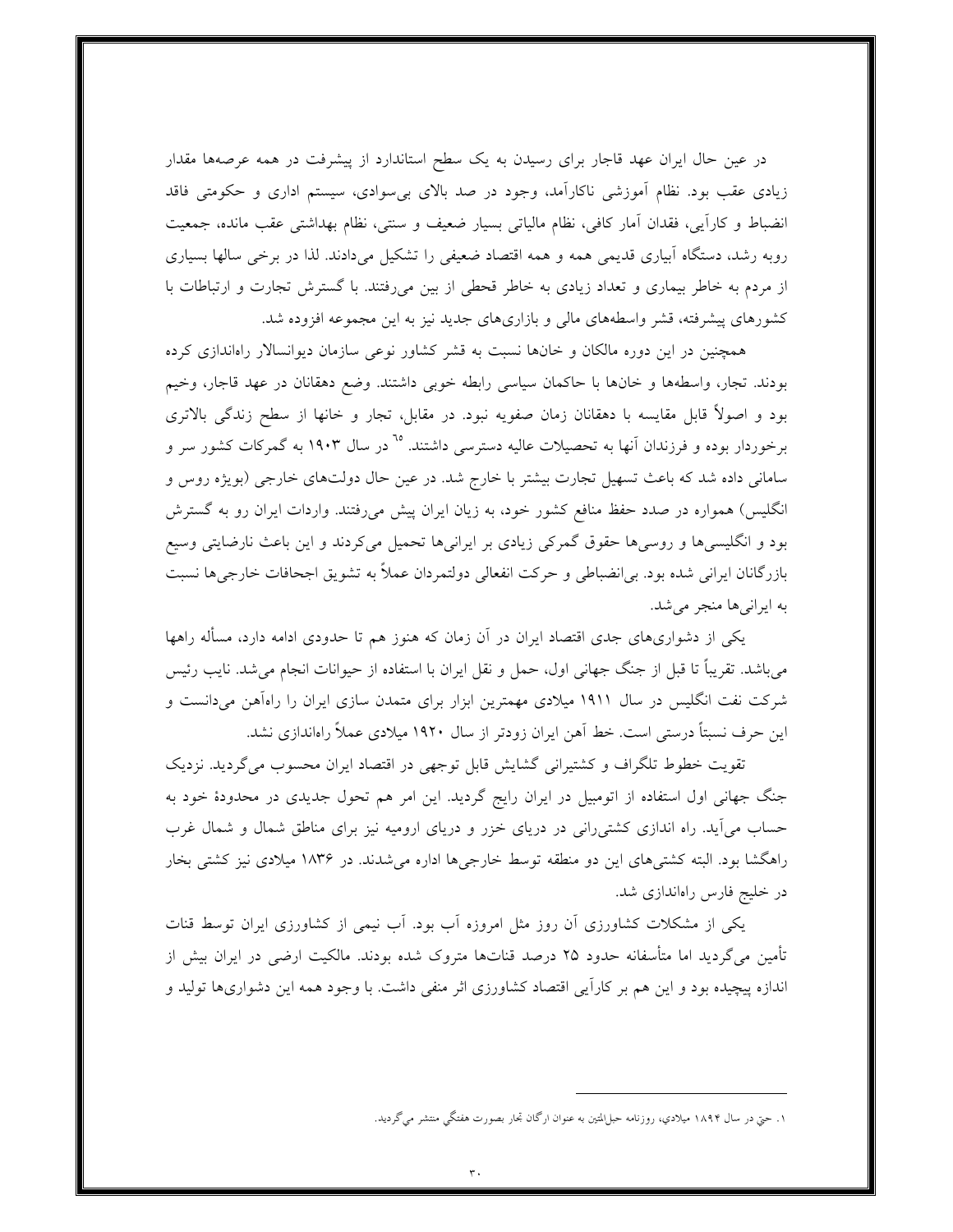تجارت کالاهایی چون پنبه، خشخاش، برنج، ابریشم، تنباکو، شکر، میوهجات، شیلات و چندین کالای کلیدی دیگر بین ایران و چند کشور اروپایی برقرار بود. <sup>۲۰</sup>

صنایع دستی ایران در رقابت با صنایع ماشینی اروپا مدتها عقب ماند و بسیاری از بازارهای خود را از دست داد. از سال ۱۸۴۴ میلادی تجار و صاحبان صنایع دستی برای شاه نامهای نوشتند و خواستار حمایت از صنایع داخلی از سوی دولت شدند. تا زمان امیر کبیر نه به نامهها و شکایتهای فوق پاسخ داده شد و نه اقدامی در این رابطه از سوی دولت صورت گرفت. با وجود این، بازارهای ایران به تلاش خود ادامه داده و محصولات خود را به هند، عربستان، روسیه، ترکیه و چند کشور اروپایی محصولات خود را صادر می کردند. گزارش تولید قابل توجه صنایع دستی در کاشان، اصفهان، یزد، بوشهر، بندرعباس، شیراز، کرمانشاه و همدان توسط یک پزشک آلمانی، سند ارزشمندی از تلاش تولیدکننده ایرانی محسوب میشود. <sup>٦٧</sup>

#### ٤\_٢\_١\_١\_ اصلاحات اميركبير در صنعت و توليد

میرزا تقی خان امیرکبیر اولاً مدیری بود که با زحمت و تلاش و به طور طبیعی و با توجه به لیاقتش به صدارت نایل آمد. در ثانی قبل از قبول صدارت به مطالعه کارکرد بسیاری از اصلاح طلبان دیگر کشورها پرداخته است. ثالثاً از شناخت کافی و همه جانبهای از اقتصاد داخل کشور و رفتار خارجیان نیز برخوردار بوده است. او عقیده داشت بایستی در داخل ایران کارخانهها راهاندازی شود تا نیاز به واردات کاهش یابد. لذا زمینه تاسیس کارخانههای شکرسازی، کاغذسازی، چینی سازی، نساجی، بلورسازی و امثال آنها را در شهرهای مختلف فراهم ساخت. وی همچنین گروهی از صنعتگران را به خارج از کشور فرستاد تا آموزشههای جدید صنعتی را فراگیرند. او با در اختیار قرار دادن امکانات اولیه، از ایرانیها خواست محصولات مشابه خارجي را توليد كنند. اين حمايت موجب دلگرمي و باعث خلاقيت بيشتر صنعتگران می شد. ^`

با راهنمایی میرزا کمکم یک مجمع صنعتی شکل گرفت که امور صنعتی را حل و فصل میکرد و به موازات آن گروهی را برای استخراج معدن مأمور کرد و امکانات کافی در اختیار آنان قرار داد. سپس در زمینههای صنایع فرش، شیشه و امثال آن هم تلاش(هایی کرد که در نتیجه آنها محصولات به دست آمده با چند کشور خارجی (از جمله تایلند) قابل رقابت گردید.

1. مراجعه شود به: Charles Issawi; Opcit; 1971;pp. 268-291

٢. به دنبال اين دلسوزي امير كبير، حاج محمد حسين كاشاني نوعي ماهوت قابل رقابت خارجي توليد كرد. استاد حسن تبريزي صندوق خزانه را ساخت و بانو خورشيد قمراني، نمونه سردوشي توليد كرد و محصول مورد نياز ۵ سال ارتش را قميه نمود..

۲. براي اطلاع کافي از دشواري،هاي کشاورزي در ايران ميټوان مراجعه کرد به: آن کاترين لمپتون، مالك و زارع در ايران، ترجمه منوچهر اميري، انتشارات علمی فرهنگی، ۱۳۶۲.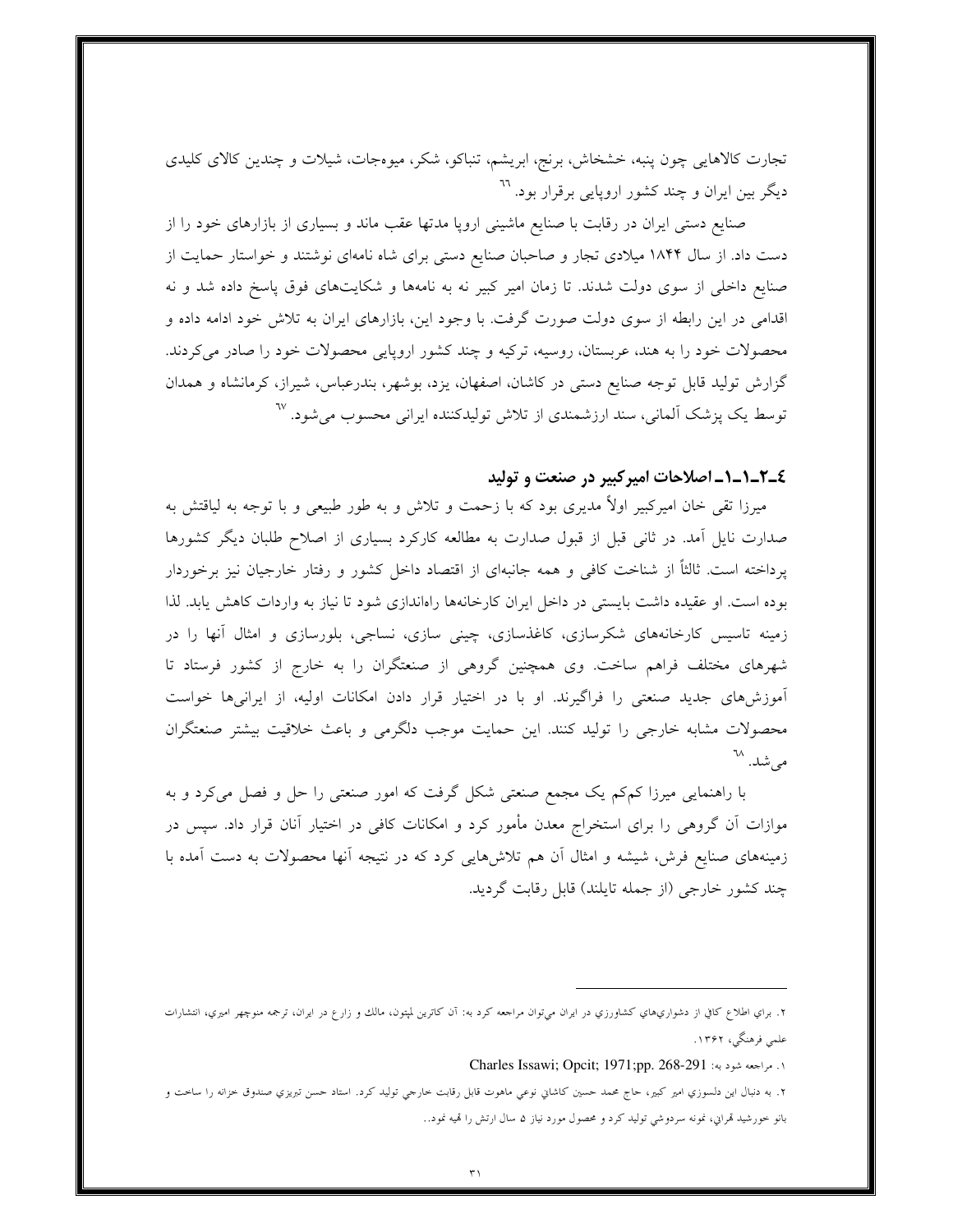حکام قاجار به پاس این خدمات ملی و این تلاشهای مخلصانه و مدبرانه، میرزا را برکنار کردند و کسانی را به جای او گماردند که به قول یک مورخ خارجی: «امتیاز تمام معادن و سایر ثروتهای طبیعی ایران را یک کاسه به خارجیان تحویل داد». <sup>۲۹</sup>

از سال ۱۹۱۴ میلادی به بعد استخراج نفت مسأله تازهای در اقتصاد ایران محسوب می گردید که از آن وقت به بعد طلای سیاه بلای اقتصاد گردید که درد ناشی از آن هنوز (که وارد قرن ۲۱ شدهایم) احساس میشود. از ابتدا دست خارجیها به طور جدی در مسأله نفت مطرح بود. در امور مالیه نیز بی|عتباری پول ملی، افزایش قرضه و بدهی دولت به خارجیها و حاکمیت بانکهای انگلیسی و روسی پیامدهای آشکار در اقتصاد قاجار محسوب میشوند. در عین حال منبع درآمدی دولت هنوز مالیات بود. هنگام تاسیس مجلس شورای ملی در سال ۱۳۴۲ هجری (۱۹۰۶ میلادی) تلاشهای اصلاح طلبانهای در مقررات مالی صورت گرفت (که در زیر بخش بعدی اشاره خواهد شد). اولین قرض دولت ایران از خارجیها در سال ۱۸۹۲ میلادی صورت گرفت که تماماً به عنوان غرامت به یکی از شرکتهای انگلیسی پرداخت گردید و تنها ثمرهٔ آن متعهد شدن ملت ايران به بازير داخت اصل و بهره آن گرديد.

# ٤\_٢\_٢\_ ملاحظات اقتصادي \_ اجتماعي دوره قاجار پس از انقلاب مشروطه

با گذشت دورهٔ قاجار، آگاهی مردم نسبت به کارکرد حکومت بیشتر میشد و بی کفایتی حکام نیز بیشتر آشکار میگردید. این دو پدیده زمینههای اولیه برای قیام مشروطه محسوب میشوند. ننگینترین قراردادها در طول تاریخ و تمدن ایران در این دوران منعقد گردید. ابتدا در سال ۱۸۱۴ میلادی با قرارداد گلستان چند ایالت قانونی ایران به روس تحویل داده شد (گرجستان، باکو، دربند، شروان، قرهباغ، شکی و گنجه از جمله اینها بودند). ۱۵ سال بعد یعنی سال ۱۲۴۳ هجری قمری (۱۸۲۹ میلادی)، نیز مقرر شد ایالات ایروان، نخجوان و اردوآباد به روس واگذار گردد. این ایام دوران حکومت فتحعلیشاه یکی از بی کفایتترین حکام قاجار بود. ``

پس از وی محمد شاه ۱۴ سال دیگر حاکم بود که به دنبال او ناصرالدین شاه به سلطنت رسید. دوران ناصری یکی از تاریک ترین دوران حکومت و سلطنت در ایران میباشد. در این دوران اعتراضات و نارضایتیهای مردم از اوضاع بیشتر شد. دو عنصر علامت دهنده بی کفایتی ناصرالدین شاه برای همیشه در تاریخ ایران ثبت گردیده است. یکی بر خورد نامتناسب با یکی از شریفترین مدیران یعنی امیرکبیر و دیگری

۰۱. به نقل از Issawi داريم:

He Offered to Baron Reuter the entire right over the mines and other resources of Iran (Charles Issawi; opcit ; p. 296).

۲. فتحلیشاه ۳۷ سال حکومت کرد و این یکی از طولانی ترین حکومتها در ایران محسوب میشود. البته ناصرالدین شاه طولانیتر از فتحلیشاه و نزدیك به ۵۰ سال بر مردم ایران تحمیل گردید.

۳. در فتنه خراسان که مهاجمان به نیروهای دولتی حمله کردند، سفرای روس و انگلیس تقاضای وساطت و حل مسأله را کردند، امیرکبیر تصریح کرد که: «مردم خراسان حاضرند کشته شوند ولی حل مشکل مملکت را به بیگانه نسپارند».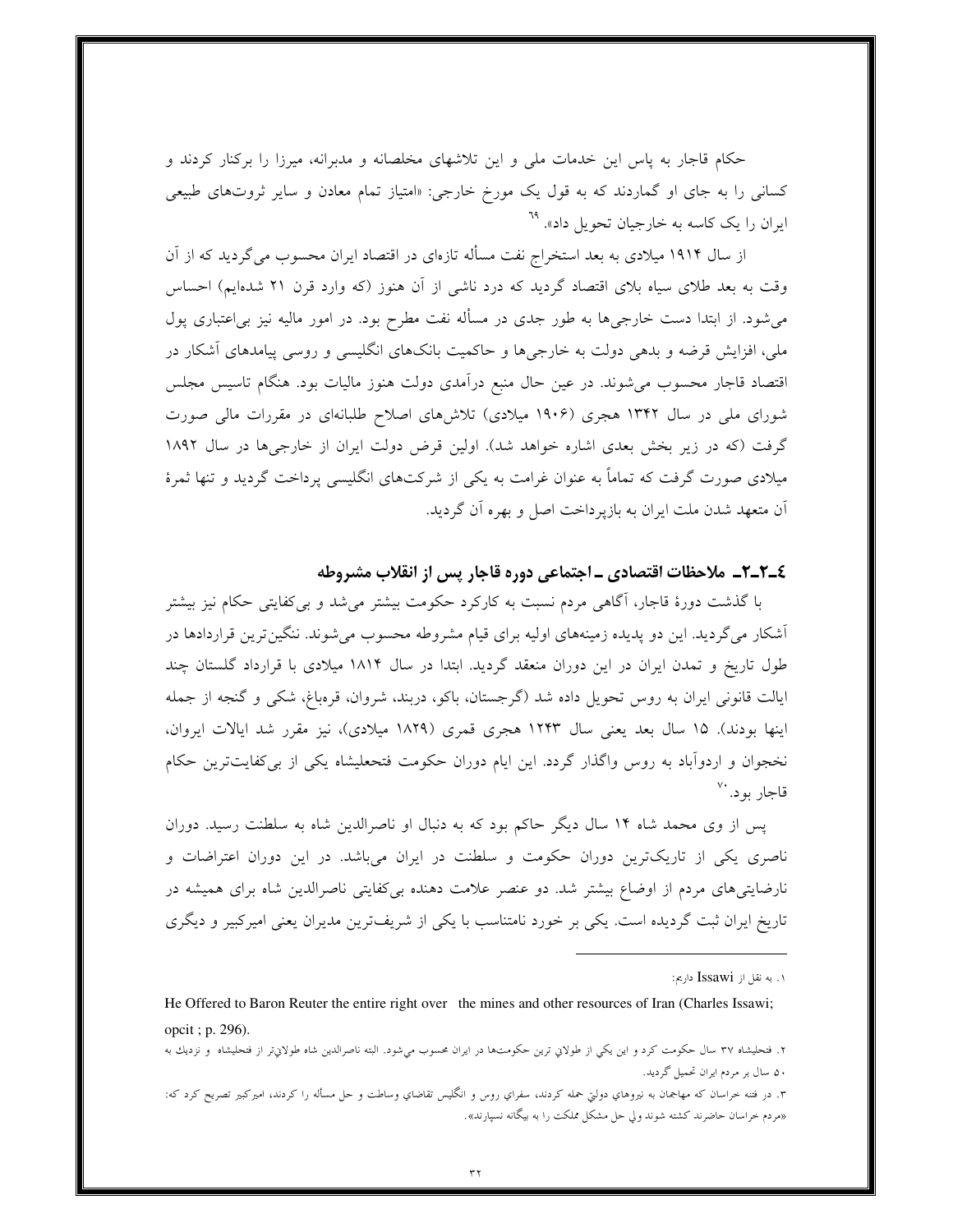تسلیم محض ایران به کشورهای بیگانه در همان دوران میباشد. امیرکبیر در بی|نضباطترین شرایط، صدارت را به عهده گرفت. به طوری که انواع فتنهها در ایران سر بر آورده بود. بسیاری از تیول داران و رانتخواران (با حمایت حاجی میرزا اّقاسی) بر دربار حاکم بودند. خارجیها هرگونه میخواستند در امور کشور دخالت می کردند. میرزا با جدیت تمام به اصلاح امور پرداخت. ابتدا دستور داد تمامی القاب (از جمله مربوط به خودش) از سلسله مراتب اداری حذف گردد. ثانیاً مسیرهای رشوه و رانتخواری و هدایا و حقوقهای شاهانه را مسدود ساخت. پرداختها بر اساس كفايت مديريتي تنظيم گرديد. به خزانه سامان داده شد، با ایجاد نظم مالی و قطع حقوقها و هدایا و رانتها و هزینههای غیر ضروری، وضع مالیه کشور را بهبود داد. با ایجاد امنیت امور تولید و تجارت و سرمایهگذاری بهبود جدی یافت. به موازات این اقدامات به چاپ کتاب و انتشار روزنامه و مجله همت گماشت. سیستم آموزشی مناسب با تحولات جدید دنیا را راهاندازی و مدسه دارالفنون را تاسیس نمود و به جای رفتن ایرانیها به خارج از کشور، از استادان خارجی برای تدریس ایرانیها در آن مدرسه دعوت نمود. با هشدار به سفرای روس و انگلیس از دخالت آنان در امور کشور جلوگیری کرد و اعلام کرد که روابط با خارجیها بایستی با توجه به خواست و اراده و در راستای منافع ملت ایران صورت گیرد. او به بازار، کاروانسراها، راهها، صنعت و کشاورزی انسجام و سامانی جدید داد. خلاصه وي تازه آماده انجام اقدامات جدي به نفع ملت گرديد كه شاه بي كفايت در مقابل خواست رانتخوارانی چون میرزا آقاخان نوری و ساده لوحانی چون مادر شاه و دیگر همکارانشان تسلیم شد وامیر را برکنار و سرانجام تبعید نمود.

مهرههای مورد نظر مادرشاه یکی پس از دیگری صدر اعظم شدند و اوضاع روز روز سیر قهقرایی طی می نمود. موضوع نهایتاً منجر به دادن امتیاز ننگین انحصار توتون به انگلیس گردید که اولین قیام مردمی و دینی علیه آن در قالب واقعه رژی صورت گرفت. حرکت مردم به رهبری آیتا... شیرازی در واقعه رژی خاکریز مستحکمی برای مشروطه ایجاد کرد و این باور را به وجود آورد که میتوان در مبارزه با استبداد موفق شد. روز به روز فساد دربار بیشتر میشد و اصلاح طلبانی چون سیدجمالالدین در این رابطه به علما هشدار میدادند. این تلاشها پس از کشته شدن ناصرالدین شاه و در طول حکومت مظفرالدین شاه (بین سالهای ۱۸۹۵ تا ۱۹۰۶ میلادی) ادامه یافت و در نتیجه مبارزه مداوم ملت و همراهی علمای آگاه، قیام مشروطه أفريده شد.

فرد مستبد و ناآگاهی چون عین الدوله مصدر امور مظفرالدین شاه را به عهده داشت. جالب است که وی امور مذهبی و مسائل مربوط به روحانیت را به شیخ فضل الله نوری سپرده بود که مورد تایید علمای روشنفکری چون سید محمد طباطبایی و سید عبدا… بهبهانی و همچنین عامه مردم نبود. عین الدوله در مقابل اعتراضات مردمی به جای توجه به اَنها به مقابله برخاست و سیدجمالالدیناسداًبادی را تبعید نمود. در عین حال مسأله مشروطه ریشههای عمیقتری نیز دارد. حکام قاجار در این رابطه دچار نوعی پارادوکس شده بودند. زیرا از یک سو قیام مربوطه با روحیه مستبدانه و دنیا مدار آنها سازش نداشت و از سوی دیگر حرکت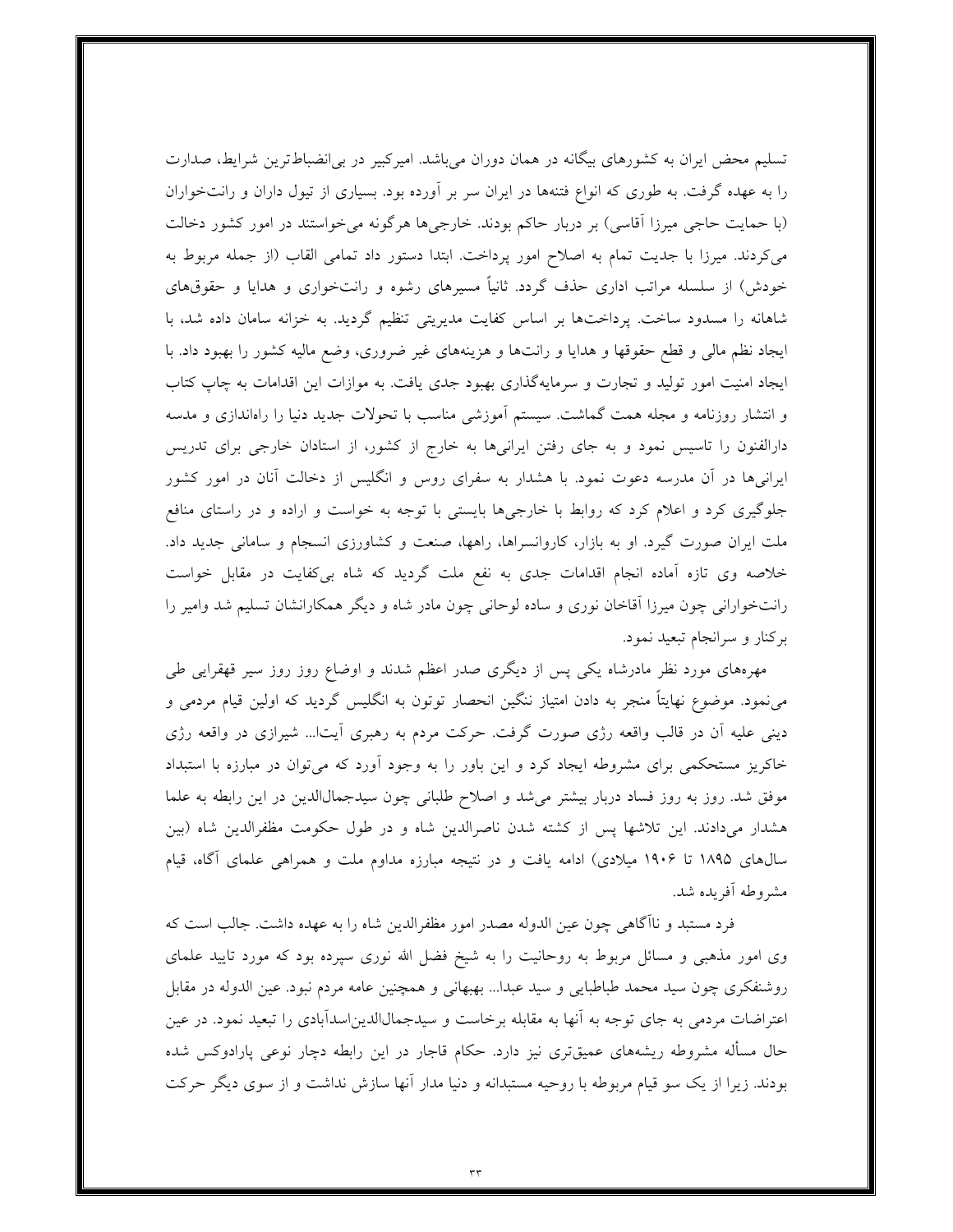مربوطه جنبه ملي ـ مردمي و ديني داشت و آنها نيز چون خود را سايه خداوند در روي زمين ميدانستند، لذا حداقل بایستی به مذهبی بودن تظاهر می نمودند. از سوی دیگر علمای متعهد حامی و هدایت کننده مردم، وابسته به دربار نبوده و مورد توجه توده مردم بودند.'`` قشر بازاري و كسبه به طور اساسي با نداي علماي متعهد فعالیت خود را تغییر میدادند و بازار را باز و یا در صورت لزوم بسته نگاه میداشتند. در کنار مجموعه عناصر فوق و فقدان انضباط و ناامنی و ضعف حکومت مرکزی، اوضاع زندگی اقتصادی مردم نیز نابسامان بود. ارزش پول ملی بسیار پایین و تورم بالا، رباخواری در جامعه رایج و بهره رسمی پول نیز بالا بود. فشار استقراض خارجي سنگيني خاصي بر دوش ملت داشت و فقر وشكاف طبقاتي گسترش يافت.

مردم کمکم بحث از عدالت، آزادی و رهایی از استبداد را مطرح میکردند و در سال ۱۹۰۴ میلادی مردم و علما تصمیم به مبارزه مستقیم برای براندازی حکومت گرفتند؛ در سال بعد علیه مدیرخارجی گمرک اعتراضات وسیعی صورت گرفت. مجموعه تلاشها و مبارزات فوق منجر به پذیرش مفاد قیام مشروطه در سال ۱۹۰۶ میلادی گردید که تشکیل اولین مجلس شورا و تدوین قانون اساسی حافظ مصالح ملی، دینی، استقلال، عزت ایرانی ـ اسلامی و رفع ید بیگانگان از سوی مظفرالدین شاه امضاء شد.

یس از درگذشت مظفرالدین شاه، مستبد دیگری چون محمدعلی شاه حاکم شد که تلاش۵های وی برای نابودی قدرت ملی و مردمی و انحلال مجلس با شکست روبرو شد و سرانجام به جای او احمد شاه به سلطنت نشست که تا سال ۱۹۲۴ میلادی حاکم بود.

۱. اصولاً هرگاه علماي دين در دايرة اسلام حركت مىكنند و تقوي و خلوص واقعى را رعايت مىكنند و آلوده به دنيا نمىشوند، مورد عنايت ويژه مردم حواهند بود. سرحان ملکم می گوید علمای متعهد همواره تلاش داشتهاند حود را از حکام به دور بدارند تا اعتبار آنها در نزد مردم حفظ شود. آنها با آرای حاموش مردم انتخاب می شوند تا مرحع آنان در امور احروي و حامی آنما در مقابل حاکم باشند. اين امر است که پادشاهان را وادار می کند تا هرچند به صورت ظاهري هم شده خود را مدافع آنها نشان دهند. مراجعه شود به:

Malcolm, Sir John; History of Persia; London; Vol. II; p.316.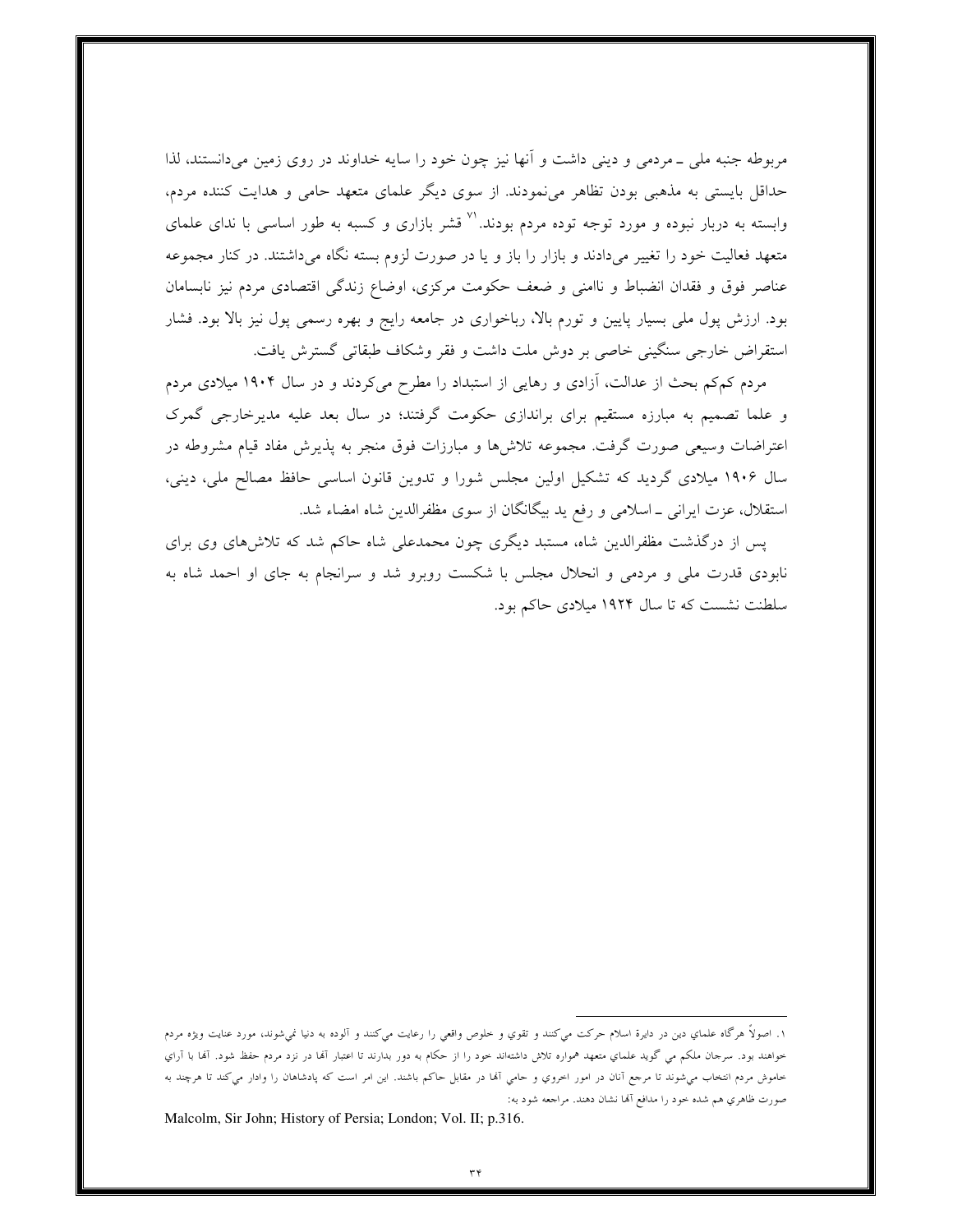#### ٥\_ دورۀ پهلوي و جمهوري اسلامي

ابتدا گزارشی از کارکرد اقتصاد در دورهٔ پهلوی ارائه میشود. سپس چگونگی شکست تئوری تعدیل در اقتصاد جمهوری اسلامی بیان میشود. در قسمت پایانی جمع بندی کل مقاله ذکر خواهد شد. رضا خان بین سالهای ۱۳۰۴ تا ۱۳۲۰ هجری شمسی (۱۹۲۵ تا ۱۹٤۱ میلادی) و محمدرضا از ۱۹۴۱ تا ۱۹۸۰ میلادی بر ایران حکومت کردند. با وجودی که رضاخان پهلوی از سال ۱۳۰۴ شمسی پادشاه ایران محسوب می شد، اما تا ۱۹۳٤ میلادی هنوز بر اوضاع کاملاً مسلط نشده بود. یکی از اقدامات اولیه رضاخان تقویت شدید ارتش بود. محققان خارجی میiویسند که در زمان او تقریباً تمامی درآمدهای نفتی ایران صرف تجهیزات نظامی گردیده است.<sup>۷۲</sup> این مساله تا حدودی دورنمای کارکرد اقتصاد ایران در زمان وی را نشان میدهد. یکی از کارهای فراگیر رضاخان ــ به هر دلیل ــ مبارزه با ظواهر دینی و مخالفت با علما بود. او هر جا رد پایی از روحانی و یا دیگر مظاهر دینی در امور کشور پیدا بود خاموش میکرد و به همراه آن اقدامات، دستورات افراطی وی برای غربی شدن مردم نیز مزید بر علت بود. رضاخان حتی امور ازدواج و طلاق را هم از روحانیان گرفته و در اختیار دادگاهها قرار داد. یکی دیگر از این دستورالعملهای افراطی اجباری شدن کلاه پهلوی در سال ۱۹۲۸.م بود. سال ۱۹۳۶.م کشف حجاب صورت گرفت و پوشیدن لباس اروپایی برای زنان و مردان ایرانی الزامی شد.<sup>۷۳</sup> در هر حال انجام برنامههای به اصطلاح، اصلاحات و نوسازی رضاخان به قیمت کاهش بسیاری از آزادیها همراه بود. قدرت همچنان به صورت استبدادی اعمال میگردید. به قول پرفسور لمپتون هیچ مرجع بی طرفی یافت نمی شد که بتوان به آن شکایت کرد. هر نوع دگراندیشی در معرض سرکوب بود و اصولاً استبداد نمیٍتواند دیگراندیشی را تحمل کند. فشار و اجبار و زور ابزار رضاخان بود و این امر بی|عتمادی و هراس را در جامعه دامن میزد. برخورد با وطن دوستان مسلمانی چون آیتا... مدرس خشم بیشتر آزادیخواهان را علیه شاه برانگیخت. در عین حال در برخی مناطق نوعی امنیت ملی برقرار گردید، اصولاً شهرهای ایران تا سال ۱۹۳۴.م دروازه داشتند. با بسیاری از راهزنان جادهها برخورد سختی صورت می گرفت. روستائیان از حملات عشایر تا حدودی در امان ماندند. واردات و صادرات یک نظم نسبی به خود گرفت و سعی کلی، جلوگیری از واردات کالاهای غیر ضروری بود.

در سال ۱۹۳۰.م قانونی برای تغییر در امور پول ایران از پشتوانه نقره به طلا و از واحد قران به ریال وضع گردید. تجارت خارجی در سال ۱۹۳۱.م به انحصار دولت درآمد. در سال ۱۹۳۶.م کنترل رسمی بر ارز اعلام گردید. برای حمایت از صنایع داخلی اقداماتی در گمرکات و غیر آن صورت گرفت. در سال ۱۹۲۴.م

۲. محقق برجسته و ايران شناس معروف پرفسور لپمتون ميگويد كه در ايام كشف حجاب در ايران به سر مي,ردم و شاهد بودم كه پليس چادر از سر زنان میکشید و آنان با گریه و زاري به گوشهاي فرار میکردند. در هر حال رفتار مردم نسبت به این مساله مبهم و دو پملو بود (مراجعه شود به لپمتون، نظریه دولت در ایران، منبع ذکر شده، صص ۱۹۶ ـ ۱۹۵).

١. بيان صريح برخي از آنها قابل تامل است:

During the reign of Riza shah, almost all government oil revenue were spent on military equipment (Issawi, charles; opcit; p.374).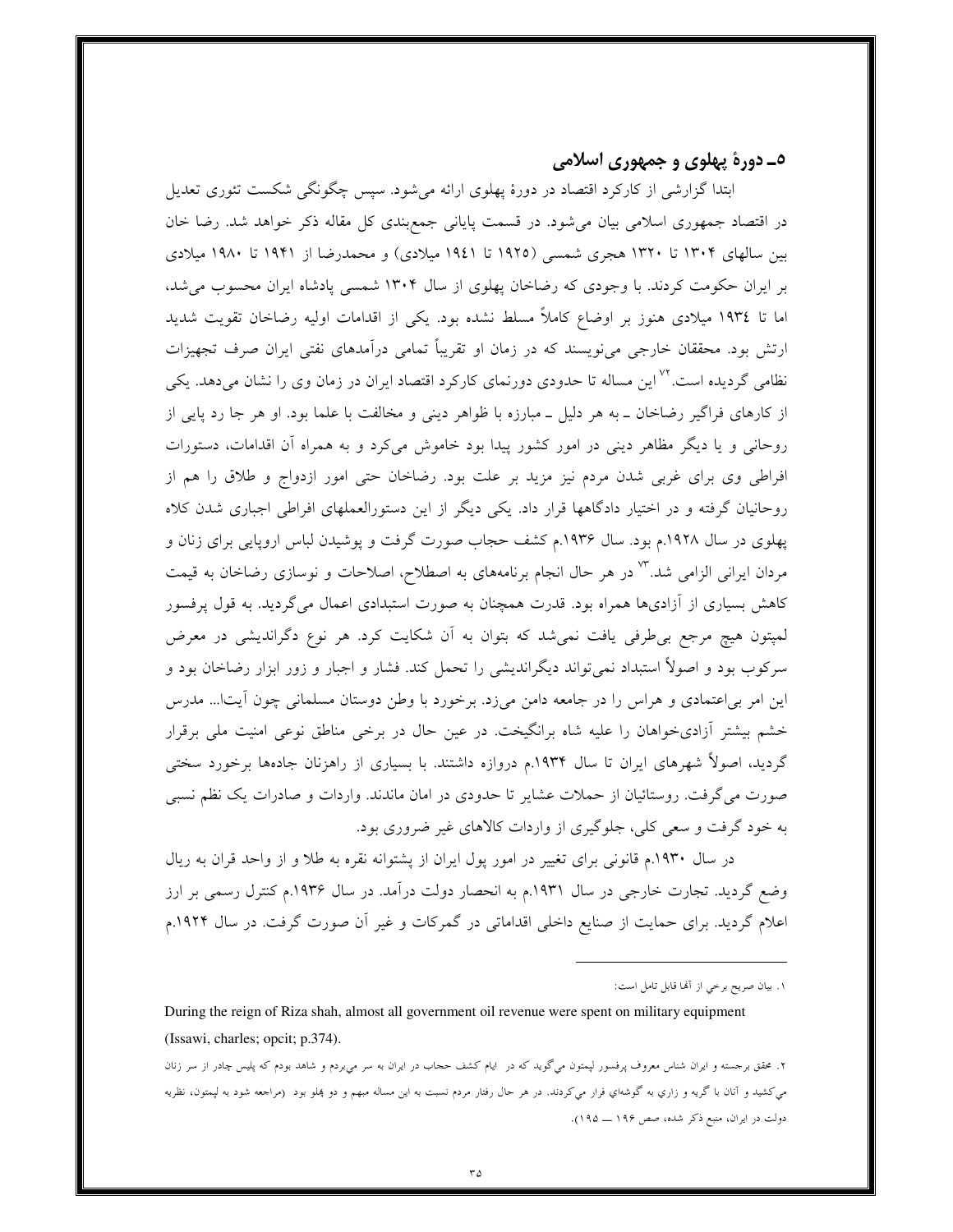ورود ماشینآلات کشاورزی و صنعتی برای مدت ده سال و در سال ۱۹۳۴.م برای مدت ده سال دیگر از حقوق گمرکی معاف گردید. در سال ۱۹۳۲.م ماشینآلات کشاورزی، حتی از مالیات راهداری نیز معاف شدند. بانکهای کشاورزی و صنعتی که در سال ۱۹۳۲م تأسیس شدند، به مؤسسات تولیدی وام میدادند. مدارسی طراحی شد که در آن کارگران به کسب مهارت و آموزش جدید مسلح میشدند. دستگاههای نساجی از ۵ واحد در سال ۱۹۲۰.م به ۲۲ واحد در سال ۱۹۳۷.م افزایش یافت. <sup>۷۰</sup> توسعه کارخانههای ذوب فلز، تصفیه پنبه و شکر و استخراج معادن به گونهای توسعه پیدا کرد که قسمت اعظم نیاز داخلی را پوشش مے ٍداد.

رضاخان با سرمشق قرار دادن آتاتورک (رهبر ترکیه) دنبال تقویت صنعت به قیمت تضعیف کشاورزی بود. لذا تنها بخشهایی از کشاورزی بهبود می یافت که مواد واسطه بخش صنعتی را تامین میکرد. در نتیجه تولید ابریشم، توتون، چای، پنبه و چغندر قند در اولویت بودند. در سال ۱۹۲۵.م مدرسه عالی کشاورزی تاسیس شد که در آن از استادان خارجی برای آموزش نیروی کار داخل استفاده می شد. در عین حال بیتوجهی به کشاورزی از اشتباهات بزرگ دولت محسوب میشود زیرا باعث شد که در سالهای ۳۷ \_ ۱۹۳۶.م هزینه زندگی شدت بالا برود. بار این هزینه عمدتاً روی دوش اقشار فقیرتر و با درآمد ثابت بود. مطالعات نشان میدهد که تلاشهای تحت نام اصلاحات ارضی رژیم یهلوی در کشاورزی تنها باعث در اختیار گرفتن بخشهایی از زمینهای مردم توسط شاه و دیگر خانها گردیده و ثمرهٔ مهم دیگری در بر نداشته است. <sup>۷۵</sup>

#### ۵\_۱\_ تحولات سیاسی اقتصادی از سال ۱۳۲۰ شمسی به بعد

در سالهای ۱۹۴۱ تا ۱۹۵۴.م تحولات دیگری در ایران رخ داد. در سال ۱۹۴۱.م انگلیس و روس و در سال ۱۹۴۳.م آمریکا به بهانه جنگ جهانی به اشتغال ایران مبادرت کردند. شاه استعفا داده و تحت الحفظ نیروهای انگلیس به جزیره موریس اعزام شد که در سال ۱۹۴۴.م در آنجا درگذشت. اوضاع در ایران نابسامانتر شد. علاوه بر بحران سیاسی دشواریهای اقتصادی زیادی نیز رخ داد. با توجه به وخامت تولیدات کشاورزی و سوء استفاده خارجیها از منابع اقتصادی ایران، قیمت کالاهای اساسی به شدت بالا رفت. در عین حال آمریکایی ها برای تسهیل جنگ با آلمان و انتقال نیرو و مهمات به آنجا، جادههای آسفالته و راهآهن بین شمال و جنوب ایران را توسعه دادند.

در این شرایط محمدرضا پهلوی جانشین پدر شد و محمدعلی فروغی به عنوان نخست وزیر به اداره کشور پرداخت. شاه جوان آگاهی کافی از امور جهان و ایران نداشت و حکومت وی با بحران عمومی همراه

۱. مراجعه شود به:

Banani, Amin; Modernization of Iran, Stanford, California; 1967; pp. 137 -41.

٢. پرفسور لمپتون در اين رابطه تصريح مي كند كه:

Attempts to improve the Land - tenure system, resulted mainly in the acquisition of vast area by the shah or large landlords.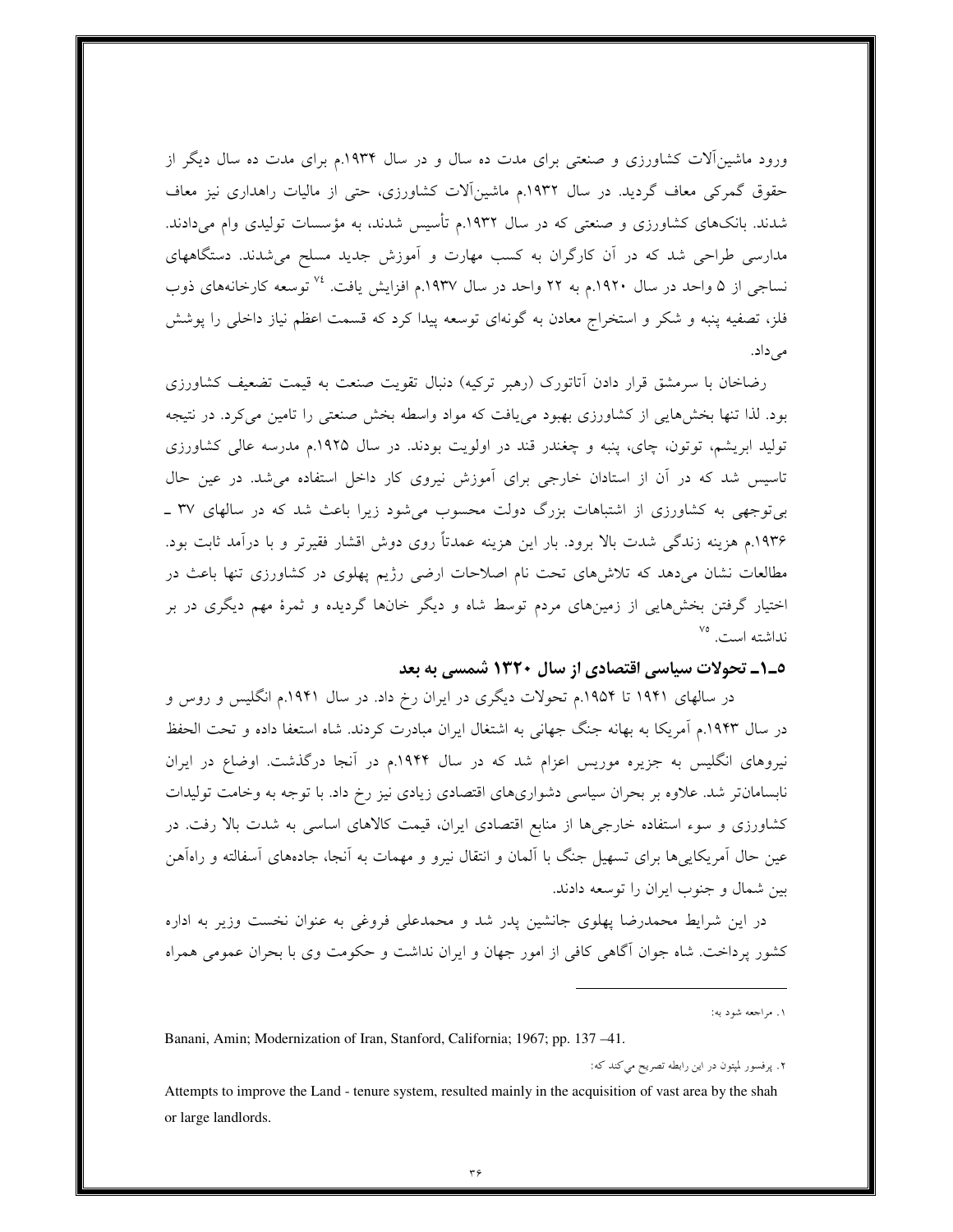بود. دولت فروغی در کمتر از ۶ ماه به علت ناتوانی استعفا داد. سهیلی و قوام پس از وی به تشکیل دولت مبادرت کرده حداکثر ۲ سال دوام اَوردند. سپس ساعد، سهام السلطان، صدرالاشراف و حکیمی به عنوان رئیس دولت معرفی شدند. در کمتر از ۴ سال، ۹ کابینه تعویض گردید. مسائل آذربایجان و کردستان و شورش مردم به خاطر درگذشت مدرس، قحطی مواد غذایبی، فقر و فلاکت، تحرکات احزاب کمونیستی، همه و همه در تشدید بحران نقش آفرین بودند. شاه در سال ۱۹۴۸.م دستور تغییر قانون اساسی به نفع سلطنت و تشکیل مجلس سنا را صادر کرد.<sup>۷۶</sup> مردم در منزل آیتا... کاشانی برای مبارزه با انواع قانون شکنیها از سوی شاه اعلام آمادگی کردند. بر طبق قانون اساسی جدید، شاه قدرت مطلقه یافت و لذا می توانست حتی مجالس را هم تعطیل کند. به دستور شاه اّیتا... کاشانی تبعید شد و انتخابات فرمایشی برای مجلس شانزدهم برگزار شد، اما اعتراض مردم نسبت به تقلب در انتخابات و ترور نخست وزیر (هژیر) به دنبال آن باعث ابطال انتخابات از سوی شاه و برگزاری انتخابات مجدد گردید. در انتخاب بعدی مردم تهران دکتر مصدق و حتبی آیتا... کاشانی (در تبعید) را به عنوان نماینده خود انتخاب کردند. <sup>۷۷</sup>

در سال ۱۳۲۹ (۱۹۵۰م.) به درخواست آیتا... کاشانی مساله ملی شدن صنعت نفت مطرح شد که در قالب تظاهرات مربوط به آن، سپهبد رزمآرا (نخست وزیر وقت) کشته شد. با جدیت نمایندگان و حمایت مردم صنعت نفت ملي شد، و مصدق به عنوان نخست وزير مردم و مجلس براي اجراي امور برگزيده شد. حمایت مردم از دکتر مصدق نوید بهبود اوضاع را میداد. برخی فرصت سوزیها از سوی دکتر مصدق و برخی تلاش ها از سوی مخالفان ملی شدن صنعت نفت باعث ایجاد اختلاف بین نیروهای مبارز گردید. آيتاً... كاشاني سعي داشت وحدت مردم را حفظ كند، حزب توده شروع به مخالفت با دكتر مصدق نمود. در همین شرایط دوره قانونی مجلس تمام شده بود و انتخابات جدید برگزار گردید. طبق قانون دکتر مصدق استعفا داد. اما مجلس بعدی نیز به وی رأی اعتماد مجدد داد. هنگام معرفی کابینه شاه اصرار داشت که وزیر جنگ را بایستی او انتخاب کند، در نتیجه مصدق به عنوان اعتراض در ۲۵ تیر ماه ۱۳۳۱ (۱۹۵۲م.) استعفا داد جالب است كه شاه به محض ملاحظه استعفا آن را پذيرفته، احمد قوام را به عنوان نخست وزير معرفي نمود. پس از مخالفت آیتا... کاشانی و مخالفان دیگر رژیم و تلاش آنها برای بازگرداندن مصدق، قوام در اطلاعیه رسمی "جدایی دین از سیاست"، جوابی کنایهای به آیتا… کاشانی داد. اما ادامه تظاهرات مردم شاه را ناچار کرد که قوام را برکنار نماید. <sup>۷۸</sup> مصدق مجدداً کابینه خود را تشکیل داد. قابل انتظار بود که مصدق با چنین حمایت مردمی اقداماتی کلیدی در راستای مصالح بلندمدت مردم بنماید. اما او با وجود اختیارات کافی کابینه ضعیفی را معرفی کرد. در عین حال با تلاش وی در ۲۹ اسفند ۱۳۳۱ (۱۹ مارس ۱۹۵۳ میلادی) نفت ایران ملي اعلام گرديد.

۱. شاه توجیه دموکراتیك مآبانهاي براي تغییر قانون اساسی را درنظر داشت و خطاب به نمایندگان بحلس اعلام کرد: «در این کشور باید دست به تحولی از بالا بزنیم، در غیر این صورت ممکن است به یك تحول از پایین دچار شویم».

۲. مردم به افراد دیگري (مثل دکتر شایگان، دکتر سنحابي، مکي و دیگران) رأي دادند. اينها در سال ۱۳۲۸ (۱۹٤۳م.) جبهه ملي را تشکيل دادند.

۱. حالب توجه است که قوام از طریق رادیو متوجه شد که استعفا داده شده است.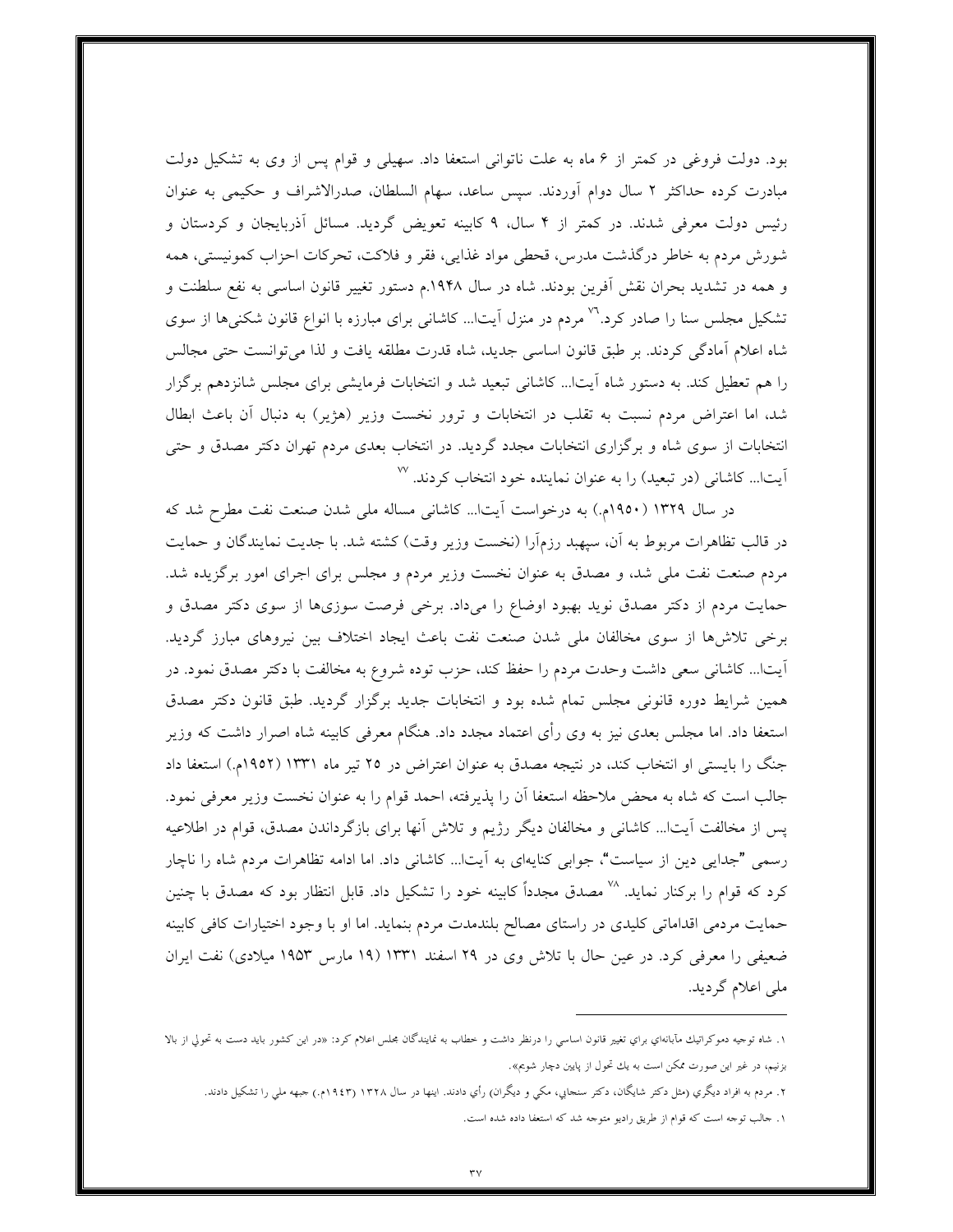تداوم ضعف کارکرد دولت مصدق، تصمیم عجولانه وی در انحلال مجلس، اختلاف نظر آیت ا… کاشانی با وی و تلاش دشمنان واقعی ملت روز به روز به تضعیف بیشتر دولت منجر شد. عدم کاربرد قوهٔ تحمل و فقدان گفتمان منطقی، همواره یکی از دشواریهای عمومی بسیاری از روشنفکران جهان سوم بوده است. در هر حال زمینه کودتای ۲۸ مرداد ۱۳۳۲ (۱۹۵۳م.) با کمک آمریکا فراهم گردید که برخی از کوتاهی های مصدق را نیز می توان در این امر سهیم دانست.

زاهدی نخست وزیر گردید، تیمور بختیار فرمانده حکومت نظامی شد و مصدق بازداشت شد. ادامه اعتراضات باعث شد تا در ۱۶ آذر همان سال در دانشگاه تهران سه دانشجو در اعتراض به تجدید رابطه با انگلیس توسط پلیس کشته شدند. پس از انجام کودتا، سران مخالفان و از جمله آیت ا... کاشانی دستگیر و محاکمه گردیدند. <sup>۷۹</sup> در اواخر دهه ۱۳۳۰، اداره ساواک (سازمان امنیت) تاسیس گردید. مبارزه با مخالفان رژیم تا ۱۳۳۹ (۱۹۶۰م.) بشدت ادامه یافت. بین سالهای ۱۳۳۹ تا ۱۳۴۱ (۱۹۶۰ تا ۱۹۶۲م.)، پس از سرکوب کامل مخالفان و تحت تاثیر شرایط عمومی بینالمللی، رژیم به یک سری رفرمهای جزئی دست زد. در سال ۱۳۴۰ (۱۹۶۱م.)، علی امینی نخست وزیر شد. در آن شرایط اوضاع اقتصادی بسیار بحرانی بود. امینی با استقراض ۳۳ میلیون دلار وام از آمریکا در تلاش برای رفع بحران برآمد. به دنبال آن، او برنامه مبارزه با فساد اقتصادی را اعلام کرده در سال ۱۳۴۰ برنامه اصلاحات ارضی را به تصویب رساند.

امینی برخوردی مناسب با روحانیان نموده به اوضاع اقتصادی سر و سامان نسبی داد. ذکر این نکته جالب توجه است که اختلاف نظر وی با شاه باعث استعفای وی در سال ۱۳۴۱ (۱۹۶۲م.) گردید که بلافاصله پذیرفته شد و اسدا… علم به جای امینی برگزیده شد. به علت انحلال مجلس و عدم برگزاری انتخابات مجدد، مصوبات هيات دولت جايگزين أن بود. رفرم شاه تحت عنوان انقلاب سفيد در چنين اوضاع و احوالي تداوم يافت. تصويب نامه انجمنهاي ايالتي و ولايتي يكي از مصوبات فوق بود كه برخلاف قانون اساسی (مصوبه انقلاب مشروطه) طراحی شد که موجب اعتراض علما و مردم گردید که<sup>۸۰</sup> زمینه بحرانهای جدیدی را فراهم ساخت. این بار آیت ا... خمینی عملاً رهبری مبارزه را در دست گرفت. شاه ناچار شد در ۴ بهمن ۱۳۴۱ به دیدار علما در قم برود ولی نتیجهای به دست نیاورد. اعتراضات مردمی زمینه قیام خرداد ۱۳۴۲ و حوادث بعدی قرار گرفت که نهایتاً باعث سقوط رژیم پهلوی در ۲۲ بهمن ۱۳۵۷ (۱۱ فوریه ۱۹۷۹ مىلادى) گر دىد.

۲. آیت ا... کاشانِ با حالت بیماریِ مدتِ در زندان ماند. دفاعیه صریح وی و فشار مخالفان حکومت باعث آزادیِ وی گردید. ویِ در سال ۱۳۴۰ در گذشت.

۱. شرط اسلام که در مورد انتخاب شوندگان در قانون اساسی اول مدون شده بود، در مصوبه مربوطه حذف گردیده بود.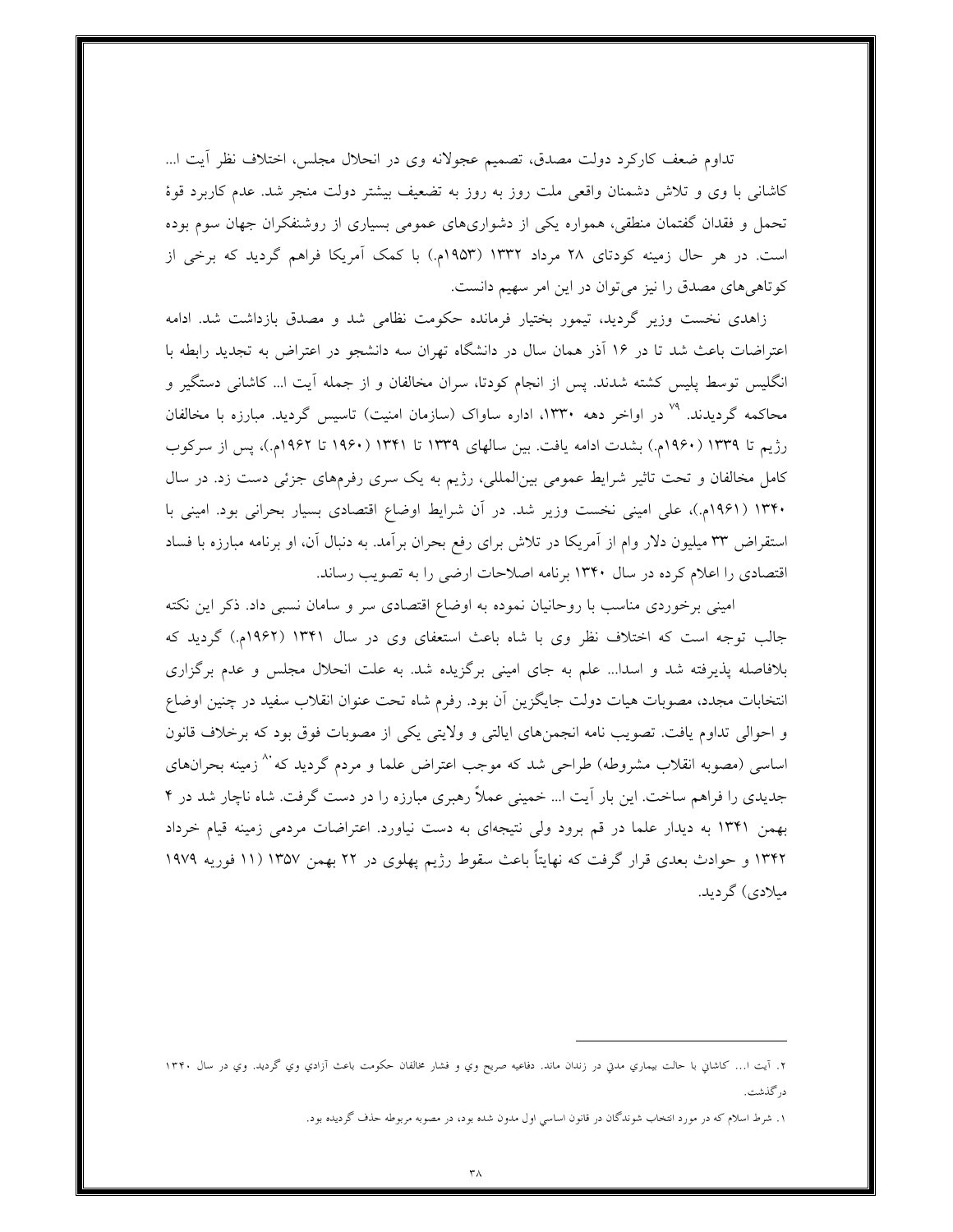0\_۲\_ اجرای برنامههای توسعه

بدیهی است کشوری که روند فوقالذکر را از نظر سیاسی و اجتماعی داشته باشد نمی تواند از یک سامان اقتصادی معقول برخوردار باشد. به همین خاطر تورم، بیکاری، تولید پایین، وخامت در تراز پرداختها و امثال آن حکایت از دشواری جدی اقتصادی دراین دوره می کند. در عین حال در دو سالی که حکومت در دست نمایندگان واقعی مردم بود (۱۹۵۲ تا ۱۹۵۴م.)، اوضاع اقتصادی از بهبود نسبی برخوردار گردید. در دورهٔ مصدق مخارج غیر ضروری دولت کاهش پیدا کرد، محصولات کشاورزی و صنعتی از رشد مناسبی برخوردار بود و این در حالی بود که به خاطر مبارزه با بیگانگان، در آن دوره فروش نفت صورت نگرفت. همچنین در این دوره قرار شده بود که از سوی بانک جهانی وامی برای بازسازی به ایران اعطا شود که آنهم پس از پیروزی مصدق، لغو گردید.

در دورهٔ پهلوی ۵ برنامه توسعه اقتصاد مدون و حداقل چهار مورد آن به اجرا درآمد. برنامه هفت ساله اول بین سالهای ۱۳۲۸ تا ۱۳۳۵ شمسی (۱۹۴۹ تا ۱۹۵۶ میلادی) اجرا گردید. مقرر شده بود که بانک جهانی برای تامین هزینههای این برنامه ۲۵۰ میلیون دلار به دولت ایران وام اعطا کند. وام مذکور اعطا نشد و بسیاری از اهداف برنامه یاد شده محقق نگردید. به دنبال آن برنامه عمرانی هفت ساله دوم بین سالهای ۱۳۳۴ تا ۱۳۴۱ (۱۹۵۵ تا ۱۹۶۲م.) مدون گردید. قرار شد تمامی هزینههای برنامه از طریق درآمد نفت تامین گردد که بخشی از درآمدهای مذکور تامین نشد لذا دولت ناچار به استفاده از تعهدات جدید خارجی شد و در این رابطه سیاست انقباضی بانک جهانی الگو قرار گرفت که اقتصاد ایران را با رکود شدیدی مواجه ساخت. '^

برنامهٔ پنج سالهٔ سوم برای سالهای ۴۶ ـ ۱۳۴۱ (۶۷ ـ ۱۹۶۲م.) از لحاظ نظری تا حدودی از دو برنامه اول جامعتر بود. زیرا تقریباً همه اهداف اقتصادی مهم را پوشش میداد. با وجودی که نتایج برنامه مطابق پیش بینی نبود، اما حداقل مشارکت قابل توجهی از سرمایهگذاری بخش خصوصی را همراه داشت. هدف دیگربرنامه ایجاد یک میلیون فرصت شغلی برای حل معضل بیکاری بود که اساساً در عمل به فراموشی سپرده شد. اما برنامه سوم در مجموع زمینههای تولید و سرمایهگذاری مناسبی برای اجرای برنامه چهارم (١٣٥٢ ـ ١٣٣٧ شمسي مصادف با ١٩٧٣ ـ ١٩۶٨ ميلادي) فراهم نمود.

برنامه چهارم در ارتباط با «انقلاب سفید» به اجرا درآمد. پیش بینیهای برنامه مذکور نیز با توجه به دشواریهای مربوط به تامین اعتبار و فقدان نظارت اقتصادی با واقعیت همراه نبود.<sup>۸۲</sup>

سرانجام برنامه پنجم که برای سالهای ۱۳۵۷ ـ ۱۳۵۲ (۱۹۷۸ ـ ۱۹۷۳م.) تدارک یافته بود در اسفند ۱۳۵۲ به تصویب مجالس قانونگذاری رسید. سرمایهگذاری مصوب (با احتساب هر دلار ۶۷/۵ ریال نرخ سال

۱. برای داشتن تفسیر کاملی از برنامه دوم میتوان مراجعه کرد به:

Amuzegar, J. (1958) Irans Economic Planning, Midle East Economic Papers; Beirut; pp. 100-110. ۲. براي آگاهي از وضعيت کل برنامه چهارم ميتوان مراجعه کرد به: حي بارير، اقتصاد ايران، ترجمه مرکز تحقيقات تخصصي حسابداري و حسابرسي، سازمان برنامه و بودجه، ۱۳۶۳.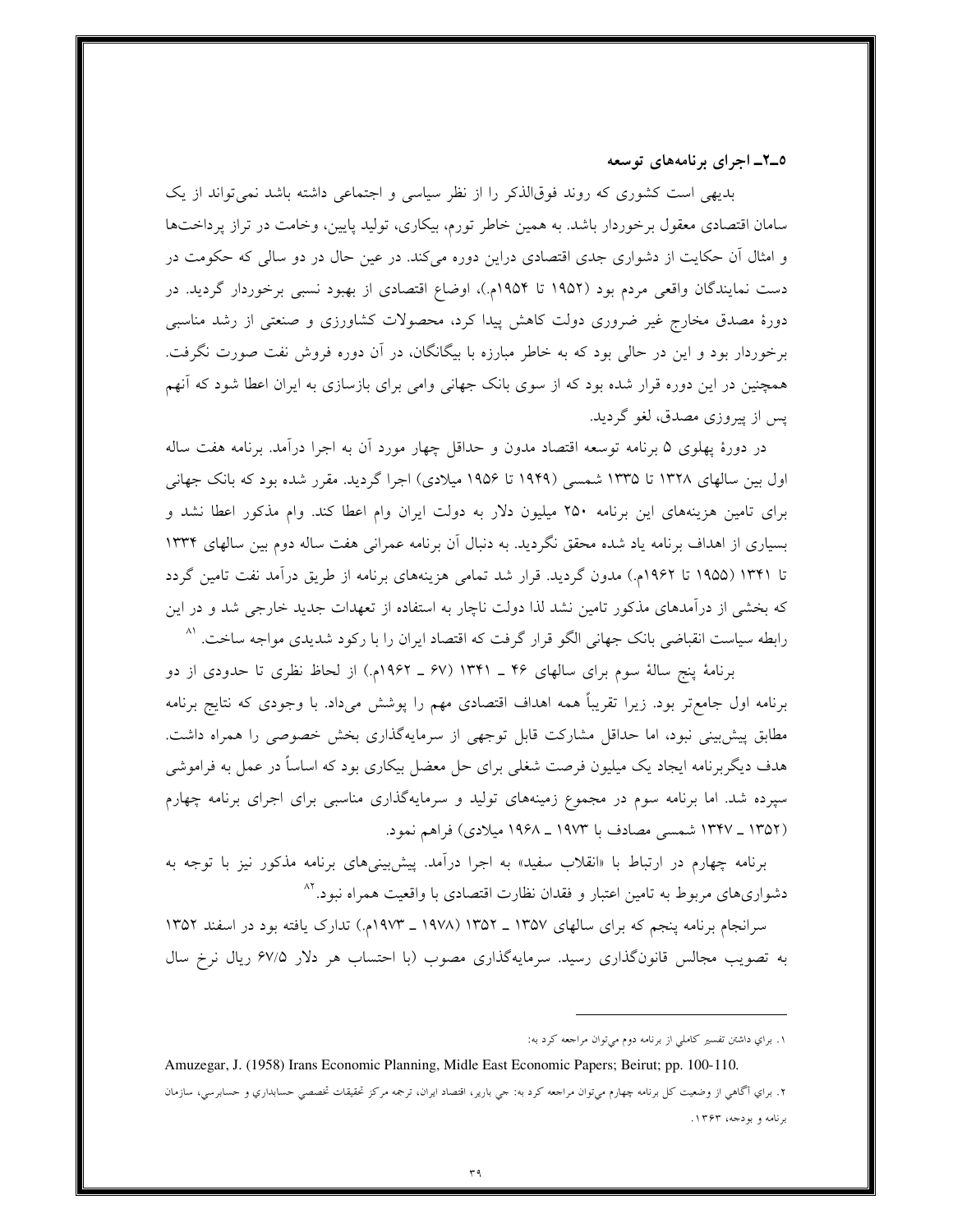۱۳۵۲)، ۳۶/۴ میلیارد دلار بالغ گردید. قرار بود ۲۲/۵ میلیارد دلار از طریق بخش دولتی و ۱۳/۵ میلیارد دلار از سرمایهگذاری بخش خصوصی استفاده شود. تمامی سرمایه بخش دولتی مربوط به درآمد نفت بوده است. به خاطر افزایش شدید قیمتهای نفت درآمد برآورد شده نفت از ۲۴/۶ میلیارد دلار قبلی به ۹۸/۲ میلیارد دلار بالغ گردید. در نتیجه در سال ۱۹۷۴ تجدید نظر کلی در برنامه صورت گرفت.

با وجودی که برنامه پنجم نسبت به برنامههای قبلی پیشرفتهتر بود و منابع کافی برای تامین هزینهها را در اختیار داشت ً و با وجود استفاده از بسترهای آماده شده در قالب چهار برنامه قبلی، اما فقدان انضباط مالی، بلندیروازی در اجرای هزینهها (به خاطر وسعت درآمد نفت) و همچنین عوامل غیر اقتصادی (مقوله امنیت، مبارزات مخالفان رژیم و امثال آن) باعث شد که عملکرد با پیشبینیها تفاوت فراوانی داشته باشد.<sup>۸۳</sup> دولت مقدمات برنامه ششم را نیز برای اجرا در سال ۱۳۵۷ فراهم نمود که با پیروزی انقلاب اسلامی منتفی گردید.

## ۵\_۳\_ تاریخ اقتصادی جمهوری اسلامی و شکست برنامه تعدیل ساختاری

انقلاب اسلامی ملت ایران به رهبری امام خمینی در ۲۲ بهمن ۱۳۵۷ (۱۱ فوریه ۱۹۷۹م.) باعث انقراض رژیم پهلوی گردید. در ۱۲ فروردین ۱۳۵۸ (اول آوریل ۱۹۷۹م.) قانون اساسی جمهوری اسلامی به تصویب ملت رسید. ده سال اول انقلاب به تثبیت اوضاع و پاسخگویی به جنگ ناخواسته از سوی عراق گردید. در عین حال با توجه به هزینه سنگین جنگ و فقدان فرصت و زمینه برنامهریزی میان مدت و بلند مدت، دولت نتوانست یک تئوری مشخص اقتصادی را تعریف و اجرا کند، در عین حال تلاشهایی برای تثبیت اوضاع به عمل آورد. اقتصاد کشور در سال ۱۳۵۶ (یک سال قبل از انقلاب) با توجه به عوامل شناخته شده، دچار بحران بود. مشکلات مربوط به انقلاب به تشدید بحران اقتصادی انجامید. با فاصله بسیار کمی از پیروزی انقلاب، دارایی ارزی کشور مسدود گردیده، ایران مورد تحریم اقتصادی کشورهای پیشرفته غرب (بویژه آمریکا) قرار گرفت. لذا با وجودی که یکی از شعارهای مردم و سیاستگذاران قطع وابستگی اقتصاد ایران به نفت بود، اوضاع در این رابطه وخیمتر و وابستگی اقتصاد کشور به نفت بیشتر شد. حتی کاهش تولید نفت در سالهای ۱۳۵۷ تا ۱۳۵۹ به کاهش تولید ناخالص منجر شد و وضع تولید ناخالص ملی تا سال ۱۳۶۱ هنوز نامناسبتر از آن در سال ۱۳۵۶ بود.

با وجودی که وضع اقتصاد کشاورزی ایران به طور جدی دستخوش تنگناهای انقلاب و جنگ قرار نگرفت، بخش صنعت با رکود و یا درجازدن دچار شد. حداقل تا سال ۱۳۶۱ از رشد سرمایه ثابت داخلی کاسته شد (میانگین کاهش سالانه بیش از ۹ درصد بوده است). سیاستهای کشاورزی بویژه در بحث مالکیت و قیمتگذاری هنوز با ابهام همراه است. با این وجود سهم ارزش افزوده بخش کشاورزی در این دهه نسبت به قبل از انقلاب از رشد قابل توجهی برخوردار بوده است. <sup>4</sup>^ در عین حال اقتصاد کشاورزی

Iran's 5t Plan, Kayhan Research Associates; without date.

۰۱ براي اطلاع از حزئيات برنامه ميتوان رحوع كرد به:

۲. سهم ارزش افزوده مربوط به گروه کشاورزي از توليد ناخالص از ۸/۷ درصد در سال ۱۳۵۶ به ۱۴/۳ درصد در سال ۱۳۶۱ افزايش يافته است.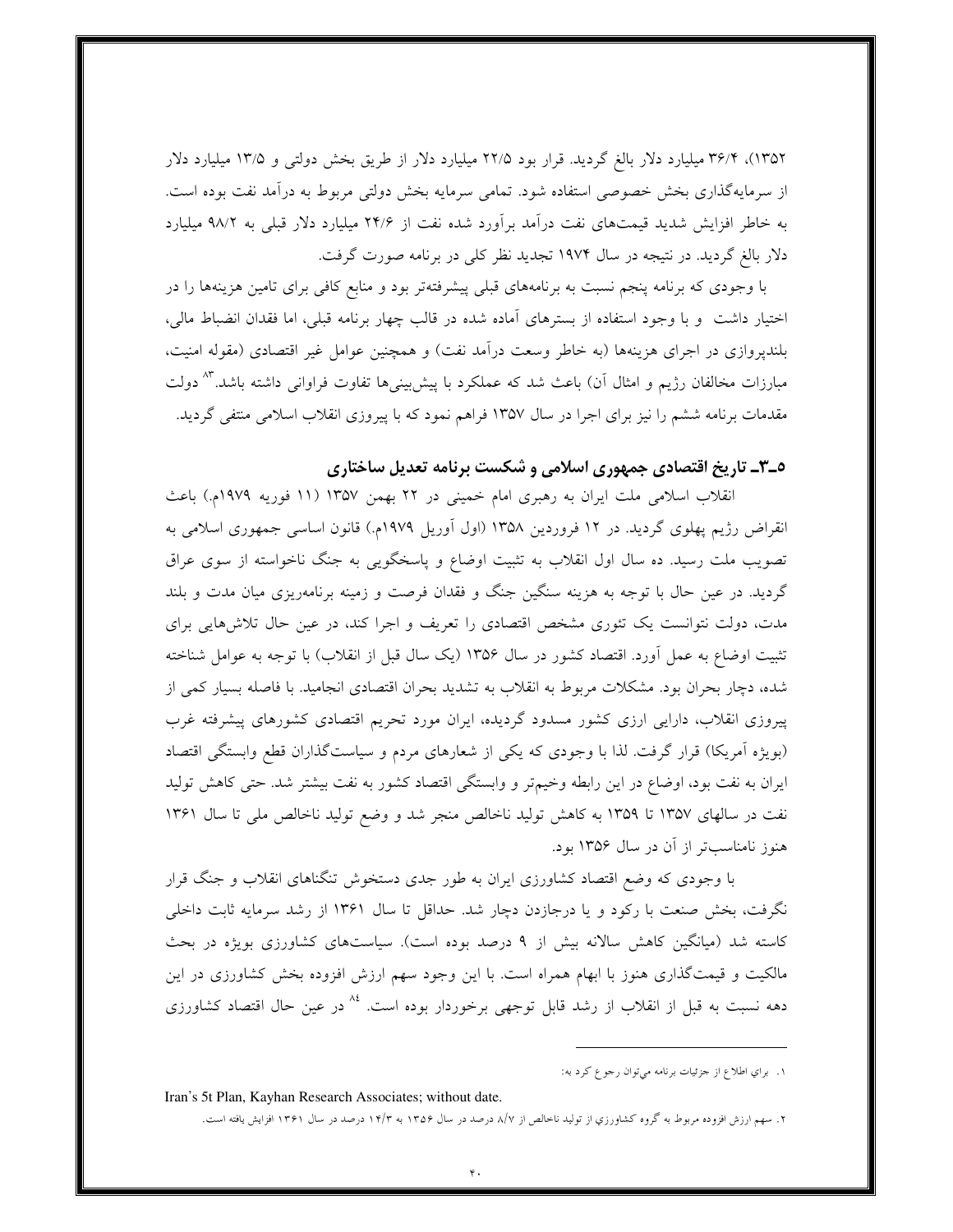ایران با وجود پتانسیل بالا نتوانست حتی احتیاجات داخلی را تامین نماید و وابستگی به واردات محصولات کشاورزی حتی از قبل از انقلاب بیشتر گردید. قیمت نفت از هر بشکه ۱۳/۴۶ دلار در سال ۱۳۵۷ به ۲۸ دلار در پایان سال ۱۳۶۱ بالغ گردید. صنعت کشور به خاطر وابستگی شدید به خارج، پس از انقلاب با رکود جدی مواجه شد. دولت به قصد حمایت از صنایع داخلی بخشی از آنها را ملی اعلام کرد. در عین حال یک دشواری عمده صنعت ایران کمبود ارز بود که در کوتاه مدت قابل حل نبود.

افزایش جمعیت، هجوم روستاییان به شهرها، گسترش تقاضای جدید مصرفی، بهداشی، آموزشی و مسکن به همراه جنگ تحمیلی بر دشواریهای این دوره میافزاید. بخشی از کسری بودجه از طریق استقراض بانکی تامین میگردید که خود تورمزا بود. دولت برای حمایت از قشر کم درآمد نیز اقداماتی به عمل آورد و این خود هزینههای جدی بر بخش عمومی تحمیل می،نمود. صادرات غیرنفتی نسبت به قبل از انقلاب كاهش پیدا كرد. اتكا دولت به سیستم بانكى و بدهكار شدن دولت باعث گسترش نقدینگی گردید. مجموعه این عوامل باعث شد تا شاخصهای کالاها و خدمات مصرفی در چهار سال اول پس از انقلاب به بیش از دو برابر افزایش یابد. گسترش تعاونیها، ایجاد نوعی انضباط مالی در هزینهها، کاهش هزینههای غیر ضروری، کسب مهارت نسبی در صنایع جنگی و صنایع بخش نفت، ساخت سدها و کارخانهها و راهاندازی بخش هایی از راهآهن جنوب و امثال آن از خدمات اقتصادی دولت در دههٔ اول پس از انقلاب می باشد. ضمناً دولت وقت برای سالهای ۶۶ ـ ۱۳۶۲ برنامه اول ۵ ساله توسعه جمهوری اسلامی را طراحی کرد که پس از تصویب در دولت در مجلس تصویب نشد. °^ همانطور که اشاره شد، با توجه به مجموعه عوامل و محدودیت ها و فرصتها، رفتار اقتصادی دولت در ده سالهٔ اول قابل توجیه می باشد.

دولت جدید در سال ۱۳۶۸ (۱۹۸۹م.) روی کار آمد و مهمترین دستاورد ۸ ساله خود را برنامههای توسعه در پرتو تئوری تعدیل اعلام نمود. برنامه اول توسعه (۷۳ ـ ۱۳۶۸) در سال ۶۸ (۱۹۸۹م.) آغاز گردید. نرخ رشد سالانه ۸/۱ درصد برای این برنامه پیش بینی شده بود که تحقق آن کمتر از ۷/۳ درصد بود. همچنین توليد ناخالص سرانه تنها ۶۰ درصد توليد سالانه سال ۱۳۵۷ (۱۹۷۸م.) را مي پوشاند. لذا نتايج برنامه هنوز تا حصول به شاخصهای قبل از انقلاب فاصله داشت.<sup>۸۹</sup> برنامهٔ دوم توسعه (۷۸ ـ ۱۳۷۴) در ۱۳۷۳ (۱۹۹۴م.) با هدف رشد ۵/۱ درصد به تصویب رسید. شرایط اجتماعی جامعه، بلندپروازی در اصل برنامه و مشکلات دیگر به گونهای بود که سیاستگذاران در گزارش ارزیابی سه سالهٔ اول اعلام کردند که دستیابی به اهداف

۱. توجیه مجلس در رد برنامه ۶۶ ـــ ۱۳۶۲ عمدتاً به عدم اطمینان از به احرا درآمدن آن با توجه به شرایط جنگ میLباشد. دولت همچنان براي سالهاي ۶ـــ ۶۵ برنامه دیگري تدوین نمود که آن نیز جنبة استراتزیك داشته و در قالب استاندارد برنامه عادي نبود. بلکه صرفاً براي همراهی با وضع بحراني اقتصاد در سالهاي حنگ طراحی شده بود. برای اطلاع بیشتر از این برنامه و همچنین برای اطلاع حامعتری از کارکرد اقتصاد ایران در دهة اول پس از انقلاب حداقل میتوان به منابع زیر مراجعه کرد:

الف ) سالنامههاي آماري كشور از سالهاي ١٣٥٨ تا ١٣۶٧؛ ب) نشريات اداره بررسيهاي اقتصادي، بانك مركزي سالهاي ٦٥-٢٠؛ پ) گزيدههاي آماري مرکز آمار ايران، شمارههاي ۱ تا ۱۰؛ ت) قوانين بودجه سالانه کشور در سالهاي ۱۳۵۸ تا ۱۳۶۷؛ ف) گزارش دفتر کلان سازمان برنامه و بودجه در سالهای ۶۱ تا ۶۵.

۲. به قانون برنامه اول انتشارات سازمان برنامه مراجعه شود.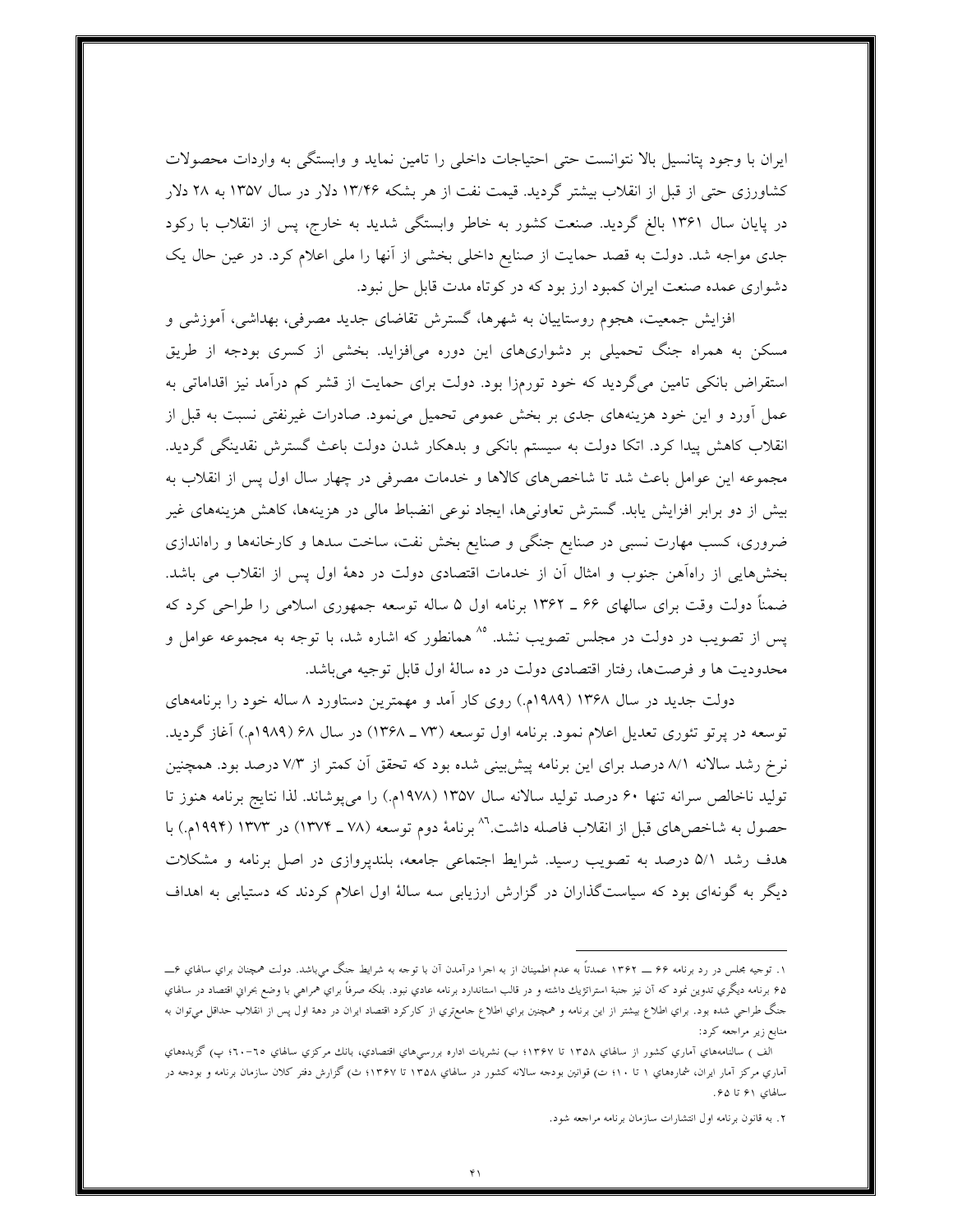کمی برنامه در ارتباط با رشد تولید ناخالص امکانپذیر نخواهد بود. <sup>۸۷</sup> در هر صورت برنامهٔ دوم توسعه بر محور تعدیل اقتصادی نیز ناکام ماند. نارضایتی مردم از سیاستهای اقتصادی مذکور و فشار حاصل از آن بر دوش اکثریت جامعه به همراه دیگر مشکلات به حدی بود که پیام خود را به صورت غیر مستقیم در رد نگرش مذکور و گرایش به نگرش جایگزین آن در قالب رای گیری در دوم خرداد ۱۳۷۶ (۲۳ مه ۱۹۹۷م.) اعلام نمودند.

دولت دوم خرداد در ابتدا در مقابل انتظارات مردم قول ساماندهی اقتصادی داد. این امر در ابتدا بارقهٔ امیدی ایجاد کرد، اما دولت مذکور هم به علت دشواریهای سازمانی و ساختاری در اقتصاد و سیاست ایران و هم به خاطر ضعف مدیریت و فرصت سوزی، نتوانست به شعار خود جامعهٔ عمل بپوشد. جالب توجه است که دولت استراتژی و تئوری روشنی برای اجرای شعارها و انتظارات مردم نداشته، لذا در طراحی برنامه سوم مجدداً به تئوری تعدیل روی آورد. ^^ برنامه سوم (۸۳ ـ ۱۳۷۹) ازسال ۷۹ اجرا شده و آثار ناکارآمدی آن از هم اکنون آشکار شده است. <sup>۸۹</sup> به عقیدهٔ ما دو مشکل اساسی در تحلیل ناکارآمدی برنامههای توسعه فوقالذکر ــ هم در دولت ٨ سالهٔ پس از جنگ و هم در قالب دولت اصلاحات ــ وجود دارد. يکي مشکل برنامهریزی در اقتصاد ایران بخصوص با ساختار قانونی و اجرای موجود میباشد که تا آن دشواریها حل نشود هیچ برنامهای موفق نخواهد بود. و دیگری به ماهیت برنامهٔ تعدیل مربوط می شود. ابتدا عدم موفقیت برنامهٔ تعدیل را ارزیابی کرده در قالب جمع بندی پایانی مشکل ساختاری را نیز مورد اشاره قرار مي دهيم.

# ٥\_٤\_ علل ناكارآمدي تئوري تعديل ساختاري در اقتصاد ايران

۱. تئوری تعدیل ساختاری در هر صورت یک الگویی را برای انجام اصلاحات اقتصادی معرفی می نماید. اصولاً در دههٔ ۱۹۸۰م. ، زمانی که حرکت موسوم به نظم نوین اقتصاد بینالملل با تنگناهای جدی مواجه شد، در مورد توصیههای لیبرالی مربوط به رشد و توسعه اقتصادی تجدیدنظر صورت گرفت. بسیاری از کشورهای فقیر دچار بدهی، سقوط قیمت کالاهای صادراتی و در جازدنهای شدید شدند. یک اجماع بر این مبنا ساخته شد که راهحلهای نئولیبرالی در رشد و توسعه کاراترین از نوع خود هستند. فرض اجماع نئولیبرالی این است که سیاستهای داخلی کشورهای در حال توسعه و بخصوص دخالت دولت در اقتصاد عامل عقبماندگی آنها است. نئولیبرالیسم تکیه بر خصوصی سازی، مقرراتزدایی و آزادسازی تجاری را به عنوان راهحل نارسایی های کشورهای در حال توسعه مطرح ساخت. این مبنای برنامههای تعدیل ساختاری است و

۱. مراجعه شود به قانون برنامه دوم از انتشارات سازمان برنامه و بودجه، گزارش مشاوران اقتصادي از عملكرد برنامه دوم از همان انتشارات در سال ۷۵. همچنین میتوان مراجعه کرد به یدا… دادگر، اقتصاد بخش عمومی، انتشارات دانشگاه مفید، ۱۳۸۰، فصل فمم.

۲. مراجعه شود به لایحه برنامه سوم توسعه، سازمان برنامه و بودجه، شهریور ۱۳۷۸.

۳. به گونهاي كه شكست برنامه اقتصادي، زمينه شكست دولت اصلاحات در تحقق شعارهاي مربوطه تلقى مى گردد.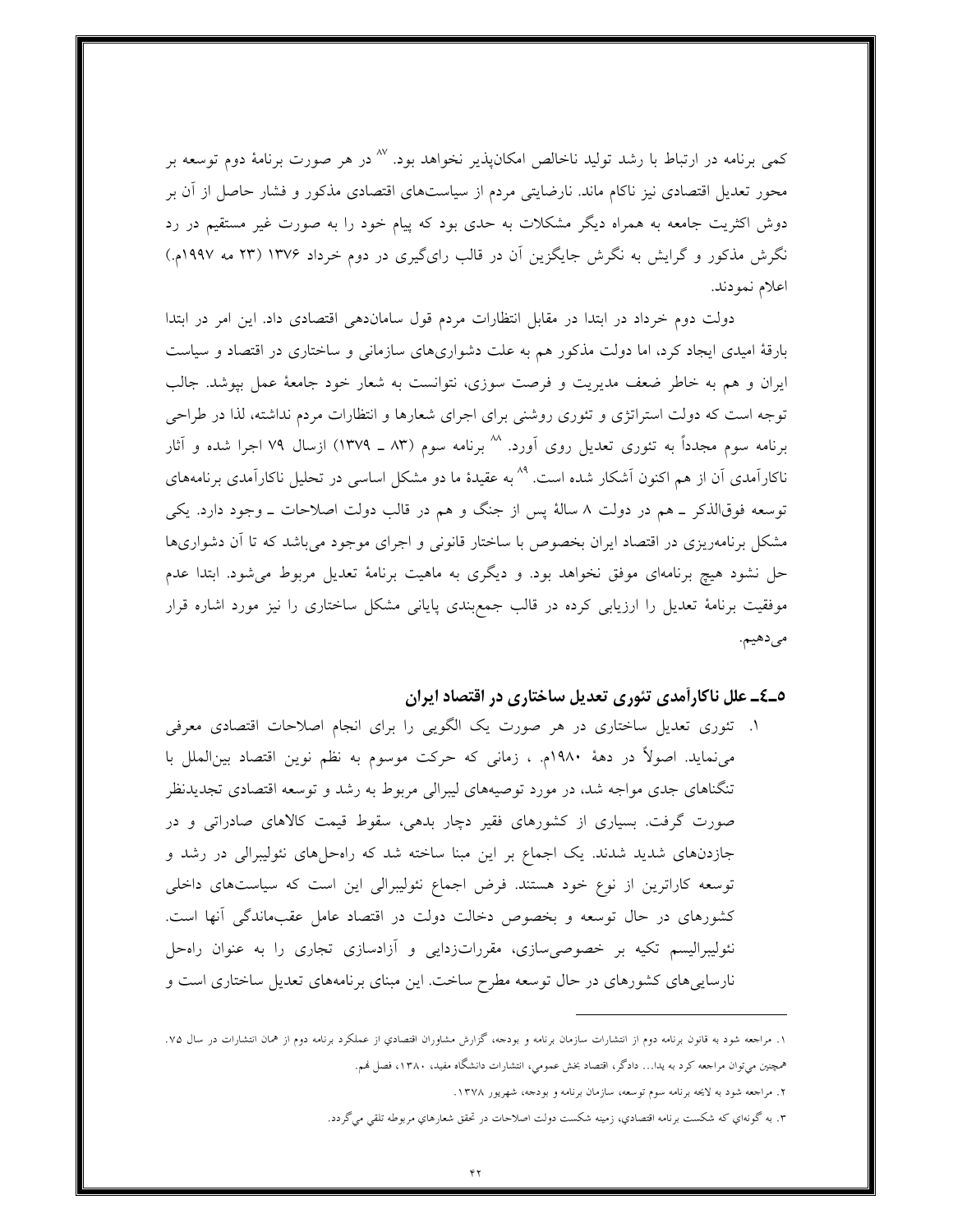أمريكا، بانك جهاني و صندوق بين المللي پول هستهٔ اصلي راهاندازي أن هستند. لذا الگوي مذكور در قالب "توافق واشنگتنی" نیز مطرح میباشد. این الگو در سیاستهای اقتصاد ایران پس از جنگ تحمیلی بدون مطالعهٔ کافی در مورد هماهنگی آن با اقتصاد ایران و بدون توجه به مبانی فلسفی خاص آن شبیهسازی و مبنای اجرای اصلاحات اقتصادی کشور (موسوم به بازسازی) قرار گرفت.

- ۲. تئوری تعدیل از مبانی خاص فلسفی برخوردار است و با دیگر عناصر مرتبط با همان مبانی سازگار است و موفقیت آن نیز در گرو تحقق عناصر مربوطه است. به همین خاطر است که اجرای برنامههای اقتصادی نئولیبرالی در کشورهای انگلیس و آمریکا به خاطر وجود لوازم مربوطه در آن کشورها، پاسخ میدهد و به قول پرفسور دنی بران "ثروتمند را ثروتمندتر میکند"،<sup>۹</sup> اما همان برنامهها در اندونزی و نیوزیلند و پاکستان و سریلانکا جواب نمی دهد و لذا در ایران نیز جواب نخواهد داد. به همین خاطر است که با وجود ولع تاچر و ریگان برای اجرای این برنامه در انگلیس و آمریکا (برای اولین بار در اواخردهه ۱۹۷۰)، فرانسه، آلمان و حتی ژاپن با وجودی که در دنیای اقتصاد سرمایهداری سیر میکنند، با احتیاط با آن مواجه می شوند. <sup>۹۱</sup>
- ۳. یکی از مهمترین نارساییهای تئوری تعدیل به عنوان یک الگوی اصلاحات سازگار برای کشورهای در حال توسعه به طور كلي و ايران به طور خاص، بي توجهي الگوي مذكور به نهادها، ساختارها و مجموعهای از روابط اجتماعی است که ترکیب آنها وضعیت اصلاحات اقتصادی را ترسیم خواهد کرد. جامعه اصولاً در قالب مجموعه فوق تولید نهایی اجتماعی و سرمایه اجتماعی را استخراج می کند. به قول پرفسور داگلاث نورث امور اقتصادی و فنی تنها یک بخش از مجموعه فراوان شبکهها و نهادهایی هستند که در قالب ماتریس نهادهای اجتماعی قرار دارند. اما در تئوری تعدیل یک پیش فرض کلیدی این است که اصلی ترین جنبه توسعه، جنبهٔ اقتصادی أن است و همچنین عرصههای مختلف زندگی اجتماعی کاملاً قابل تفکیک میباشند. به عقیدهٔ اینجانب سیاستگذاران برنامه تعدیل درایران یا به این مساله واقف نبودهاند و یا برای ملازمات آن اهمیتی قائلی نبودهاند و یا اقتصاد ایران را درست نشناختهاند، در هر صورت موضوعی سؤال برانگیز و تکان دهنده است.
- ٤. با توجه به پیشفرض کلید تئوری تعدیل، تصور حاکم بر آن چنین است که تحولات در یک حوزه، جداً از تغییرات در حوزه دیگر انجام می شود، گویی بر عناصر نظام اقتصادی، قوانین علم مکانیک حاکم است که نهایتاً اصلاحات و توسعه اقتصادی در کنار هم قرار گرفتن مجموعهای از روابط ریاضی و متغیرهایی به همراه آنهاست تحویل خواهد رفت. آمارتیاسن گویی اقتصاد را تنها بر مهندسی استوار میداند در حالی که اقتصاد هم پایه مهندسی دارد و هم پایه اخلاق. <sup>۹۲</sup> بدیهی است

۱. مراجعه شود به :

Braun, Benny; the Rich get Richer; Chicago; Nelson Hall; 1997.

۲. میتوان رحوع کرد به یدا… دادگر؛ اقتصاد بخش عمومی، منبع ذکر شده، صفحات ۳۲۹ به بعد.

۱. مراجعه شود به آمارتیاسن، احلاق و اقتصاد، ترجمه حسن فشارکی، نشر شیرازه، ۱۳۷۷.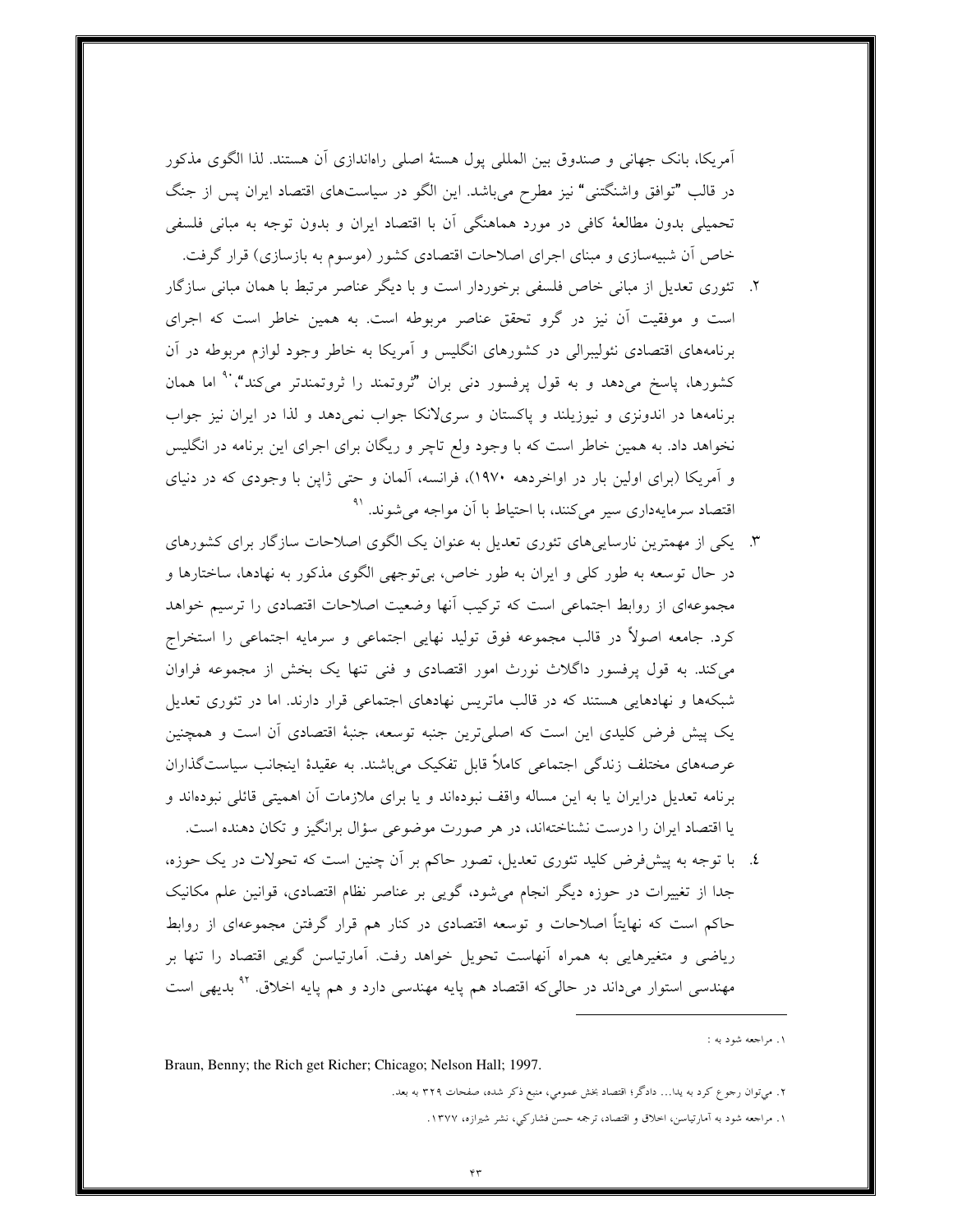در چنین فرایندی تصور میشود که عناصر مذکور دارای روابطی تابعی هستند که با تغییر در یکی از آنها می توان به میزان مطلوب تغییر در متغیر مورد نظر نایل گردید. بر این اساس بود که سیاستگذاران تعدیل در ایران ادعا میکردند که با افزایش نرخ ارز، صادرات غیر نفتی در ایران افزایش خواهد یافت و با ازادسازی تجاری، کالاهای داخلی قابلیت رقابت خواهند داشت و با مقررات زدایی، کارایی بخش خصوصی افزایش مییابد، که رشد اقتصادی ناشی از آن رفاه را گسترش خواهد داد. اما با وجودی که طبق ادعای سیاستگذاران، تمامی متغیرهای مورد نظر در ایران به صورت فوق متحول شدند،<sup>۹۳</sup> مشکل فقر و بیکاری و رفاه و رقابت $یذیری و افزایش$ صادرات وامثال آن در ایران حل نشد. بدیهی است ممکن است تغییرات حاصل در متغیرهای یاد شده با توجه به بازار ناکارآمد، شبکههای فساد اقتصادی، فقدان انضباط مدیریتی، نگرش کوتاه مدت به حداکثر سود، رانتجویی، سفته بازی، اقتصاد زیرزمینی و سایر مفاسد به حرکتی مولد در اقتصاد ملی تبدیل نگردد. تصور ساده انگارانه از جدایی اقتصاد و سایر عناصر در ماتریس زندگی اجتماعی یک دشواری اساسی اندیشه سیاست گذاران اقتصاد ایران پس از جنگ میباشد.

۵. مطلب کلیدیتر در مورد پایههای تئوری تعدیل، توجه به عقلانیت ابزاری به عنوان اصلی ترین محرک کارایی و رشد و حصول به تخصیص بهینه میباشد. علیرغم پذیرش چنین قدرت معجزه آسایی برای این پیش فرض، آیا بسترهای لازم در اقتصاد ایران برای این امر فراهم میباشد؟ و آیا اصولاً چنین ساختاری در اقتصاد ایران وجود دارد. پیوند ریشهای و تنگاتنگ این پیش فرض با وجود اطلاعات كامل، وجود بازارهاى رقابتي كامل، يذيرش نگرش فردگرايانه، سيردن تخصيص به عنصر قیمت، بی توجهی به رفاه و رضایتمندی دیگران و جدا کردن امور هنجاری از امور اثباتی، نیز از اهمیت ویژهای برخوردار میباشد. با فرض اینکه هدف اصلی اقتصاد در ایران هم حداکثر کردن سود و رفاه فردی باشد، ساختارهای لازم برای تحقق این امر وجود ندارد و در نتیجه آزمون تئوری تعدیل در ایران میتواند حتی اعتبار آن را نیز زیر سؤال ببرد. وانگهی هم تئوریها، دشواریهای فراوانی برای الگوی تعدیل برمیشمارند و هم تجارب بسیاری از کشورهای جهان سوم در مورد کاربرد نابخردانه تعدیل هشدار میدهند و هم عملکرد واقعی کشورهای پیشرفته دلالت بر این دارد که آنچه واقعیت توسعه و پیشرفت است، اجرای تئوری عریان تعدیل نمی باشد. <sup>۹۶</sup> بیتوجهی سیاستگذاران اقتصاد ایران پس از جنگ به تجارب دیگر کشورها و تئوریهای مربوط به ارزیابی تعدیل اقتصادی، مشکل دیگر عدم موفقیت برنامههای توسعه در ایران است.

۲. ادعاي رشد ۱۲/۱ درصد در اقتصاد ايران در سال ۱۳۶۹، آزادسازي نرخ ارز و سقوط ارزش ريال (بيش از صد برابر) از نمونه اين تحولات است. ۱. براي اطلاع بيشتر مواجه شود به يدا… دادگر، مروري بر ادبيات نقش دولت در اقتصاد، نشريه فرهنگ و انديشه، شماره ۲۵، تابستان ۸۱.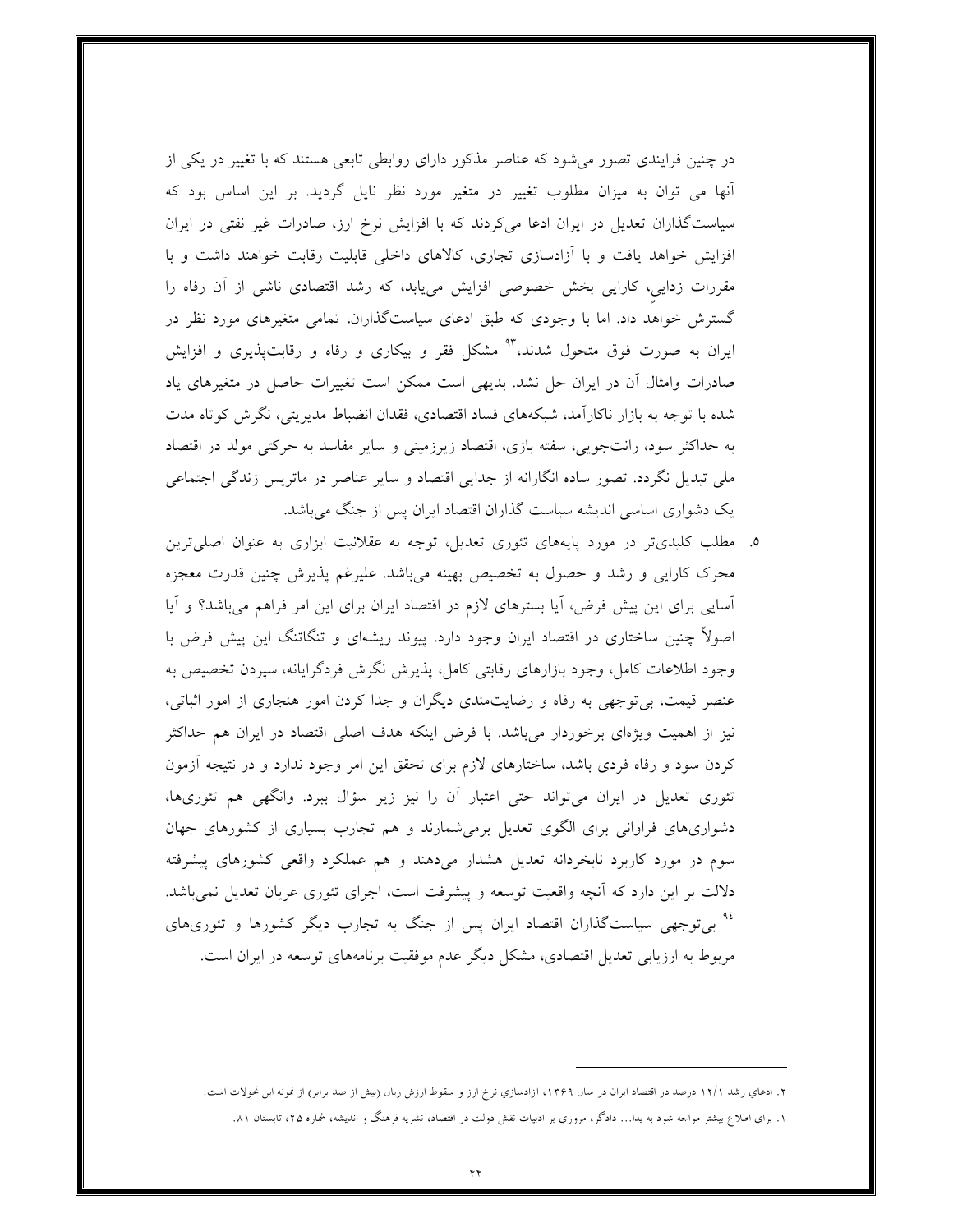## ٦ـ جمع بندي پاياني

شاید بتوان مهمترین مطالب مربوط به تحولات اندیشه اقتصادی ایرانی ـ اسلامی با تاکید بر اصلاحات را به صورت زیر جمع بندی نموده به برخی پیامدهای آن اشاره کرد:

- ۱. ً فكر و عمل اقوام ايراني چه قبل از اسلام و چه پس از أن يك سرمايه اجتماعي بسيار كليدي است که مملو از عزت، اقتدار، صمیمیت، انضباط، تحرک، سلامت نفس و نجابت بوده است. به عقیده ما اگر پیامدهای منفی در مقاطعی از زمان در ارتباط با اندیشه و عمل ایرانی مطرح بوده عمدتاً ریشه در كاركرد صاحبان قدرت سياسي و روحاني (امرا و علما) داشته است. لذا تحليل برخي شرقشناسان که روح ایرانی را غیر جمعپذیر ( فردگرا) و زورپذیر ( دیکتاتور پرور) بیان میدارند به امر فوق قابل تحویل میباشد. یعنی میتوان گفت ممکن است حاکمان بی کفایت و مستبد از نجابت ایرانیها سوء استفاده نموده و بنمایند و نه اینکه خود ایرانیها مسألەدار ياشند.
- ۲. ایرانبیها هم در عصر بت پرستبی و هم در عصر حاکمیت پیامبران توحیدی قبل از اسلام و هم پس از پذیرش اسلام و هم پس از تحولات و انحرافات وسیع مسلمانها و بخصوص انحراف دو قشر کارساز امرا و علما، خط سیر نسبتاً با ثباتی داشتهاند و از دین و مملکت و شرافت خود دفاع کردهاند. و زندگی أنها جدای از دین و اخلاق و شعور اجتماعی نبوده است. در عین حال أنها از یک عقلانیت فراگیر دفاع کردهاند که نه به دین مداری افراطی و غیر معقول تن داده و نه دین زدایی را پذیرا شدهاند. لذا به همراه پذیرش اسلام، هویت ملی، تمدن و سنن ایرانی خود را نیز حفظ کردهاند و زیر بار نگرشهای افراطی و تفریطی نرفتهاند. در عین حال تجربه تحمیل هر دو اندیشه ناکارآمد فوق را نیز دارا بودهاند؛ چرا که هم قدرتمندان لائیک هم تمامیت خواهان مدعی دین را تحمل کردهاند.
- ۳. اگر دین و اقتصاد و سایر ابعاد اندیشه اجتماعی از پیوندی سازگار و با تحلیلی فلسفی و هماهنگ برخوردار بوده است، نهادهای جامعه مربوطه کارآمد و عناصر اجتماعی وظایف خود را به درستی انجام میدهند؛ اما در صورتی که یک انگیزه ناسازگار و اغراض قدرت مدار به طراحی مدلی مصنوعی از این پیوند مبادرت ورزند، هم دین را ناکارآمد و هم اقتصاد را ناموفق جلوه خواهند داد. در این صورت تنها لعابی و ظاهری از دین باقی میماند و در عین حال تصلب اندیشههای جزمینگر، پل۵عای زیادی برای قدرتمندان و صاحبان تزویر فراهم میآورد. یک پیامد این امر خلط سلطنت بشری با خلافت خداوندی است که در سیر تاریخ اندیشه اقتصادی ایرانی ــ اسلامی مشاهده می شود. وقتی سلاطین خود را خدای روی زمین معرفی میکنند، پیوند دین و سیاست بیشتر زیر سؤال میرود؛ زیرا یافتن تعریف سازگار از دین و سیاست و در دایره انسان جائز الخطا از مشروعیت دینی دادن به افکار و رفتار حاکمان، پادشاهان و جباران زمینی بسیار کم هزینهتر است.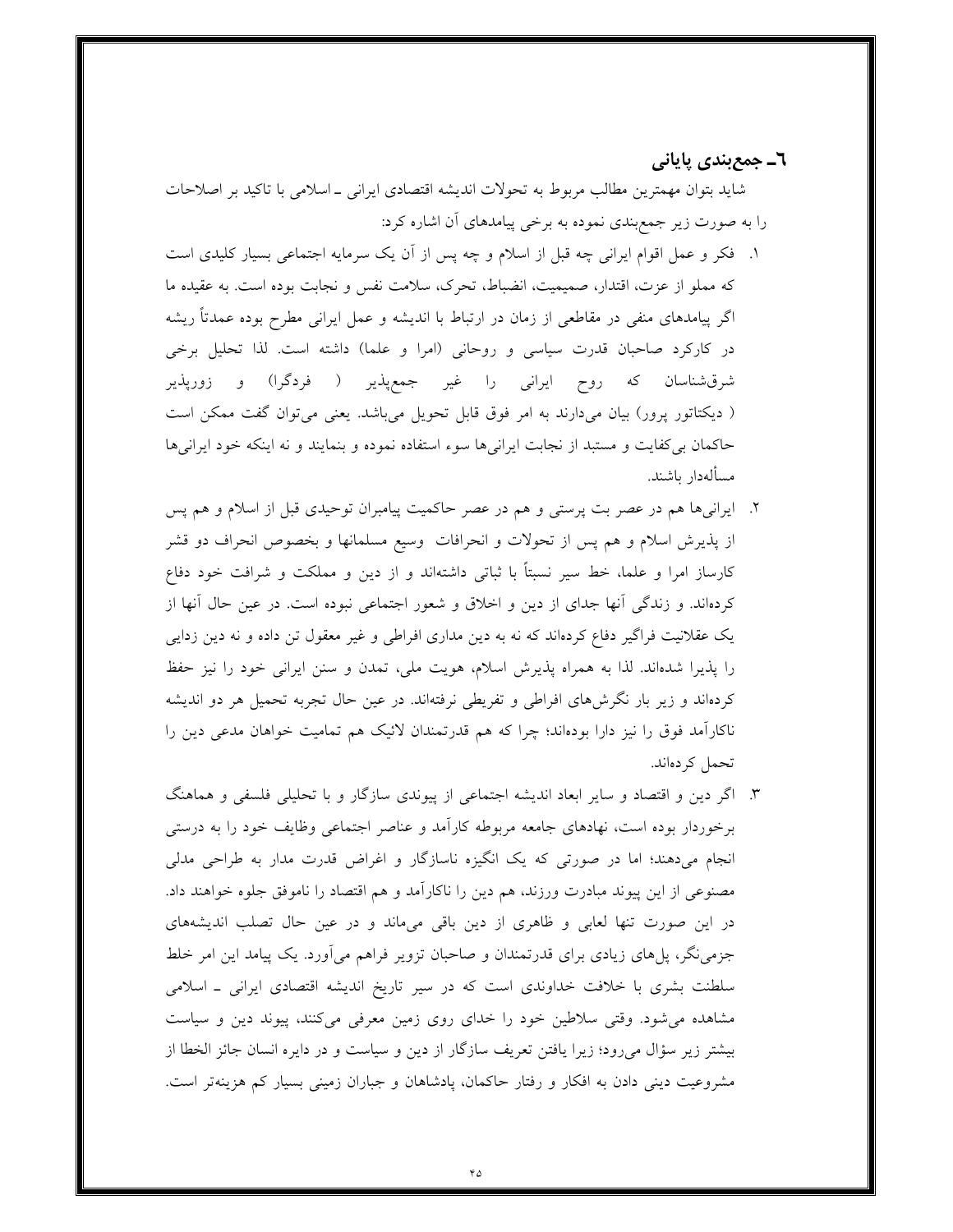به همین خاطر است که همه دیکتاتورها نیز دیکتاتوری و ظلم را ناپسند میدانند ولی باور خدایگانی آنها گویی آن است که اعمال دیکتاتوری تنها توسط آنها بیزیان است و یا اصولاً دیکتاتوری نخواهد بود.

- ٤. در سیر تحولات افکار اقتصادی و سیاسی ایران، هرگاه مقررات تعریف شدهای بر جامعه حاکم است و تکلیف کارگزاران از نظر قانونی معلوم و اندیشه دینی شفافی مطرح است و نوعی انضباط و هماهنگی در اجرا وجود داشته و مجریانی شایسته، دست در کار بودهاند، منافع ملی افزایش و هزینهها کاهش یافته است. این امر حتبی در قالب سیستمهای تمامیت خواه و مطلقه نیز در حد خود پاسخگو بوده است. لذا وقتی بهمنیارها، برزویهٔ طبیبها، نظام|لملکها، خواجه نصیرها و امیر کبیرها امور مردم را اداره می کردهاند ثبات و امنیت و عقلانیت فراگیرتر، و تاثیر منفی دیکتاتورها کمتر بوده است.
- ۵. وجود عناصری برای کنترل و نظارت و یا متغیری برای پویا نگهداشتن انتخاب مدیران و نگرش۵ای تمامیت خواه و بدون کنترل از چالشهای اساسی در کل فرایند تحولات ایرانی ـ اسلامی بوده است. اگر تمامی مدیران (عالم و عامی) به یک سیستم انتخابی در یک زمان محدود پاسخگو باشند و صلاحیت أنها در زمانهای مشخصی مجدداً مورد قضاوت مردم یا خبرگان قرار گیرد، با توجه به سرمایه اجتماعی مردم و پتانسیل اندیشهٔ دینی، میتوان به بالاترین کاراًمدی از اقتصاد و دین و سیاست نایل آمد. تاریخ اقتصاد ایران این تئوری را تأیید میکند که قوانین شفاف با اجرای مدیران شایسته و با وجود یک سیستم کنترل کننده (مثل انتخابات) ضامن اصلاحات اقتصادی با حفظ پیوندهای دینی، اخلاقی و سیاسی میباشد.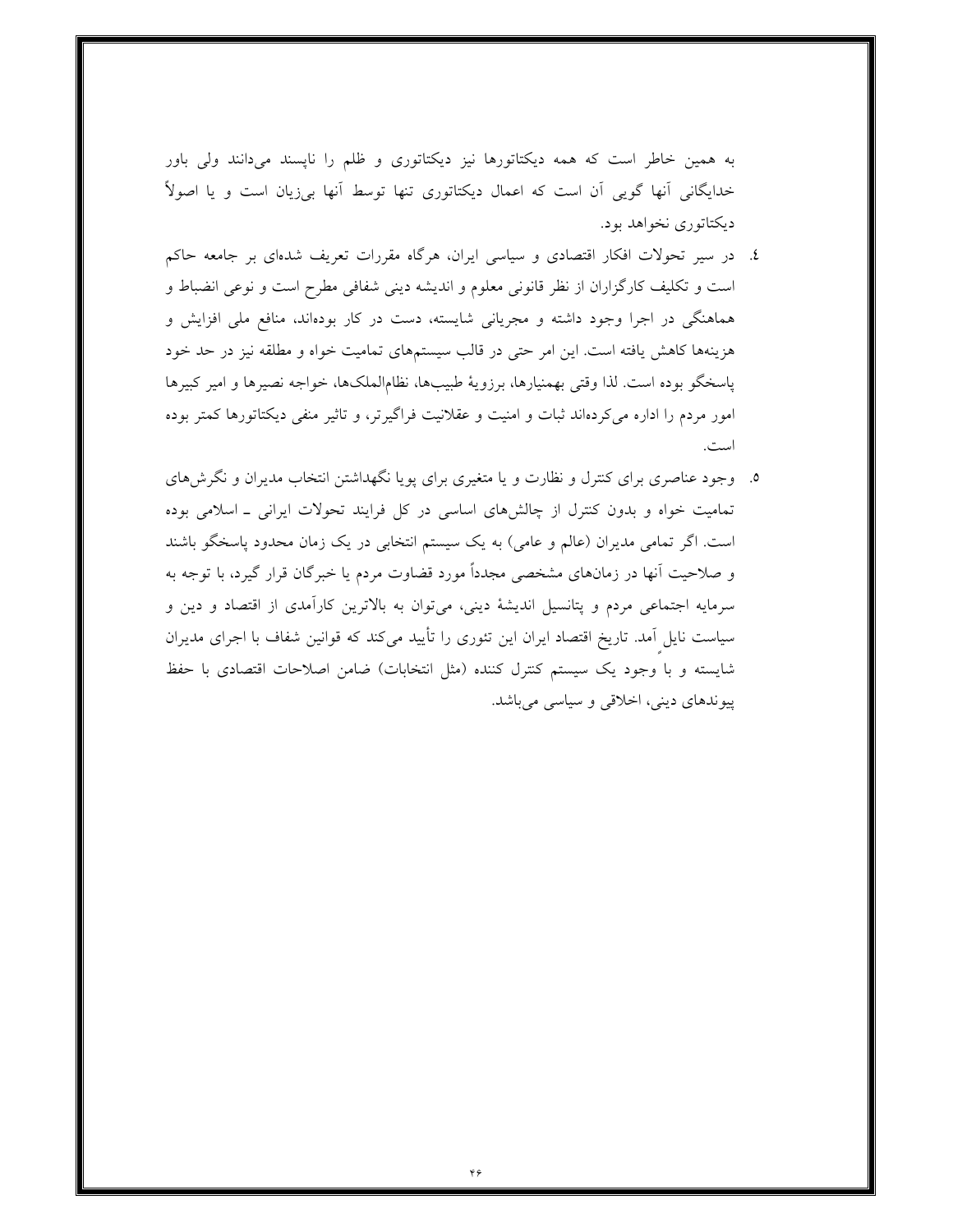فهرست منابع الف \_ فارسي ۱ـ البرماله و ژول ایزاک؛ تاریخ ملل مشرق؛ ترجمه عبدالحسین هژبر؛ دنیای کتاب، جلد اول، ۱۳٦۲. ٢\_ آمارتياسن؛ اخلاق و اقتصاد؛ ترجمه حسن فشاركي؛ نشر شيرازه، ١٣٧٧. ٣ـ ابن ابي بكر؛ احسن التقاسيم في معرفه الاقاليم. ٤ـ ابن اثير، كامل؛ تاريخ الكامل؛ بيروت. ٥\_ ابن خلدون؛ مقدمه؛ بيروت؛ دارالاحياء، بيتا ٦ـ ابي القاسم بن حوقل؛ المسالك و الممالك؛ جلد دوم. ٧ـ احمدبن عمر؛ ابن رستد؛ كتاب الاعلاق. ٨ـ اشپولر، برتولد؛ تاريخ ايران در قرون نخستين اسلامي؛ ترجمه جواد فلاطوري؛ انتشارات علمي فرهنگي، چاپ چهارم، ۱۳۷۳. ٩\_ الصالح صبحي؛ نهج البلاغه؛ الجزاير، تلمسان، ١٩٧٥. ١٠\_ امامي، حسام الدين؛ رويدادهاي مهم تاريخي؛ انتشارات جاويدان، ١٣٦٢. ١١ـ بارير، جي؛ اقتصاد ايران؛ ترجمه مركز تحقيقات تخصصي حسابداري و حسابرسي؛ سازمان برنامه و بودجه، ١٣٦٣. ١٢ـ باستانی پاریزی، محمد ابراهیم؛ سیاست و اقتصاد در عصر صفوی؛ انتشارات صفی علیشاه، ١٣٥٧. ١٣\_ پيرنيا، حسن و عباس اقبال؛ تاريخ ايران؛ انتشارات خيام، بي تا. ١٤ـ تويي بي، أرنولد؛ تاريخ تمدن؛ ترجمه يعقوب أژند؛ انتشارات مولي، ١٣٦٢. ١٥\_ خوارزم، ابي المؤيد؛ مقتل الحسين؛ منشورات المفيد، جلد١. ١٦ـ دادگر، يدا... ؛ اقتصاد بخش عمومي؛ انتشارات دانشگاه مفيد، ١٣٨٠. ١٧ـ دادگر، يدا... ؛ دولت رفاه متناسب با اقتصاد ايران؛ مجموعه مقالات سمينار بررسي ابعاد اقتصادي قانون اساسی؛ مؤسسه دین و اقتصاد، اردیبهشت ۱۳۸۱. ۱۸ـ دادگر، يدا... ؛ «گزارش تحليلي از پيوند دين و اقتصاد»؛ مجموعه مقالات نشست تخصصي؛ انتشارات دانشگاه تربیت مدرس، ۱۸ـ دادگر یدا… ؛ «مروری بر ادبیات نقش دولت در اقتصاد»؛ نشریه فرهنگ و اندیشه؛ شماره ۲۵، تابستان ١٣٨١ ۱۹ـ دنت، دانیل؛ مالیات سرانه و تأثیر آن در گرایش به اسلام؛ ترجمه محمدعلی موحد؛ انتشارات خوارزمي، ۱۳۵۸. ٢٠ـ دورانت،ويل؛ تاريخ تمدن؛ ترجمهاحمد آرام؛ انتشارات انقلاب اسلامي، جلد ١. ۲۱ـ سالنامههای آماری کشور؛ سالهای ۱۳۵۸ تا ۱۳٦۷.